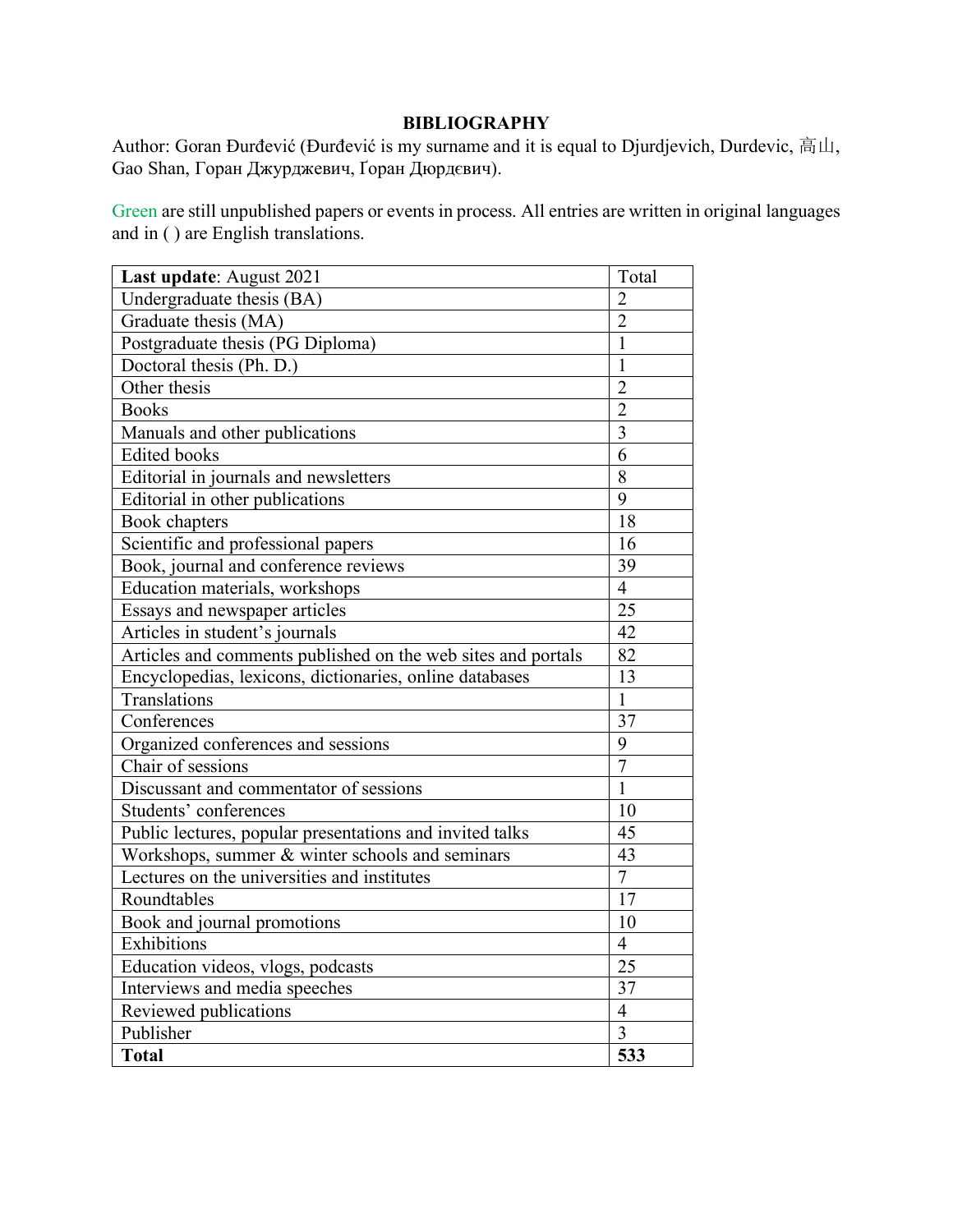#### **LIST OF PUBLICATIONS**

#### **DOCTORAL THESIS (=1)**

- G. Đurđević, 2021, *Reflection in Qin-Han and Roman Art: A Comparative Study of Ancient Mirrors*, pp. 618, supervisors: full professors Ning Qiang, Yuan Guangkuo, Yan Shaoxiang, Qian Yihui, Xia Jiguo, Department of Archaeology, Capital Normal University, Ph.D. thesis

#### **POSTGRADUATE THESIS (=1)**

- G. Đurđević, 2021, *Sound reflection: Echo, echo and acoustic reflections in Greco – Roman and comparative perspectives*, pp. 150, supervisors: Garima Chaudhry, MA and Utkarsh Patel, MA, Department of Sanskrit, University of Mumbai, PG Diploma in Comparative Mythology thesis

#### **UNDERGRADUATE AND GRADUATE THESIS (=4)**

- G. Đurđević, 2013, *Rimski nakit u Požeškoj kotlini (Roman jewellery in the Požega Valley)*, pp. 48, supervisor: associate professor M. Ilkić, Department of Archaeology, University of Zadar, MA thesis (in Croatian)

- G. Đurđević, 2012, *Ekohistorija južne Panonije u antici (Environmental History of Southern Pannonia in Roman times)*, pp. 90, supervisor: professor S. Čače, Department of History, University of Zadar, MA thesis (in Croatian)

- G. Đurđević, 2010, *Panonski limes (Panonnian limes)*, pp. 38 , supervisor: assistant professor Ž. Miletić, Department of Archaeology, University of Zadar, BA thesis (in Croatian)

- G. Đurđević, 2010, *Rimljani, Vallis Aurea i Incerum (Romans, Vallis Aurea, Incerum)*, pp. 76, supervisor: assistant professor A. Kurilić, Department of History, University of Zadar, BA thesis (in Croatian)

## **OTHER THESIS (=2)**

- G. Đurđević, 2017, Ekofeminizam u JI Europi – internetska stranica i izvor (Ecofeminism in SE Europe – website and source), supervisor: K. Ratković, MPhil., Center for Women Studies, Zagreb, non – degree thesis (in Croatian)

- G. Đurđević, 2017, Angažman na društvenoj promjeni (Engagement on the social changes), supervisor: J. Račić, MA, Center for Peace Studies, Zagreb, non – degree thesis (in Croatian)

#### **BOOKS (=2)**

- 1) Z. Stopić, G. Đurđević, 2021, *Svila, zmajevi i papir: kineska kultura, civilizacija, povijest i arheologija (Silk, Dragons and Paper: Chinese Culture, Civilizations, History and Archaeology*), Zagreb: Alfa, pp. 280 (university textbook)<sup>1</sup> (in Croatian)
- 2) J. Bešlić, G. Đurđević, V. Milković, J. Topić, 2016, *Sedamdeset godina nogometa u Vidovcima i Dervišaga (Seventy Years of Football in Vidovci and Dervišaga)*, Požega: NK Dinamo Vidovci Dervišaga pp. 266 (popular book)<sup>2</sup> (in Croatian) (in Croatian)

#### **MANUALS AND OTHER PUBLICATIONS (=3)**

3) G. Đurđević, 2017, *Kako kreativno pristupiti nastavi povijesti? (How to Teach History on* 

 <sup>1</sup> Event devoted to book: Reviews: Bilogrivić (2021), Čulumović (2021), Janković (2021), Minić (2021), Mitrovi<sup>ć</sup> (2021), Momić (2021), Peng (2021), Tadić (2021). Notices: Media coverage:

<sup>2</sup> Event devoted to book: public presentation, City Theater Požega (February 24 2017). Media coverage: Slavonski.hr (February 24 2017), Pozega.hr (February 25 2017), Pozega.eu (February 25 2017).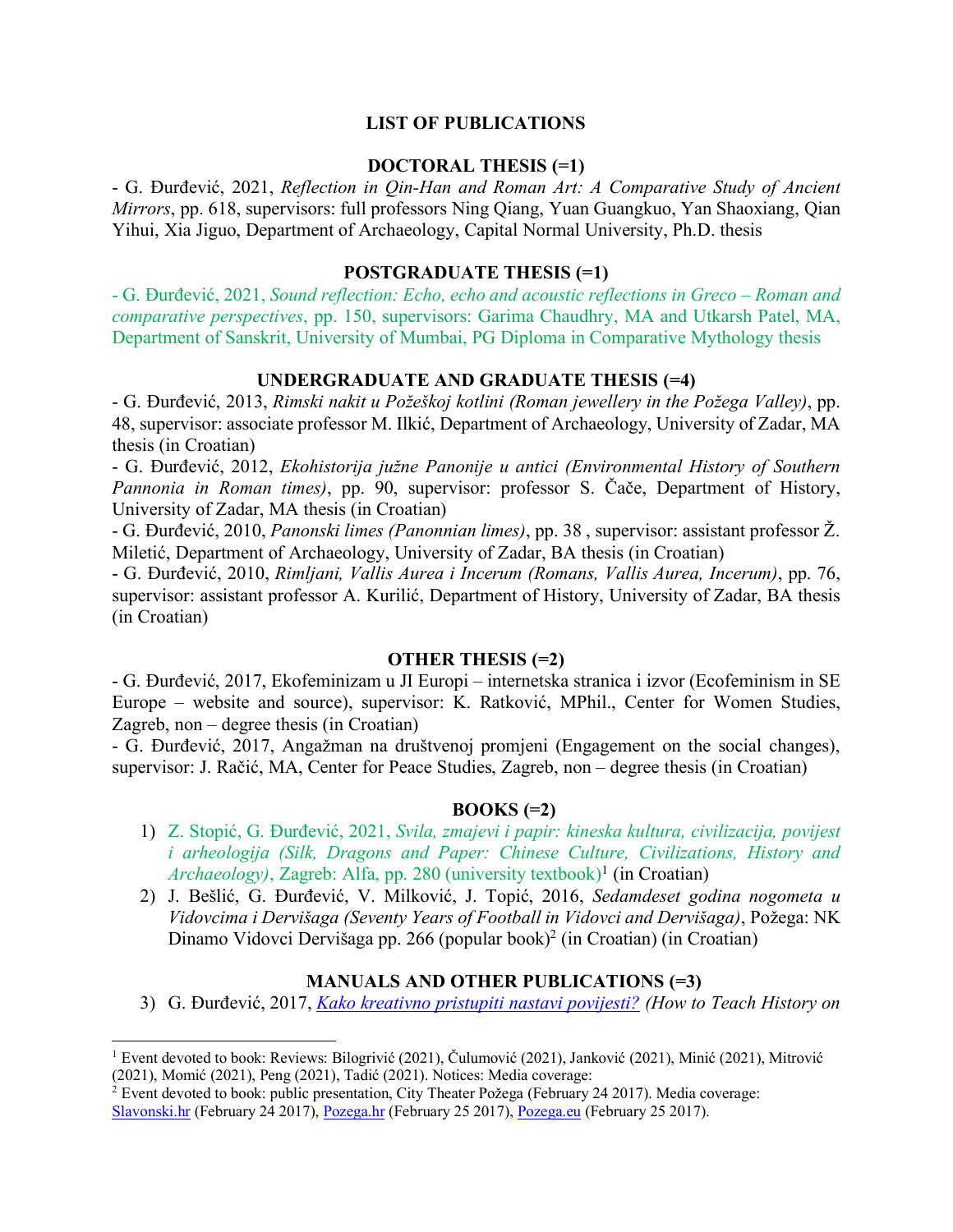*the Creative Way*), Zagreb: Documenta, pp. 73<sup>3</sup> (in Croatian)

- 4) G. Đurđević, J. Junaković, I. Vekić, 2012, *Priručnik izračuna ECTS bodova*, Zadar: Sveučilište u Zadru (*Manual for calculation ECTS credit system)*, Zadar: Student´s Union, pp. 124 Academia.edu (in Croatian)
- 5) V. Ćubela Adorić, G. Đurđević, J. Faričić, L. Marušić, I. Milanja, I. Tomić Koludrović, 2012, *Priručnik kvalitete Sveučilišta u Zadru (Manual for Quality in University of Zadar)*, Zadar: University of Zadar, pp. 28 (in Croatian)

## **EDITED BOOKS (= 6)**

- 6) *Ekokritika: između prirode i kulture (Ecocriticism: between Nature and Culture)*, 2022, editors: S. Marjanić, G. Đurđević, Zagreb: Tim press<sup>5</sup> (in Croatian)
- 7) *Ecofeminism on the edge*, 2021*,* editors: S. Marjanić, G. Đurđević, London: Emerald Publishing
- 8) *Ekofeminizam: između zelenih i ženskih studija (Ecofeminism: between Green and Women's Studies)*, 2020, editors: G. Đurđević, S. Marjanić, Zagreb: Durieux, pp. 486 (scientific book) $6$  (in Croatian)
- 9) V. Tadić, 2020, *Sat povijesti i čas (h)istorije (The history lesson)*, editor G. Đurđević, Požega: Historical society of Požega, pp. 107 (popular book)<sup>7</sup> (in Croatian)
- 10) V. Tadić, 2019, *Pukovnik s violinom (A Colonel with Violin)*, editor G. Đurđević, Požega: Historical society of Požega, pp. 110 (scientific book)<sup>8</sup> (in Croatian)
- 11)J. Bešlić, G. Đurđević, V. Milković, J.Topić, 2016, *Sedamdeset godina nogometa u Vidovcima i Dervišaga (Seventy Years of Football in Vidovci and Dervišaga)*, editor G. Đurđević, Požega: NK Dinamo Vidovci Dervišaga (popular book) (in Croatian)

## **EDITORIAL IN JOURNALS AND NEWSLETTERS (= 8)**

12) G. Đurđević, S. Marjanić, K. Pieniążek-Marković (eds.), *Eko, eko… ekopoetika, ekopsihologija: književni svjetovi i psiha (Eco, eco… ecopoetics, ecopsychology: literature and psyche), special issue of journal Poznańskie Studia Slawistyczne (Poznań Slavic Studies),* June 2022 (multilingual journal: English and Slavic languages)

 <sup>3</sup> Notices: Devedesete.net, 2017; Minić, 2017, *Histria*, 7, 342-343.

<sup>4</sup> Media coverage: Zadarski list (May 5 2012)

<sup>5</sup> Event devoted to book: Reviews: Notices: Media coverage:

<sup>6</sup> Event devoted to book: public presentation, ZeGE – VeGe (September 12 2020), Zagreb (October 2020), Sarajevo (November 2020), Split (December 2020), Maribor (December 2020), Belgrade, Rijeka (April 2021), Beijing (); Reviews: Artić, 2021, Halter (in Croatian), Bakota, 2020 (in Croatian), Bukač, 2020 (in Croatian), Flajsig, 2020 (in Croatian), Ivošević, Revija za sociologiju, 2021 (in Croatian), Kupsjak, 2020 (in Croatian), Stojanović, 2020 (in Serbian) Notices: Anglistika Zadar, Culturenet, Durieux, IEF Zagreb, Historiografija.hr, Moderna vremena, SEECult, Media coverage: Radnička prava, Ecofeminizam (September 21 2020), Vox Feminae (October 2), Impuls (October 5); *Ekolist*, p. 18 (October 2020); GKR (February 2021); Usage in the universities as textbooks or

literature: *University of Zadar, 7* Event devoted to book: Reviews: Aladić, 2020 (on Croatian), Jekić, *Novosti* (July 20 2020); Minić, 2020 (on *7* Event devoted to book: Reviews: Aladić, 2020 (on Croatian), Jekić, *No* Croatian), N. Kostić, 2020 (on Serbian), V. Kostić, 2020 (on Serbian), Hristova, 2020 (on Macedonian), Notices: Media coverage: Historiografija.hr (July 20 2020), Zvono.eu (August 2021)

<sup>8</sup> Reviews: Kramarić, *Glas Slavonije* (October 12 2019) (on Croatian); Garonja Radovanac, 2019, *Historijski zbornik* (on Croatian); Rajković, 2020, Historiografija.hr (on Croatian), Torbica, 2020, *Tragovi* (on Croatian), Hong Yuqing, 2020, 巴尔干研究 (Southeastern Europe Studies) (on Chinese), Ivković, 2020 (on Serbian), Petrović, 2020 (on Serbian), Stopić, 2020 (on English). Media coverage: 034portal (October 5 2019), SABH (October 2019), Požeška kronika (October 10 2019), Pozega.eu (October 11 2019), Historiografija.hr (October 24 2019), Povijesno društvo Požega,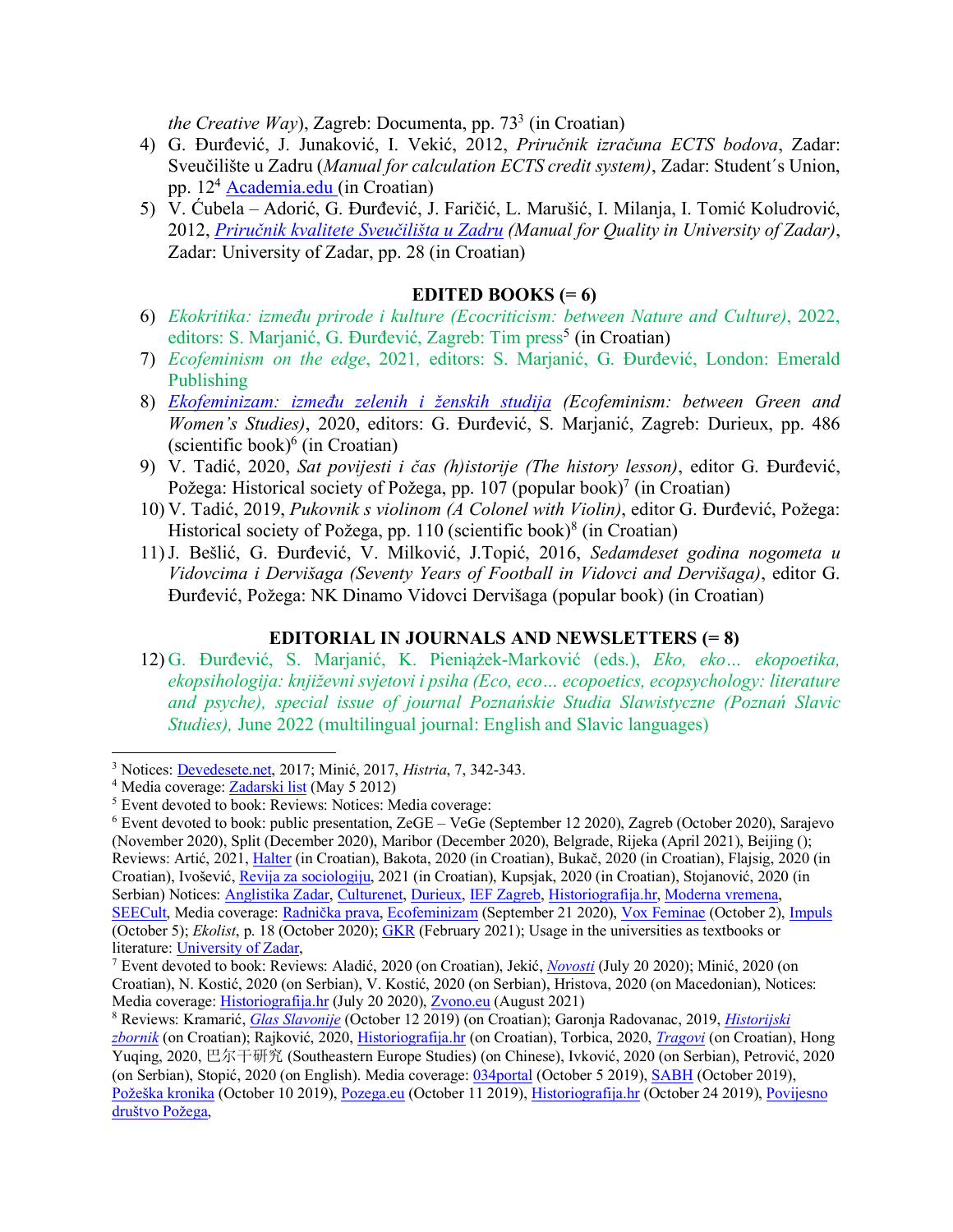- 13) G. Ryles, Khuong T. Hoang, Chen Haotian, G. Đurđević (eds.), *Mirror Studies: Newsletter*, No. 1 (June 2020), No. 2 (December 2020), No. 3 (June 2021) ( )
- 14) Book Series 'Women, Economics and the Labour Relations', Emerald Publishing, UK, member of Editorial Board, from January 2021
- 15) Mjesečnik (Monthly Newsletter), Historical Society of Požega, No.1 (September 2013) No. 12 (October 2014), editor (in Croatian)
- 16) *Rostra*, Historical Journal of Student´s Union ISHA Zadar, No. 6 (2013), President of International editorial board
- 17) *Economic and Ecohistory*, scientific journal, member of International Editorial Board, from: No. 8 (2012), No. 9 (2013), No. 10 (2014), No. 11 (2015), No. 12 (2016), No. 13 (2017), No. 14 (2018), No. 15 (2019), No. 16 (2020)
- 18) *Rostra*, Historical Journal of Students´ Union ISHA Zadar, No. 5 (2012), editor in chief
- 19) *Gim-1699*, Students´ magazine at High School of Požega, editor in chief, No. 1 (2007), coeditor with I. Šulc,  $N_0$ .  $2(2008)$

## **EDITORIAL IN OTHER PUBLICATIONS (=9)**

- 20) D. Pavlica, 2021, U vatrama: Počitelj 1263.-1993. (In flames: Počitelj 1263-1993), ed. V. Tadić, member of Editorial Board (scientific book) pp. 290 (in Croatian)
- 21) B. Zarić, 2021, Poruka u zrcalu (Message in the mirrors) , ed. V. Tadić, member of Editorial Board, pp. 131 (in Croatian)
- 22) E. Gallaga, G. Đurđević, Chen Haotian, H.K. Tran, G. Ryles (eds.), 2021, Mirrors: An interdisciplinary approach #2. The International Virtual Mirror Studies Conference  $(IVMSC)$  – Book of abstracts, pp. 56
- 23)J. Zelić, M. Lukić, 2018, *Gornji Vrhovci i sela pod Papukom (Gornji Vrhovci and Other Villages on Papuk mountain*), Nova Gradiška: Arca, member of Editorial Board (popular book) pp. 242 (in Croatian)
- 24) G. Đurđević (ed.), 2017, *Bilten Proljetne škole HSCB-a (Bulletin of Spring School CCBA)*, Kraljevica: Croatian CB Association, pp. 20. (in Croatian)
- 25) G. Đurđević, V. Tadić (eds.), 2014, Josip Kunkera and prošlost čaglinskog kraja knjižica sažetaka (*Book of abstracts of International scientific conference Josip Kunkera and history of Čaglin county)*, Požega: Historical Society of Požega, pp. 60. Academia.edu (in Croatian)
- 26) G. Đurđević (ed.), 2014, *Strana imena u historiografiji, okrugli stol (Foreign Names in Historiography, roundtable)*, Rostra, no. 6, pp. 40. Academia.edu (in Croatian)
- 27) G. Đurđević (ed.), 2014, Programska knjižica Festivala znanosti 2014. u Požegi (*Book of Abstracts "Science Festival in Požega")*, Požega: Historical Society of Požega, pp. 43 Academia.edu (in Croatian)
- 28)J. Faričić, G. Đurđević (eds.), 2012, *Manual for Quality in University of Zadar*, Zadar: University of Zadar (in Croatian)

#### **BOOK CHAPTERS (=18)**

- 29) G. Đurđević, S. Marjanić, Uvodnik (Preface) in *Ekokritika: između prirode i kulture (Ecocriticism: between Nature and Culture)*, 2021, editors: S. Marjanić, G. Đurđević, Zagreb: Tim press (in Croatian)
- 30) Z. Bukač, G. Đurđević, Album Životinjsko carstvo: ekokritička perspektiva (chocolate and sticker album The Animal Kingdom: an ecocritic perspective) in *Ekokritika: između*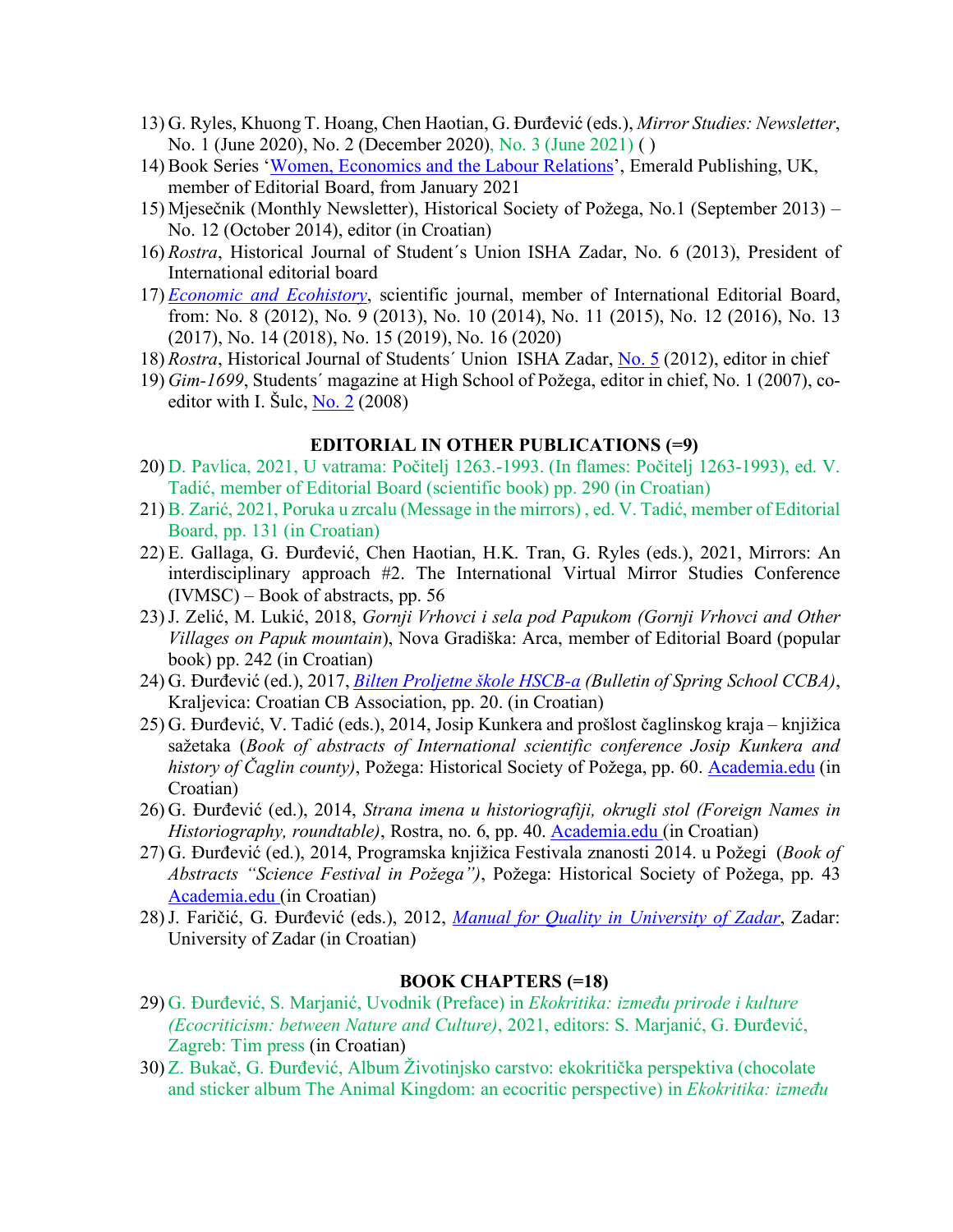*prirode i kulture (Ecocriticism: between Nature and Culture)*, 2021, editors: S. Marjanić, G. Đurđević, Zagreb: Tim press (in Croatian)

- 31) G. Đurđević, Ekokritika u obrazovanju (Ecocriticism in education), in *Ekokritika: između prirode i kulture (Ecocriticism: between Nature and Culture)*, 2021, editors: S. Marjanić, G. Đurđević, Zagreb: Tim press (in Croatian)
- 32) S. Marjanić, G. Đurđević, Introduction, in *Ecofeminism on the edge*, 2021, editors: . Marjanić, G. Đurđević, London: Emerald Publishing
- 33) S. Marjanić, G. Đurđević, The bats in deforestated world, in *Ecofeminism on the edge*, 2021, editors: . Marjanić, G. Đurđević, London: Emerald Publishing
- 34) S. Marjanić, G. Đurđević, Ecofeminist voices from SE Europe, in *Ecofeminism on the edge*, 2021, editors: . Marjanić, G. Đurđević, London: Emerald Publishing
- 35) G. Đurđević, Rasuti pepeo. Pogovor knjizi *Počitelj u vatrama (Dispersed cinders. Afterword), in* D. Pavlica, 2021, U vatrama: Počitelj 1263.-1993. (In flames: Počitelj 1263-1993), ed. V. Tadić, pp. ? (in Croatian)
- 36) G. Đurđević, Ključanica škrinje s blagom (Keyhole of treasure box). Pogovor knjizi Izazovi pogleda (The challenges of perspectives) in G. Diklić, 2021, *Izazovi pogleda (The challenges of perspectives)*, ed. V. Tadić, pp. 53-54. (in Croatian)
- 37) G. Đurđević, Obrisi istina. Pogovor knjizi Poruka u zrcalu (A thrace of truth. Afterword), in B. Zarić, 2021, Poruka u zrcalu (Message in the mirrors), ed. V. Tadić, pp. 182-184 (in Croatian)
- 38) G. Đurđević, S. Marjanić, Dubinskoekološka priča o demoniziranom kineskom šišmišu ili kako je to biti šišmiš u doba pandemije COVID-19 (Deep ecological story about demonise Chinese bat or how to be a bat in COVID – 19 pandemics), in *COVID-19 u humanističkoj perspektivi (COVID-19 in humanities)*, eds. Ivana Katarinčić, Jelena Marković, Ines Prica and Ana-Marija Vukušić, Zagreb: Institut za etnologiju i folkloristiku (in Croatian)
- 39) Lj. Đurđević, G. Đurđević, A. Farman, Chen Haotian, K. H. Tran, E. Gallaga, M. Mladenovski, 2020, Zrcala u obrazovanju: projekt Mirror Studies i edukacijski materijali (The mirrors in education: project Mirror Studies and education materials) *Proceedings of 7th International Conference "Vallis Aurea: Focus on Research & Innovation" 24- 26th September 2020*, Pozega (Croatia), pp. 207-219 (in Croatian)
- 40) G. Đurđević, 2020, Russellov čajnik ili povijest lokalne tolerancije (Russell's teapot or history of local tolerance), in V. Tadić, *Sat povijesti i čas historije (The history lesson),* pp. 4-5. (in Croatian)
- 41) G. Đurđević, 2020, Pogled odozdo: ekofeminizam u obrazovanju (A view from bottom: ecofeminism in education system), in: *Ekofeminizam: između zelenih i ženskih studija (Ecofeminism: between Green and Women's studies),* pp. 255-261. (in Croatian)
- 42) G. Đurđević, 2020, Uvodnik: na rubu mogućeg ili uspon ka vrhu (Introduction: On the edge of possible or climbing to the top), in: *Ekofeminizam: između zelenih i ženskih studija (Ecofeminism: between Green and Women's studies),* pp. 15-18. (in Croatian)
- 43) S. Marjanić, G. Đurđević, 2020, Predgovor: Na rubu ženskih i zelenih studija (Preface: On the edge of women's and green studies), in: *Ekofeminizam: između zelenih i ženskih studija (Ecofeminism: between Green and Women's studies),* pp. 9-14. (in Croatian)
- 44) G. Đurđević, 2019, O čemu svira Pukovnik s violinom? Prinos povijesti zaborava (What does colonel with violin play about? Contribution to history of forgetting), in: V. Tadić, *Pukovnik s violinom (A Colonel with Violin),* pp. 5-9. (in Croatian)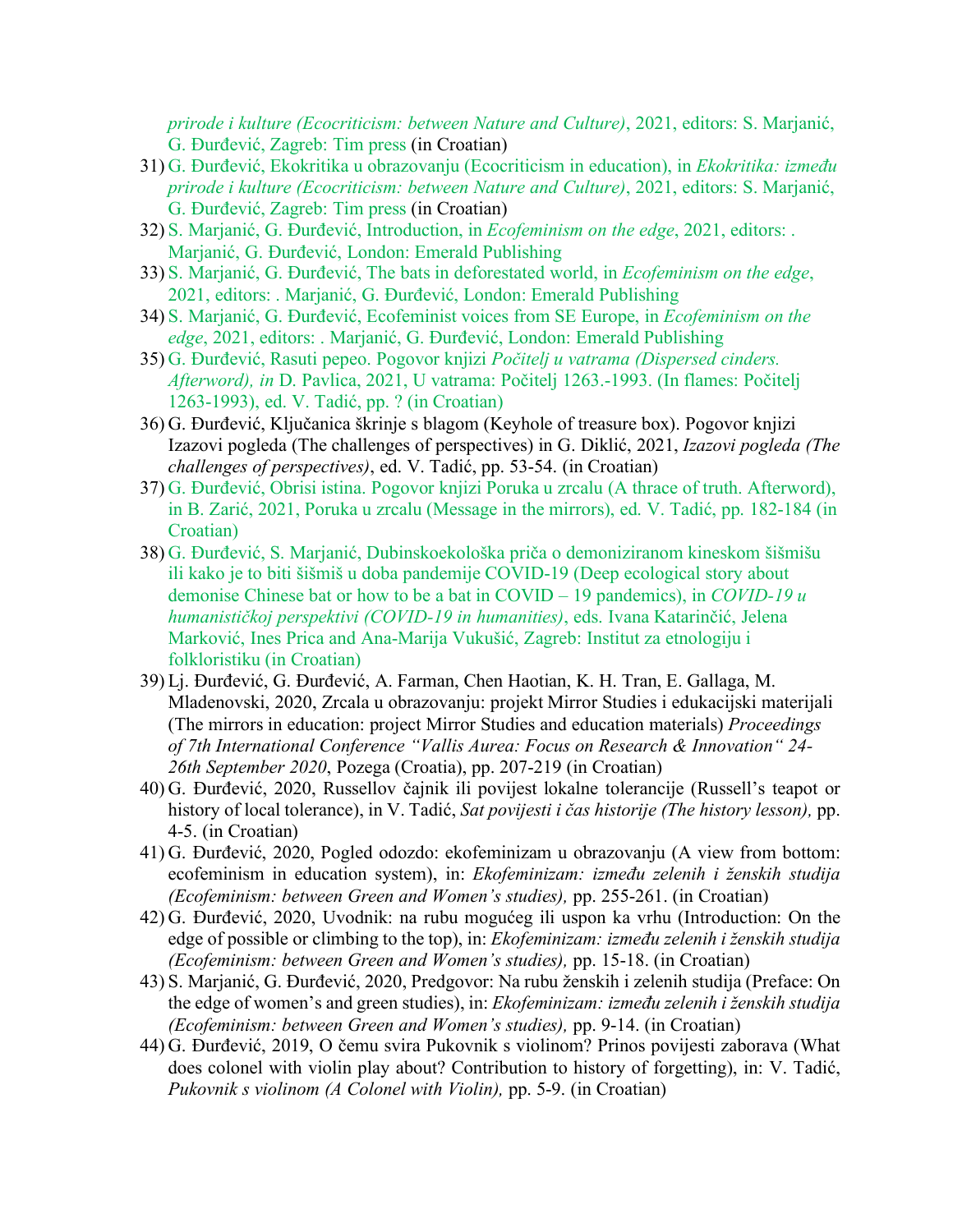- 45) G. Đurđević, 2018, Ekokritičko čitanje romana Vladana Desnice (An Ecocritical Reading of Vladan Desnica's Novel Pronalazak Athanatika), in: *Smrt u opusu Vladana Desnice I europskoj kulturi* (*Death in Vladan Desnica's work and European culture)*, eds. Drago Roksandić and Ivana Cvijović Javorina, Zagreb (Croatia), pp. 261-280. (in Croatian) Academia.edu Researchgate.net (reprinted: Ecocritical Reading of Vladan Desnica's Novel Pronalazak Athanatika, *Forum of Poetics/Forum Poetyki*, ) (in English)
- 46) Z. Bukač, G. Đurđević, 2015, Discourse analysis of Croatian history textbooks: Representation of national minorities in Croatian educational system, in: *The Balkan: People, Wars, and Peace*, eds. Dragi Georgiev, Biljana Ristovska-Josifovska, Irena Stefoska, Vera Goseva, Silvana Sidorovska-Chupovska, Lidija Gjurkovska, Skopje (Macedonia) pp. 275-286. Academia.edu Researchgate.net

#### **SCIENTIFIC AND PROFESSIONAL PAPERS (=16)**

- 47) G. Đurđević, S. Marjanić, K. Pieniążek-Marković, *Eko, eko… ekopoetika, ekopsihologija: književni svjetovi i psiha: urednički uvod (Eco, eco… ecopoetics, ecopsychology: literature and psyche: editor's note), special issue of journal Poznańskie Studia Slawistyczne (Poznań Slavic Studies),* June 2022 (multilingual journal: English and Slavic languages)
- 48) G. Đurđević, J. Krpina, Who did it? Sexual Harassment in Archaeology: A Case Study of Southeastern Europe, (in press)
- 49) D. Bartosch, G. Đurđević, The Mirror and its Daoist Metaphors in Pre-Qin Contexts,
- 50) T. Keep, G. Đurđević, Revelation and the Eleusinian Mysteries: An Interpretation and Discussion of Three Vases of the Hellenic Museum, *Amphorae*,
- 51) S. Marjanić, G. Đurđević, M. Topić, E. Pugh, J. Krpina, I. Kostopoulos, Mirrors in cultural traditions
- 52) M. Topić, E. Pugh, J. Krpina, I. Kostopoulos, G. Đurđević, S. Marjanić, Feminist and gender perspectives on beauty industry
- 53) I. Kostopoulos, J. Krpina, E. Pugh, M. Topić, S. Marjanić, G. Đurđević, Bussiness and sustainability on beauty industry
- 54) G. Đurđević, S. Marjanić, *How to be a bat* in time of Covid-19 or how much pandemics we can have?, Studia Mythologica Slavica, 24, 2021, 33-60.
- 55) Чен Хаотянь (Chen Haotian), Иван Маркович (I. Marković), Кхуонг Тран Хоанг (H. T. Khuong), Горан Джурджевич (G. Đurđević), Лиляна Джурджевич (Lj. Đurđević), Мире Младеновски (M. Mladenovski), 2021, Зеркальные исследования и обмен знаниями: тематическое исследование - семинар Символы и зеркала для учащихся средних школ (Mirror Studies and sharing knowledge: case study – workshop Symbols and mirrors for secondary school students), (in Russian)
- 56) H. T. Khuong, G. Đurđević, E. Gallaga, Chen Haotian, A. Farman, 2021, Reflexión digital: una introducción al proyecto de Estudios Espejos y la aplicación web desde las perspectivas mesoamericanas (Digital reflection: an introduction to the Mirror Studies Project as a tool for education and dissemination of cultural heritage or alternatives to a pandemic), *Revista de Arqueologia,* vol. 34, no. 2, 2021, 63-86 (in Spanish)
- 57) 陈昊天 (Chen Haotian),阿里法曼 (A. Farman),洪川黄 (H. T. Khuong),高山 (G. Đurđević), 2021, 数字技术与全球考古学: 大数据、地理信息系统和镜子研究—— 以罗马镜子为个案的探讨 (Digital Technology and Global Archaeology: Research on Big Data, Geographic Information Systems and Mirrors: A Case Study of Roman Mirrors), (in Chinese)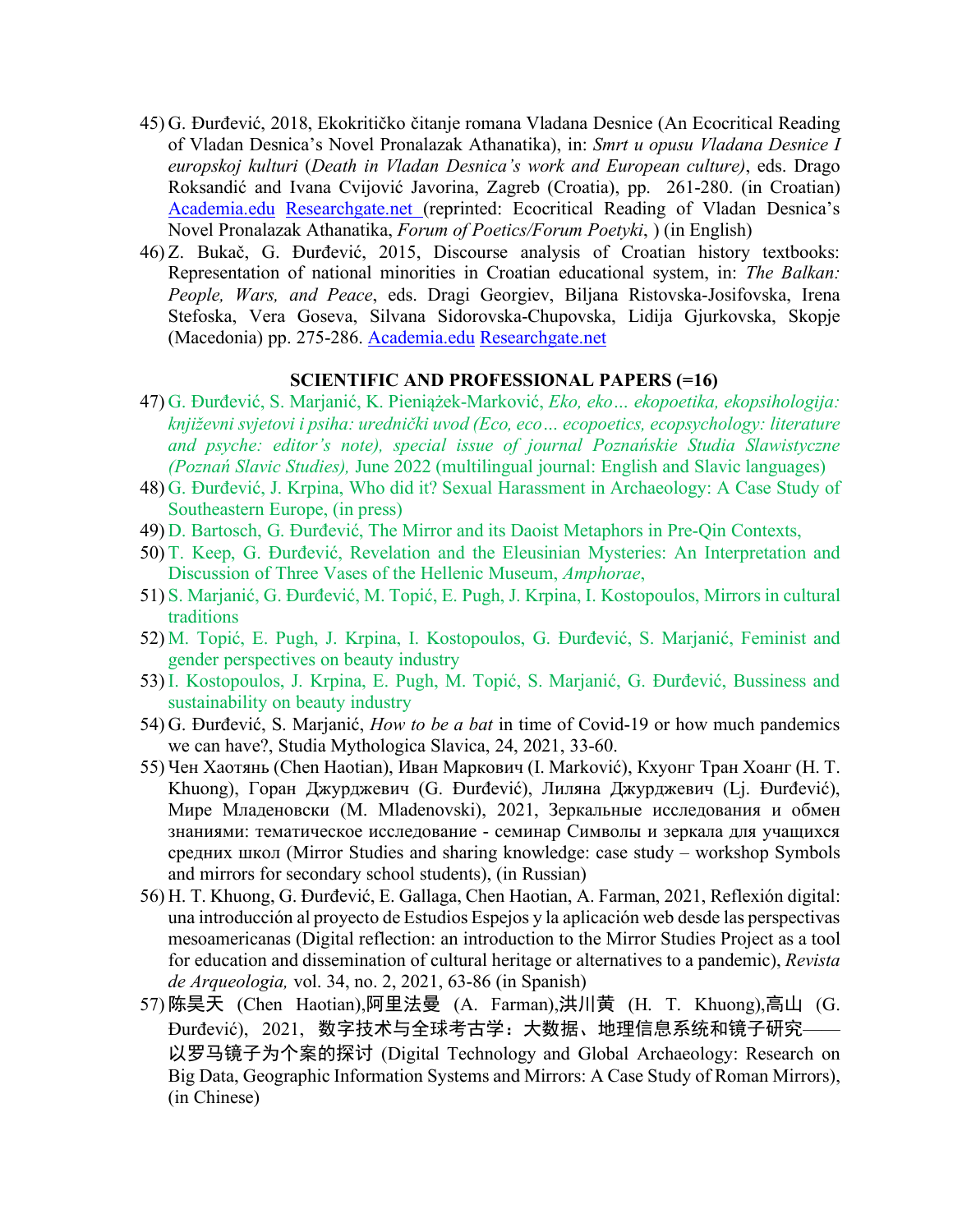- 58) Z. Stopić, G. Đurđević, 2020, No escape from Balkan: The "Balkans" in the contemporary Croatian scientific thought, 巴尔干研究 *(Southeastern Europe Studies)*, No. 1, pp. 162- 190 (scientific paper) Academia.edu Researchgate.net
- 59) V. Tadić, G. Đurđević, 2017, Don't break my locust trees: conceptions of history and politics in Đorđe Balašević's songs, *Pannoniana:Časopis za humanističke znanosti*, Vol. 1 No. 2, pp. 79-98. (scientific paper) Academia.edu Researchgate.net
- 60) G. Đurđević, 2016, Tragovi u pijesku: rad Povijesnog društva Požega srpanj 2013.-kolovoz 2014. (Thraces in the sand: report of Historical society of Požega July 2013-August 2014), *Historia Posegana novae themae*, No. 1, pp. 230-274 (professional paper) (in Croatian)
- 61) G. Đurđević, 2013, Fragmenti antike: Rudina i okolica od antike do ranog srednjeg vijeka (Fragments of Antiquity: Rudina and surroundings from antiquity to early Middle Ages), *Radovi Zavoda za znanstveni i umjetnički rad u Požegi*, No.2, pp. 87-101 (scientific paper) (in Croatian) Academia.edu Researchgate.net
- 62) V. Ćubela Adorić, G. Đurđević, 2012, Priručnik za kvalitetu kao katalizator razvoja visokog učilišta: primjer Sveučilišta u Zadru (Quality Assurance Manual as a Catalyst of Development in a Higher Education Institution: The Case of the University of Zadar), *Kvalitetom do uspješnog društva: Kvaliteta za najbolji učinak*, ur. D. Čehajić-Labaš i O. Štajdohar Pađen, Zagreb : Hrvatsko društvo za kvalitetu, pp. 80-87 (professional paper) (in Croatian) Academia.edu

#### **BOOK, JOURNAL AND CONFERENCE REVIEWS (=37)**

- 63) G. Đurđević, 2021, Aleksandar Palavestra, Kulturni konteksti arheologije (Cultural contexts of archaeology), *Historia Possegana novae themae*, No. 3, pp. ? (book review) (in Croatian)
- 64) G. Đurđević, 2021, Human landscapes in classical antiquity. Environment and Culture, ed. Graham Shipley and John Salmon, *Historia Possegana novae themae*, No. 3, pp. ? (book review) (in Croatian)
- 65) G. Đurđević, 2021, Europski glasnik, *Narodna umjetnost* (journal review)
- 66) G. Đurđević, 2021, Lejla Mušić, Femina ecologica, *Treća* (book review)
- 67) G. Đurđević, 2021, Ant Spider Bee. Chronicling digital transformations in environmental humanities, *sic* (book review)
- 68) G. Đurđević, 2020, Liber monstrorum balcanorum. Čudovišni svijet europske margine, *Ethnologia Balcanica*, pp. ? (book review)
- 69) G. Đurđević, 2020, Environmentalism in Central and Southeastern Europe: Historical Perspectives, ed. Hrvoje Petrić, Ivana Žebec Šilj, *ICON*, vol. 25, no. 1, 143-145 (book review) ( )
- 70) G. Đurđević, 2020, Adnan Kaljanac, Historija arheologije: u potrazi za prošlošću (History of archaeology: finding a past), *Narodna umjetnost*, Vol. No. pp. 285-287. (book review) (in Croatian) Academia.edu
- 71) G. Đurđević, 2020, Predrag Novakovič, Historija arheologije u novim zemljama jugoistočne Evrope (History of archaeology in new countries in the Southeastern Europe), *Narodna umjetnost*, Vol. No. pp. 287-289 (book review) (in Croatian) Academia.edu
- 72) G. Đurđević, 2020, Staša Babić, Metaarheologija (Meta-archaeology), *Narodna umjetnost,*  289-291 (book review) (in Croatian) Academia.edu
- 73) G. Đurđević, 2020, Uvod u studije roda: od teorije do angažmana (An introduction to gender studies: from theory to activism), eds. Sanja Bojanić and Brigita Miloš, *Treća*,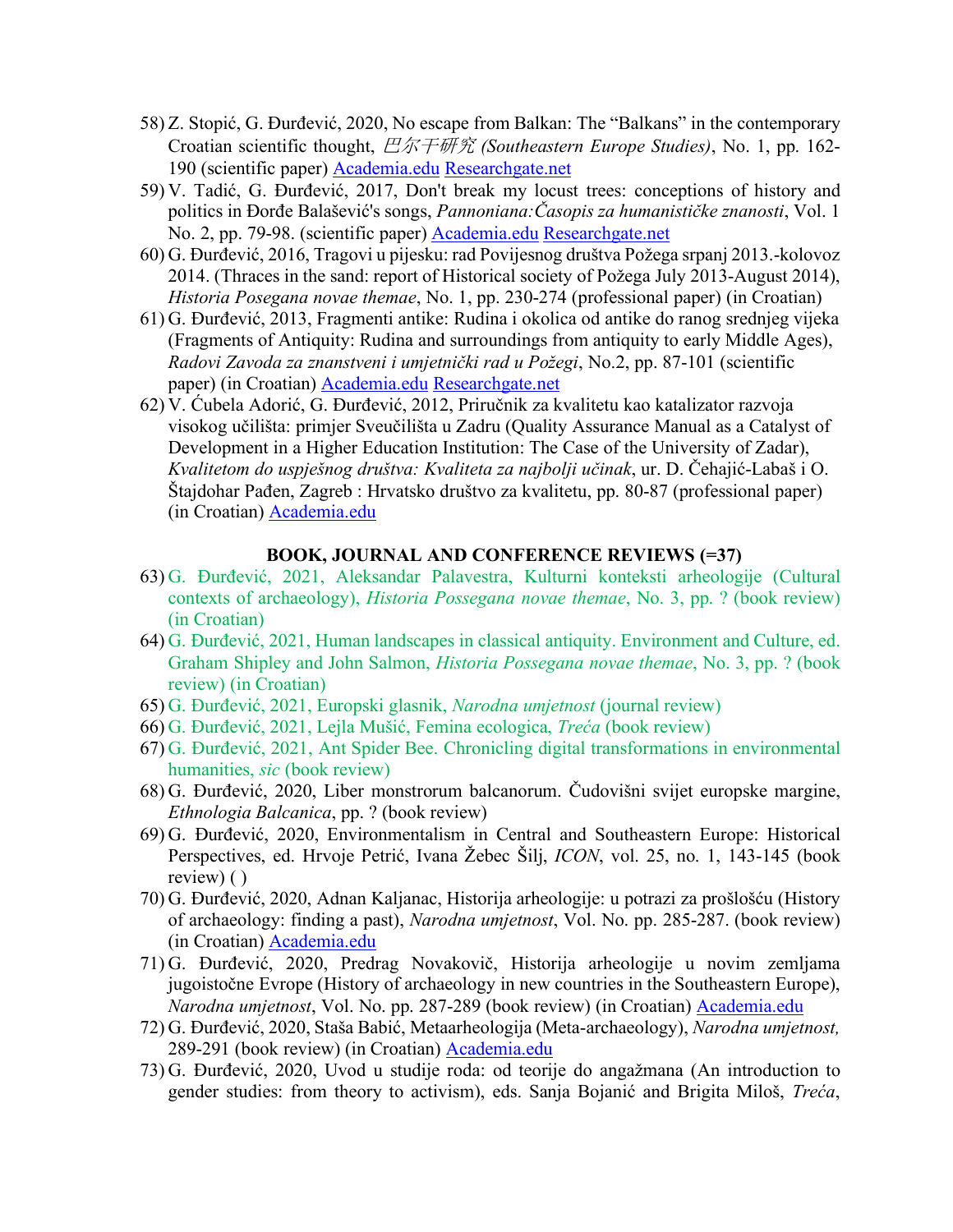(book review) (in Croatian)

- 74) G. Đurđević, 2019, Jožica Čeh Steger, Ekokritika in literarne upodobitve narave (Ecocriticism and Literary Depictions of Nature), *Ekonomska i ekohistorija*, 15, pp. 169- 170. (book review) (in Croatian) Academia.edu
- 75) G. Đurđević, 2019, Yuval Noah Harari, 21 lessons for 21 century, *Narodna umjetnost,* Vol. 56 No. 1, pp. 225-227 (book review) (in Croatian) Academia.edu
- 76) G. Đurđević, 2018, Prikaz knjige Danijela Džina i Alke Domić Kunić Rimski ratovi u Iliriku (Danijel Džino, Alka Domić Kunić, Roman Wars in Illyricum), *Scrinia Slavonica*, No. 18, pp. 600-602. (book review) (in Croatian) Academia.edu
- 77) G. Đurđević, 2018, Prikaz knjige Drage Roksandića, Vlatke Filipec Kultura hrvatskog antifašizma (Drago Roksandić, Vlatka Filipec, Culture of Croatian antifasistic movement), *Narodna umjetnost*, Vol. 55, No. 1 , pp. 221-223. (book review) (in Croatian) Academia.edu
- 78) G. Đurđević, 2018, Prikaz zbornika Men and Nature. Hegemonic Masculinities and Environmental Change, *Narodna umjetnost*, Vol. 55, No.2 , pp. 214-217. (book review) (in Croatian) Academia.edu
- 79) G. Đurđević, 2017, Prikaz knjige Rajne Šošić Klindžić, Uvod u teorijsku arheologiju stvaraoci i pravci u 20. stoljeću (Rajna Šošić Klindžić, An introduction to theory of archaeology), *Povijesni prilozi*, No. 53, pp. 189-191. (book review) (in Croatian) Academia.edu
- 80) G. Đurđević, 2017, Drugačije propitivanje povijesnih razdoblja (Jacques Le Goff, Must we divide history into periods), *Sic*, No. 2, pp. 1-3. (book review) (in Croatian) Academia.edu
- 81) G. Đurđević, 2017, Prikaz knjige Yuvala Noaha Hararija, Homo deus, *Ekonomska i ekohistorija*, No. 13, pp. 177-178. (book review) (in Croatian) Academia.edu
- 82) G. Đurđević, 2016, Prikaz knjige Johna Abertha, An Enviromental History of Middle Ages: Crucible of Nature, *Ekonomska i ekohistorija*, No. 12, pp. 231-232. (book review) (in Croatian) Academia.edu
- 83) G. Đurđević, 2016, Prikaz knjige An Environmental History of Medieval Europe Richarda Hoffmana, *Narodna umjetnost*, vol. 53 no. 2, pp. 214-216. (book review) (in Croatian) Academia.edu
- 84) G. Đurđević, 2016, Prikaz znanstvenog časopisa Ekonomska i ekohistorija br. 8. (2012), *Historia Posegana novae themae*, No. 1, pp. 151-156. (journal review) (in Croatian)
- 85) G. Đurđević, 2015, Izvrstan priručnik o suvremenoj nastavi povijesti i vodič za nastavnike u bespućima ishoda učenja i Bloomove taksonomije - prikaz knjige Čemu nas uči povijest Snježane Koren (Snježana Koren, What can history teach us), *Radovi Zavoda za hrvatsku povijest*, 47, 2015, str. 276-277. (book review) (in Croatian) Academia.edu
- 86) G. Đurđević, 2015, Prikaz knjige Sapiens kratka povijest čovječanstva Yuvala Noaha Hararija (Yuval Noah Harari, Sapiens), *Historijski zbornik,* No.1, pp. 203-205. (book review) (in Croatian) Academia.edu
- 87) G. Đurđević, 2015, Prikaz knjige Materijalna kultura Igora Kulenovića (Igor Kulenović, Material culture), *Radovi Zavoda za povijesne znanosti HAZU u Zadru*, Vol. 57, pp. 445.- 446. (book review) (in Croatian) Academia.edu
- 88) G. Đurđević, 2015, (Hi)Story of South Eastern Europe: Review of H. Petrić´s book, Frontier Societies and Environment: Varaždin Generalate (Slavonian Military Frontier) and Križevci County in the 17<sup>th</sup> Century, Meridijani Zagreb, 2012, pp. 435 (prikaz knjige), *Environment and history,* (book review) (in Croatian) Academia.edu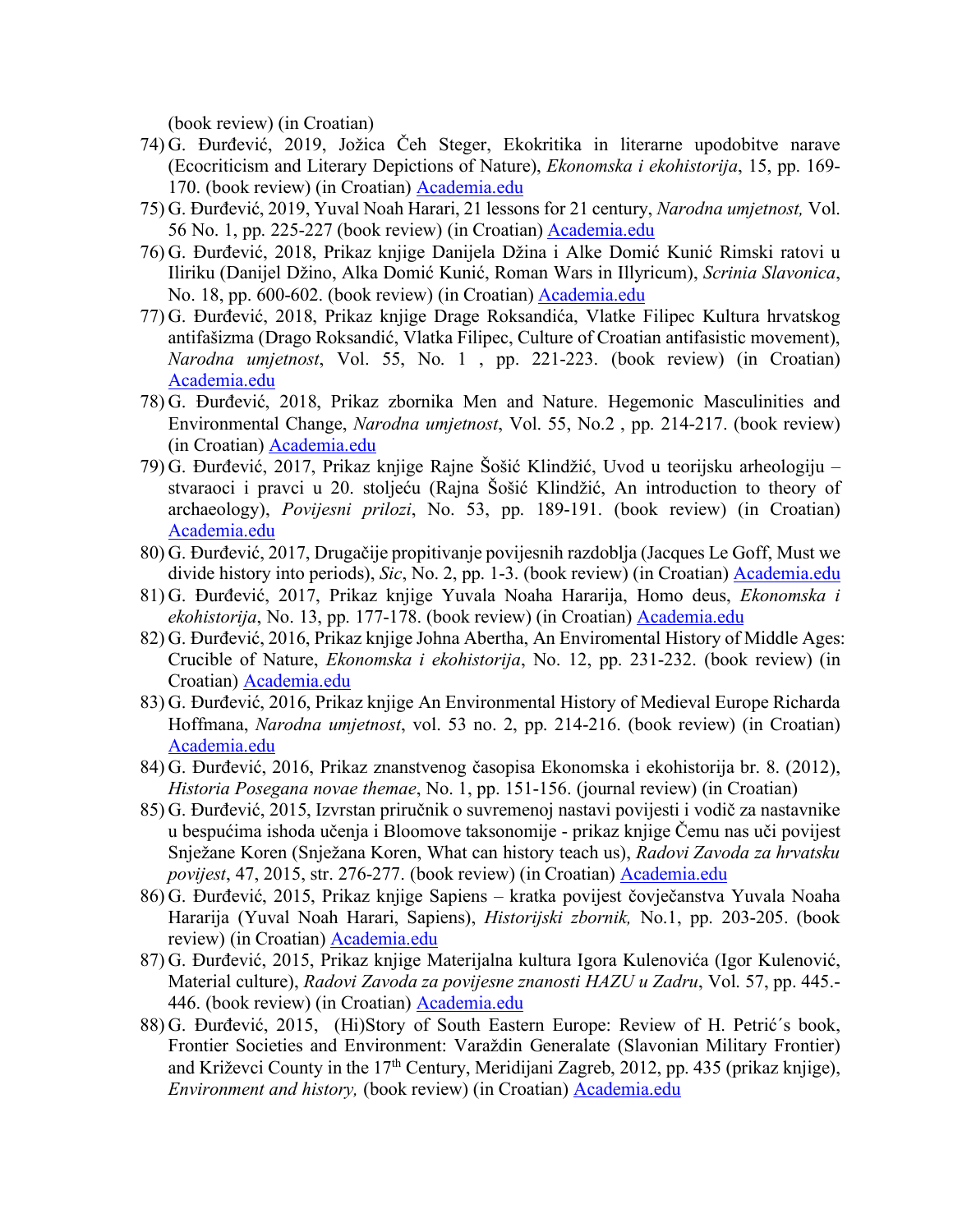- 89) G. Đurđević, 2015, Zimska škola arheologije u Požegi 2015. (Winter school of archaeology in Požega 2015), *Obavijesti HAD-a*, Zagreb, 62-63. (event report) (in Croatian) Academia.edu
- 90) G. Đurđević, 2014, Prikaz knjige I. Simmonsa, Globalna povijest okoliša (book review), *Rostra*, br. 6, str. 180-181. (book review) (in Croatian) Academia.edu
- 91) G. Đurđević, 2014, Prikaz priručnika Prvi svjetski rat (Manual for teachers World War I), *Časopis za suvremenu povijest*, No. 3, pp. 611-613. (book review) (in Croatian) Academia.edu
- 92) G. Đurđević, 2014, Prikaz konferencije u Firenzi (Review of conference in Florence), *Ekonomska i ekohistorija,* No. 10, p. 292 (event report) (in Croatian) Academia.edu
- 93) G. Đurđević, 2014, Prikaz ljetne škole ESEH-a Sea as whole (Review of ESEH's Summer school Sea as whole), *Ekonomska i ekohistorija*, No. 10*,* p. 291 (event report) (in Croatian) Academia.edu
- 94) G. Đurđević, 2013, Prikaz sedme ESEH-ove konferencije u Munchenu (Review of seventh ESEH's conference in Munich), *Ekonomska i ekohistorija*, no. 9, pp. 196-197. (event report) (in Croatian) Academia.edu
- 95) G. Đurđević, 2013, Prikaz konferencije u Estoniji (Review of conference in Estonia), *Ekonomska i ekohistorija*, no. 9, pp. 195-196. (event report) (in Croatian) Academia.edu
- 96) G. Đurđević, 2013, Prikaz dana posvećenog osiguravanju kvalitete u visokom obrazovanju u sklopu Festivala Znanost je za sve (Review of quality day in Science is for all festival), *Glasilo HDK,* No. 2, pp. 17-18. (event report) (in Croatian)
- 97) G. Đurđević, 2012, J. D. Hughes: Što je povijest okoliša? (**"**What is environmental history?"), *Rostra*, 5, pp. 261-262 (book review) (in Croatian) Academia.edu
- 98) G. Đurđević, 2012, J.D. Hughes: Pan´s Travail, *Ekonomska i ekohistorija*, 8, pp. 160-163 (book review) (in Croatian) Academia.edu
- 99) G. Đurđević, 2012, L. Thommen: An Environmental History of Ancient Greece and Rome, *Ekonomska i ekohistorija*, 8, pp. 164-166 (book review) (in Croatian) Academia.edu

## **EDUCATION MATERIALS AND WORKSHOPS (=4)**

- 100) Akiko Nishimoto Damjanović, Ljiljana Đurđević, Chen Haotian, Mire Mladenovski, Goran Đurđević, Khuong Tran Hoang, 2020, Mirrors in everyday life, Mirror Studies ( ), (workshop is translated to Croatian by Akiko Nishimoto Damjanović and Ljiljana Đurđević, Macedonian by Mire Mladenovski, Japanese by Akiko Nishimoto Damjanović)
- 101) Ljiljana Đurđević, Mire Mladenovski, Mate Vučić, Chen Haotian, Khuong Tran Hoang, Goran Đurđević, 2020, Symbols and mirrors, Mirror Studies ( ), (workshop is translated to Croatian by Mate Vučić, Macedonian by Mire Mladenovski)
- 102) Ljiljana Đurđević, Goran Đurđević, Mire Mladenovski, Kristina Rupert, Mate Vučić, Chen Haotian, Khuong Tran Hoang, 2020, Who has reflection: Mirrors in popular culture, Mirror Studies ( ), (workshop is translated to Croatian by Mate Vučić, Macedonian by Mire Mladenovski)
- 103) G. Djurdjevich, 2017, Symbols: beyond face value: Does a symbol always have the same meaning?, Historiana (workshop is translated to Slovenian by Živa Ribičič and Norvegian by Snelvertaler BV)

#### **ESSAYS AND NEWSPAPER ARTICLES (=25)**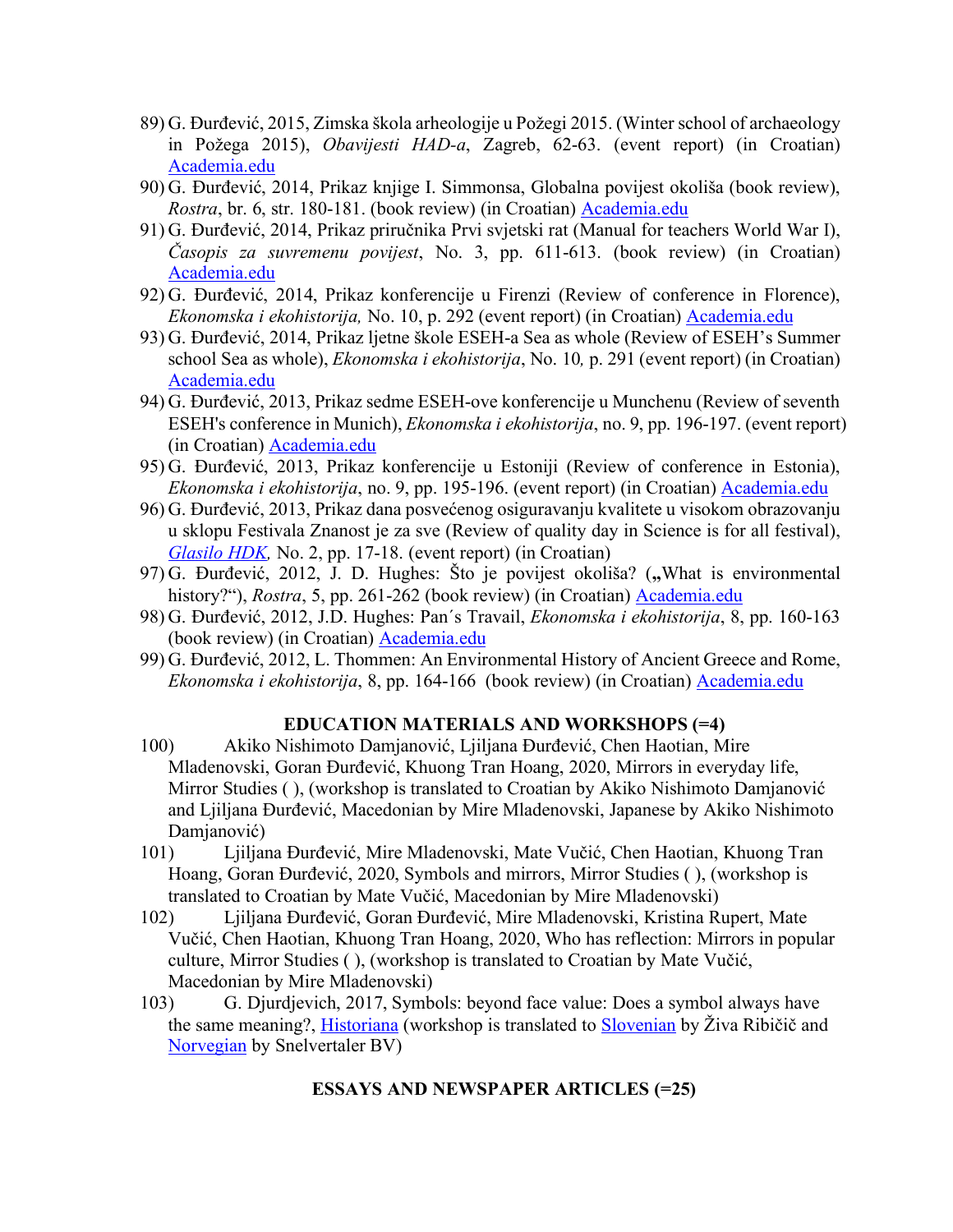- 104) G. Đurđević, 2021, Zelena točka: antinuklearni pokret u Požeštini (Green dot: antinuclear movement in Pozega county), *Historia Possegana novae themae*, no. 3, pp. (in Croatian)
- 105) A. Farman, G. Đurđević, H. Chen, K. T. Hoang, 2021, The first International Mirror Studies Virtual Conference (IVMSC 2020), *Etruscan News*, pp.
- 106) G. Đurđević, 2020, In memoriam Slobodan Čače (1946-2020), *Diadora*,
- 107) Interview with Nancy de Grummond, 2020, *Mirror Studies: Newsletter*, no. 2. (December 2020), pp. 11-18.
- 108) G. Đurđević, H. Chen, K.T. Hoang, A. Farman, 2020, International Mirror Studies Virtual Conference 2020: Report, *Mirror Studies: Newsletter*, No. 1 (June 2020), pp. 7-10.
- 109) G. Đurđević, 2019, In memoriam: J. Donald Hughes (1932 2019), *Narodna umjetnost*, vol. 56, no. 1, pp. 241-243. (in Croatian)
- 110) S. Marjanić, G. Đurđević, M. Bradić, 2018, Ekofem-retrovizor o/u Trećoj: esejistički (Ecofeministic review in journal Treća: an essay), *Treća,* No. 1-2, vol. 20, pp. 9-17. (in Croatian)
- 111) Interview with Hannes Bergthaller, 2018, *Historia Possegana novae themae*, no. 2, pp. 190-194. (in Croatian)
- 112) G. Đurđević, 2018, Svjetlo s Orijenta: Gavro Manojlović (Light from Orient: Gavro Manojlović), *Historia Possegana novae themae*, No. 2, pp. 209-212. (in Croatian)
- 113) Interview with Ariel Salleh, Vox feminae, published: October 21 2018. (in Croatian)
- 114) G. Đurđević, 2017, 7. Edukativna CB radionica (CB workshop), *ABC tehnike*, No. 607, pp. 6-8. (in Croatian)
- 115) G. Đurđević, 2017, Novi pogled na Požegu: povodom 60.-tog rođendana Nikole Rašića (New perspective to Požega: in honour to 60th birthday of Nikola Rašić), *Požeški pučki kalendar 2017.*, pp. 106-107. (in Croatian)
- 116) Intervju s prof.dr.sc. Johnom McNeillom (Interview with professor John McNeill), journalist: G. Đurđević, *Historia Posegana novae themae*, vol. 1, pp. 168-171. (in Croatian)
- 117) G. Đurđević, 2016, In memoriam: Jesenka Miškiv (1944.-2016.): posveta arheologiji (Jesenka Miškiv: dedicated to archaeology), *Vjesnik ukrajinske zajednice u Hrvatskoj*, 44, p. 22. (in Croatian)
- 118) G. Đurđević, 2016, Svjetski putnik, sudionik i kroničar Prvog svjetskog rata (Traveler, warrior and writer of WWI: Ante Messner Šporčić), *Zajedništvo* 58, p. 23. (in Croatian)
- 119) G. Đurđević, 2015, Odškrinuta vrata: Ljetna škola povijesti za učenike u Požegi kao primjer poučavanja Prvog svjetskog rata (Summer school of history for pupils in Požega as example of teaching World War I), *Povijest u nastavi*, 25, pp. 21-27. (in Croatian) Academia.edu
- 120) G. Đurđević alias Krševan Stošić, 2015, Kolege, imam boljih ideja za štrajk (Colleagues, I have better ideas for strike), *Telegram*, br. 16, str. 9 (October 3 2015) (in Croatian)
- 121) G. Đurđević, 2015, Zadasi i mirisi zaboravljene prošlosti. Revitalizacija Starog grada u Požegi (Smells from the forgotten past: revitalization of castle Stari Grad), *Požeška kronika*, no. 684, September 10 2015, p. 10, (republished: *Požeški pučki kalendar*, 2016, 105-106) (in Croatian)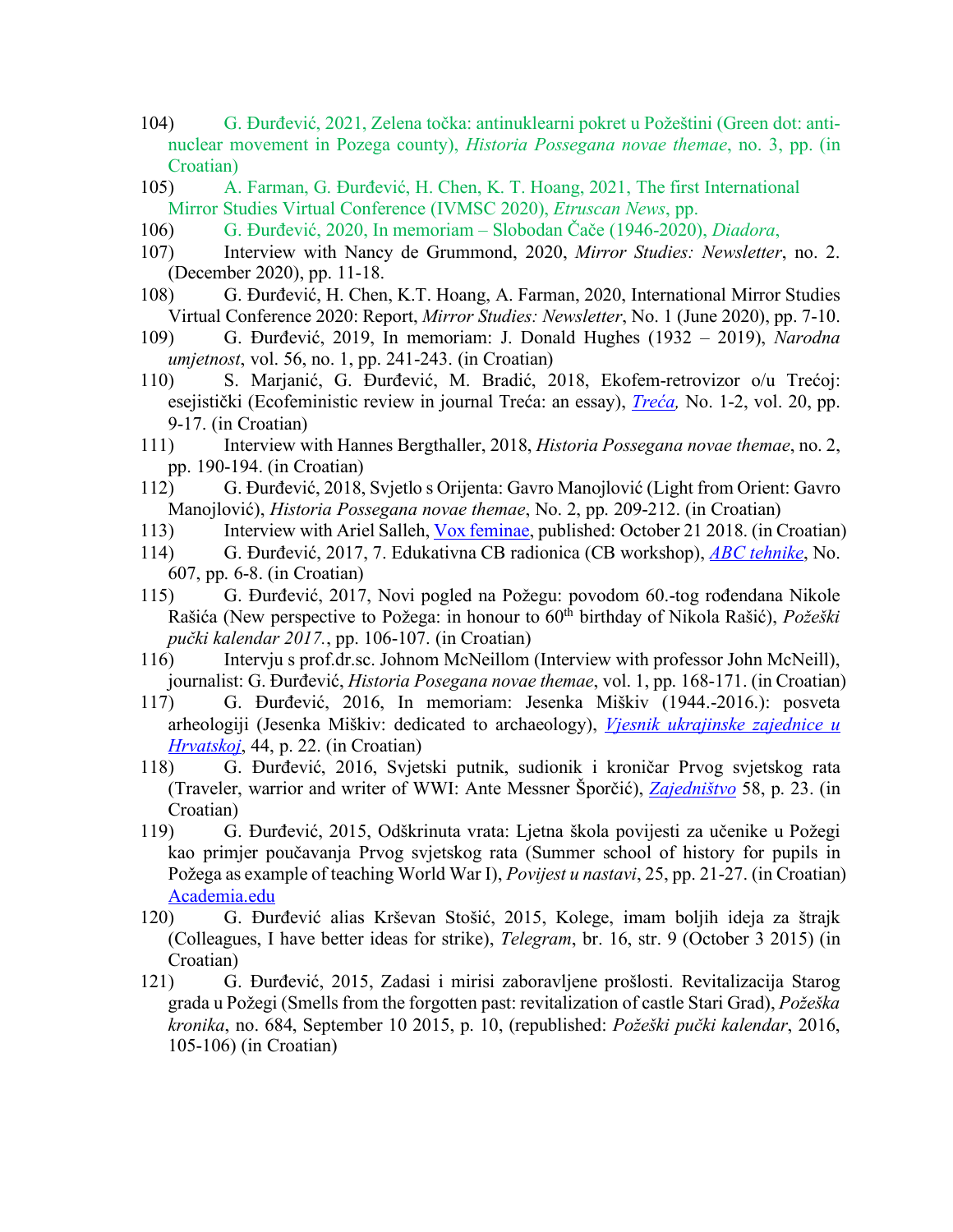- 122) G. Đurđević, 2015, Bog ga je čuvao za velika djela: Antun Mandić (1740.-1815.): biskup, političar i dobrotvor (God kept him for big things: Antun Mandić, bishop, politician and benefactor), *Zajedništvo* 57, p. 30 (republished: *Hrašće*, 49, pp. 41-45) (in Croatian)
- 123) G. Đurđević, 2015, Josip Kunkera (1914.-1983): Gdje god je službovao, ostavio je snažan trag (Josip Kunkera: Whereever he served, he made big impact), *Zajedništvo*, No. 51, February 2015, p. 26. (in Croatian)
- 124) G. Đurđević, 2015, Ugrin Csak (?-1241.): Osnovao Požeški zborni kaptol svetog Petra (Ugrin Csak: founder of Saint Peter Capitol in Pozega), *Zajedništvo,* 53, May 2015, p. 27 (republished: Ugrin Csak – nadbiskup, vojnik, vlastelin i prvi vlasnik Požeštine (?- 1241.), portal povijest.net, date of publication: August 1 2015) (in Croatian)
- 125) G. Đurđević, 2015, Nastavnik iz Požege analizira zašto su hrvatske gimnazije tako daleko od Zapada (Teacher from Požega analyzed why are Croatian high school beyond Western schools), *Telegram*, no. , pp. 12-14 (August 29 2015) (in Croatian)
- 126) Ґоран Дюрдєвич , 2015, Даніель Барна мій приятель русинський (1927.- 2015.) (G. Đurđević, Daniel Barna – my Rusinian friend), *Nova Dumka*, 188, p. 31. (trans. Вера Павлович/Vera Pavlović) (reprinted: Daniel Barna – moj rusinski pajdo (1927.-2015.), *Požeški pučki kalendar*, 2016, 129-130.) (in Rusinian and Croatian)
- 127) G. Đurđević, Prošlost sačuvati za budućnost (Save past for future), *Školske novine*, June 3 2014, pp. 8-9 (reprinted: Arheologija u školama – mogućnosti i perspektive, portal povijest.net, date of publication: September 2 2015) (in Croatian)
- 128) G. Đurđević, 2014, Josip Kunkera zaboravljeni čuvar naše baštine (Josip Kunkera - forgotten collector of our heritage), *Požeški pučki kalendar 2014*, pp. 78-79 (reprinted: Svećenik Josip Kunkera – arheolog u srcu, portal pozeski.hr, date of publication: April 28 2014) (in Croatian)

# **ARTICLES IN STUDENTS' AND PUPILS' JOURNALS (=42)**

- 129) G. Đurđević, 2014, Interview with professor Donald Worster, *Rostra*, 6, pp. 148- 151. (in Croatian) Academia.edu
- 130) G. Đurđević, 2012, Proslov (Preface), *Rostra*, 5, pp. 6 (in Croatian) Academia.edu
- 131) G. Đurđević, 2012, In memoriam Mirjana Gross tihi silazak s pozornice vodeće hrvatske povjesničarke (In memoriam Mirjana Gross – silent pass away of leading Croatian historian), *Rostra*, 5, pp. 12-13 (in Croatian)
- 132) G. Đurđević, 2012, In memoriam Franjo Smiljanić odlazak najosebujnijeg profesora s Odjela (In memoriam Franjo Smiljanić – pass away of the most singular professor from department), *Rostra*, 5, pp. 14-15. (in Croatian)
- 133) G. Đurđević, 2012, Intervju s prof.dr.sc. J. D. Hughesom: Povijest okoliša daje nove perspektive za tradicionalne interese povjesničara (Interview with prof.dr.sc. J. D. Hughes: Environmental history can add grounding and perspective to traditional concerns of historians), *Rostra*, 5, pp. 257-259. (in Croatian) Academia.edu
- 134) G. Đurđević, 2012, Serijal "Hrvatski kraljevi" u očima hrvatskog kralja, pardon povjesničara (The series "Croatian kings" in the view of the Croatian king, apology historian), *Rostra*, 5, pp. 276-277. (in Croatian) Academia.edu
- 135) G. Đurđević, 2012, Bibliografija o Požeškoj kotlini u antici (Bibliography of Pozega Valley in ancient times), *Rostra*, 5, pp. 325-327. (in Croatian)
- 136) G. Đurđević, 2012, Križaljka (Crossword), *Rostra*, 5, pp. 339. (in Croatian)
- 137) G. Đurđević, 2012, Rimljani i Panonija prilog poznavanju romanizacije novog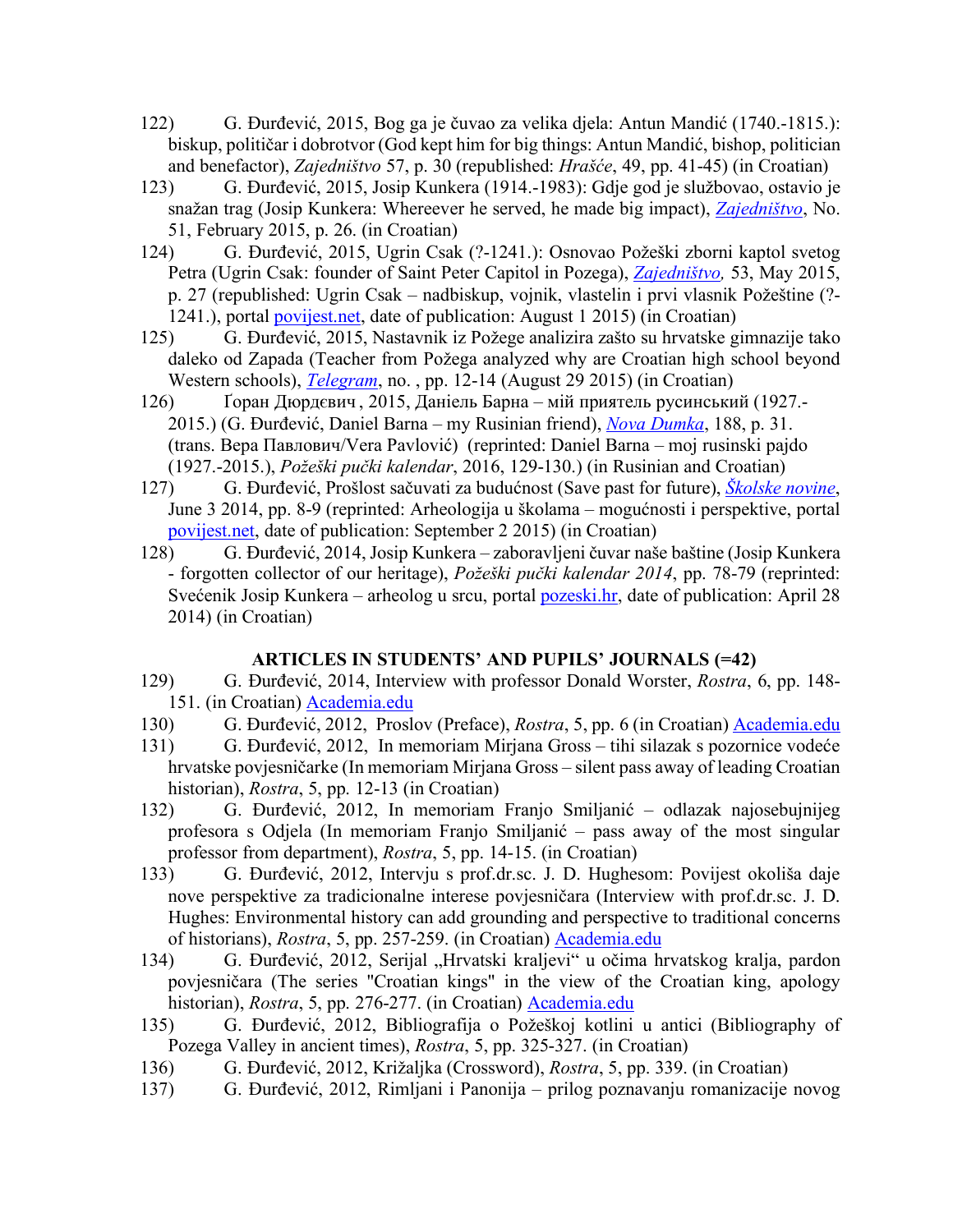područja (Romans and Pannonia – contribute for Romanization of new territory), *Essehist*, no. 4 , pp. 8-14 (in Croatian) Academia.edu

- 138) G. Đurđević alias Krševan Stošić, 2011, Hoće li Bolonja umjeti da pjeva kao što su tvorci pjevali o njoj? (Will Bologna sing like creators sang about her?), *Novi Sizif*, 1, pp. 2-3. (in Croatian)
- 139) G. Đurđević alias Krševan Stošić, 2011, Par poslića za par kunića (Few jobs for few money), *Novi Sizif*, 1, pp. 25. (in Croatian)
- 140) G. Đurđević alias Krševan Stošić, 2011, Poroci ko proroci (Vices as prophets), *Novi Sizif*, 1, pp. 32-33. (article was published on the web site Sajt, date of publication: November 7, 2012) (in Croatian)
- 141) G. Đurđević alias Krševan Stošić, 2011, Recesija (Slump), *Novi Sizif*, 1, pp. 34-35. (in Croatian)
- 142) M. Matijević, G. Đurđević, 2011, Antefiksi u Mursi (Antefixa in Mursa), *Serilia*, pp. 28. (in Croatian)
- 143) G. Đurđević, 2011, Antičko staklo u Zadru (Ancient glass in Zadar), *Serilia*, pp. 12-13. (in Croatian)
- 144) M. Matijević, G. Đurđević, 2008, Municipiji (Municipii), *Rostra*, 2, pp. 50-56. (in Croatian) Academia.edu
- 145) G. Đurđević, 2008, Zašto mladi ne čitaju (Why don't young people read), *Gim – 1699*, pp. 31-32. (in Croatian)
- 146) G. Đurđević, 2008, Zašto mrzim prosječnost (Why I hate mediocrity), *Gim – 1699*, pp. 30-31. (in Croatian)
- 147) G. Đurđević, 2008, Gimnazijalci rado pomažu (High school students are happy to help), *Gim – 1699*, p. 28. (in Croatian)
- 148) G. Đurđević (collected), 2008, Znameniti gimnazijalci 2. dio (Famous former high school students – part 2),  $Gim - 1699$ , p. 27. (in Croatian)
- 149) G. Đurđević, 2008, Ich bin Berliner, *Gim – 1699*, pp. 16-17. (in Croatian)
- 150) G. Đurđević, 2008, Održano predavanje o Domovinskom ratu (A lecture on the Croatian Homeland War), *Gim – 1699*, p. 12. (in Croatian)
- 151) G. Đurđević, 2008, Gimnazijalke održale predavanje iz matematike u Pakracu (High school girls held a lecture on mathematics in Pakrac), *Gim – 1699*, p. 12. (in Croatian)
- 152) G. Đurđević, 2008, Gimnazijalci posjetili iskopine ispred katedrale (High school students visited the excavations in front of the Cathedral), *Gim – 1699*, p. 11. (in Croatian)
- 153) G. Đurđević, 2008, Mladi kazalištarci avangardom osvojili srednjoškolce, *Gim – 1699*, p. 10. (in Croatian)
- 154) G. Đurđević, 2008, Učenici trećih razreda gledaju Lorku (The third graders watched Lorca), *Gim – 1699*, p. 10 (in Croatian)
- 155) G. Đurđević, 2008, Održan napredni seminar za urednike srednjoškolskih listova (An advanced seminar was held for high school newspaper editors), *Gim – 1699*, p.10. (in Croatian)
- 156) G. Đurđević, 2008, Gimnazijalci posjetili izložbu "Rimske terme u Tekiću" (High school students visited the exhibition "Roman baths in Tekić"), *Gim – 1699*, p. 10. (in Croatian)
- 157) G. Đurđević, 2008, Predstavljena knjiga "Gradišćanski Hrvati u zapadnoj Mađarskoj i Hrvati u Slovačkoj" (The book "Burgenland Croats in Western Hungary and Croats in Slovakia" was promoted in Požega), *Gim – 1699*, p. 9. (in Croatian)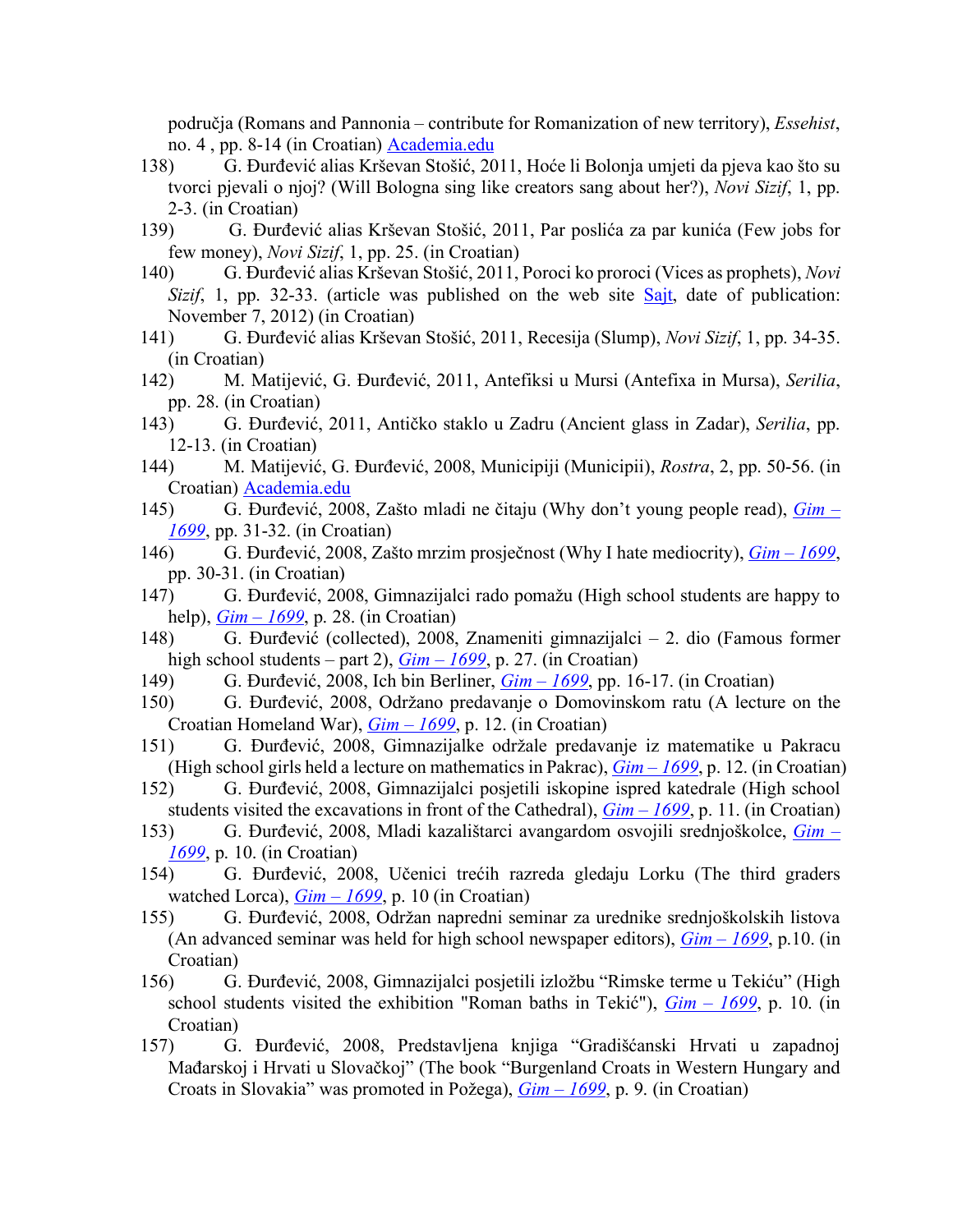- 158) G. Đurđević, 2008, Urednikova riječ (Editor's word), *Gim – 1699*, p. 3. (in Croatian)
- 159) G. Đurđević, I. Madunić, D. Majer, 2007, Najjači ljudi Gimnazije (The strongest people in Gimnasia), *Gim – 1699*, p. 31. (in Croatian)
- 160) G. Đurđević, 2007, Ocjene na internetu da ili ne (Marks on the internet yes or no), *Gim – 1699*, p. 20. (in Croatian)
- 161) G. Đurđević, 2007, Misao (An opinion), *Gim – 1699*, p. 19. (in Croatian)
- 162) G. Đurđević (collected), 2007, Znameniti gimnazijalci 1. dio (Famous former high school students – part 1), *Gim – 1699*, p. 16. (in Croatian)
- 163) G. Đurđević, 2007, Koncert požeške metal grupe Out of order (Concert of metal band Out of order), *Gim – 1699*, p. 8. (in Croatian)
- 164) G. Đurđević, 2007, Genij izvan vremena (Genius beyond time), *Gim – 1699*, p. 8. (in Croatian)
- 165) G. Đurđević, 2007, Povijest se ne smije ponavljati (History should not be repeated), *Gim – 1699*, p. 8. (in Croatian)
- 166) G. Đurđević, 2007, Posjet Cenakolu (Visit to Cenakolu), *Gim – 1699*, p. 7. (in Croatian)
- 167) G. Đurđević, 2007, Posjet Jankovcu, Orahovici i Kutjevu (Visit to Jankovac, Orahovica and Kutjevo), *Gim – 1699*, p.7. (in Croatian)
- 168) G. Đurđević, 2007, Prvo se čestitalo razredniku (The first greeting to teacher), *Gim – 1699*, p. 6-7. (in Croatian)
- 169) G. Đurđević, 2007, Održan edukativni seminar za urednike srednjoškolskih listova (A seminar was held for high school newspaper editors), *Gim – 1699*, p. 6. (in Croatian)
- 170) G. Đurđević, 2007, Urednikova riječ (Editor's word), *Gim – 1699*, p. 1. (in Croatian)

## **ARTICLES AND COMMENTS PUBLISHED ON THE WEB SITES AND PORTALS (= 82)**

- 171) G. Đurđević, 2021, The Chinese education system, Historielærer.dk, May 2 2021
- 172) G. Đurđević, 2021, Forbidden city: how was Beijing founded, Historielærer.dk, May 2 2021
- 173) Z. Stopić, G. Đurđević, The Silk Routes, 2021, Historielærer.dk
- 174) G. Đurđević, 2021, Priča za decu: rano obrazovanje i ekofemizam (Story for children: early education and ecofeminism), Ecofeminizam, April 26 2021 (in Serbian)
- 175) G. Đurđević, S. Marjanić, 2020, Nepoznati odgovor na krize: ekofeminizam (Unknown answer to crisis: ecofeminism), Autograf, April 11 2021 (in Croatian)
- 176) G. Đurđević, K.T. Hoang, Chen Haotian, G. Ryles, Reflection for future: an introduction to Mirror Studies Project, *Blog of the European Heritage Tribune*, February 2021.
- **177)** S. Marjanić, G. Đurđević, Ecofeminism and indigenous cultures, BNN Network
- 178) G. Đurđević, 2021, Milan Lukić in memoriam djelić osobnog sjećanja, SABH, date of publication: April 2021.
- 179) G. Đurđević, 2020, Nova knjiga profesora Tadića (New book by Vinko Tadić is released), 034 portal, date of publication: July 17 2020. (republished: Požeški vodič, July 19 2020 and Požeška kronika, July 20 2020) (in Croatian)
- 180) G. Đurđević, 2017, Između stvarnosti i mitova iz zbornice: koliko i kako nastavnici rade? (Between reality and myths from schools: how much and how do teacher work?), portal Radnička prava, date of publication: April 25, 2017. (in Croatian)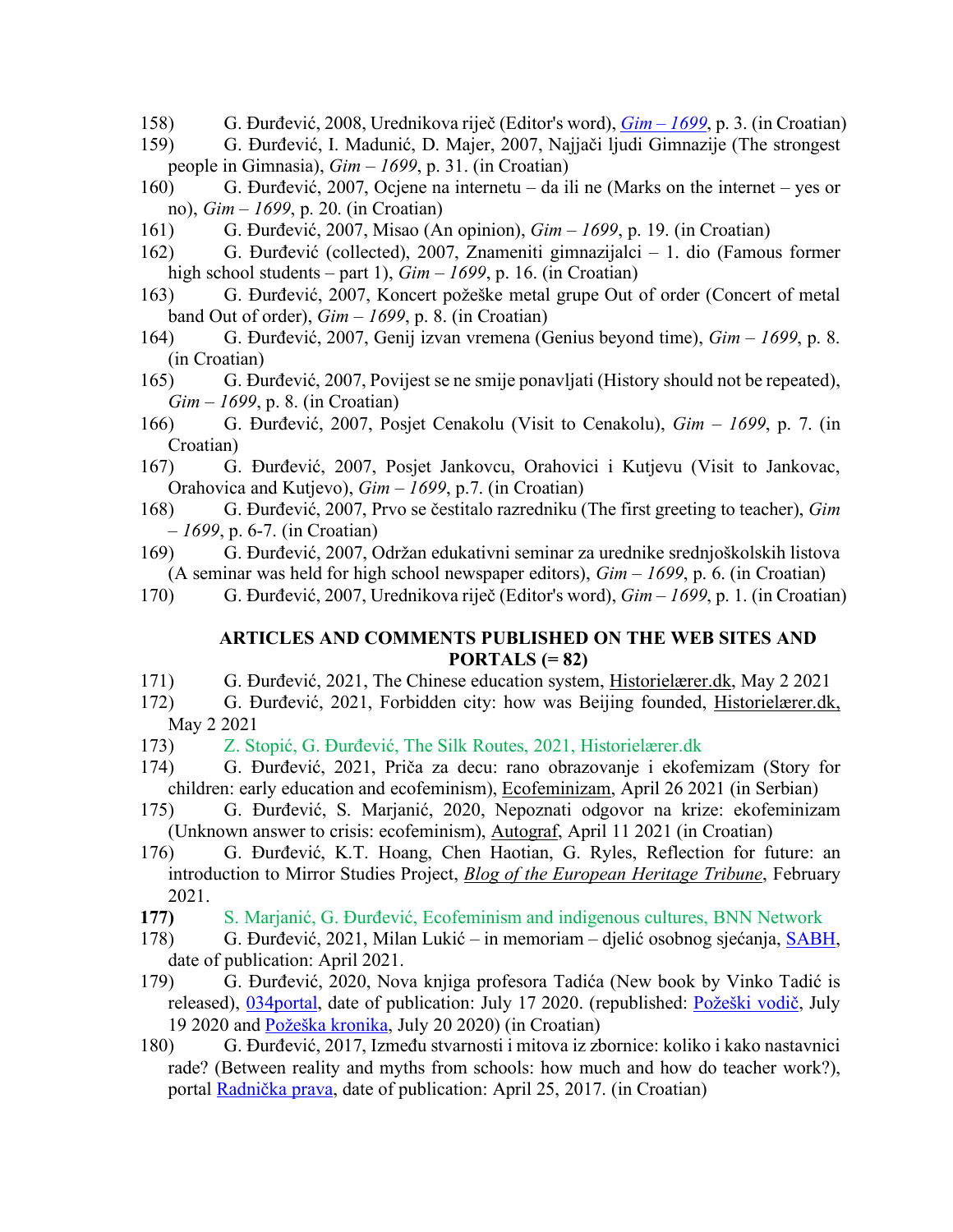- 181) G. Đurđević, 2016, Cjelovita kurikularna reforma danas i sutra (Curriculum reformi in Croatia today and tomorrow), portal Novi Plamen date of publication: July 21 2016. (in Croatian)
- 182) G. Đurđević et al., 2016, Mission completed: predodžbe povijesti starog Rima u strateškim računalnim igrama (Mission completed: ancient Rome in computer games), portal povijest.net date of publication: July 18 2016. (in Croatian)
- 183) G. Đurđević, 2016, Požega grad muzeja (Požega city of museums), portal Požeški dnevnik date of publication: June 27 2016. (republished: *Požeški pučki kalendar*, 2017, 123-124) (in Croatian)
- 184) G. Đurđević, 2016, Skriveno djetinjstvo: projekt revitalizacije starih igračaka, portal OŠ Antuna Kanižlića date of publication: April 7 2016. (in Croatian)
- 185) G. Đurđević, 2016, Zrcaljenje duha prošlosti projekt Holokaust u OŠ Antuna Kanižlića (Mirror of history – Holocaust school project), portal povijest.net date of publication: February 22 2016. (in Croatian)
- 186) G. Đurđević, 2016, Učitelji posao, a ne poziv (Teachers profession, not passion), portal Stav cenzura, date of publication: February 1 2016. (in Croatian)
- 187) G. Đurđević, 2016, Otrgnuti zaboravu s odmakom od deset godina (Remove from past in ten years), portal pozega.eu, date of publication: January 25 2016. (republished: *Požeški pučki kalendar*, 2017, 121-122) (in Croatian)
- 188) G. Đurđević, 2016, Nastava povijesti i popularna kultura: vlastiti primjeri (2. dio) (History teaching and popular culture – part 2), portal povijest.net, date of publication: January 24 2016. (in Croatian)
- 189) G. Đurđević, 2016, Poluge moći u sustavu obrazovanja (Power and education), portal Tačno net, date of publication: January 20 2016. (in Croatian)
- 190) G. Đurđević, 2015, Korijeni, postignuća i traganja: dvije godine Povijesnog društva Požega 2013.-2015. (Roots, results and issues: two years of Historical society of Požega), portal ePozega (in Croatian)
- 191) Alias Krševan Stošić, 2015, Analiza jednog nastavnika: Kolege, imam nekoliko boljih ideja za štrajk (Colleagues, I have better ideas for strike), Telegram (October 6 2015) (in Croatian)
- 192) G. Đurđević, 2015, Skupština Povijesnog društva Požega (General Assembly of Historical Society of Požega), portal ePozega, date of publication: September 27 2015. (in Croatian)
- 193) G. Đurđević, 2015, Godišnja skupština Povijesnog društva Požega 2015. godine General Assembly of Historical Society of Požega), portal **povijest.net**, date of publication: September 27 2015. (in Croatian)
- 194) G. Đurđević, 2015, Nastava povijesti i popularna kultura: vlastiti primjeri (prvi dio) (History teaching and popular culture: part I), portal povijest.net, date of publication: August 29 2015. (in Croatian)
- 195) G. Đurđević, 2015, Prikaz Ljetne škole povijesti za učenike 2015. (Report from Summer school of history in Požega 2015), portal povijest.net, date of publication: July 5 2015. (in Croatian)
- 196) G. Đurđević, 2015, Kliofest u našoj školi (Kliofest in our school), portal OŠ Antuna Kanižlića, date of publication: May 25 2015. (in Croatian)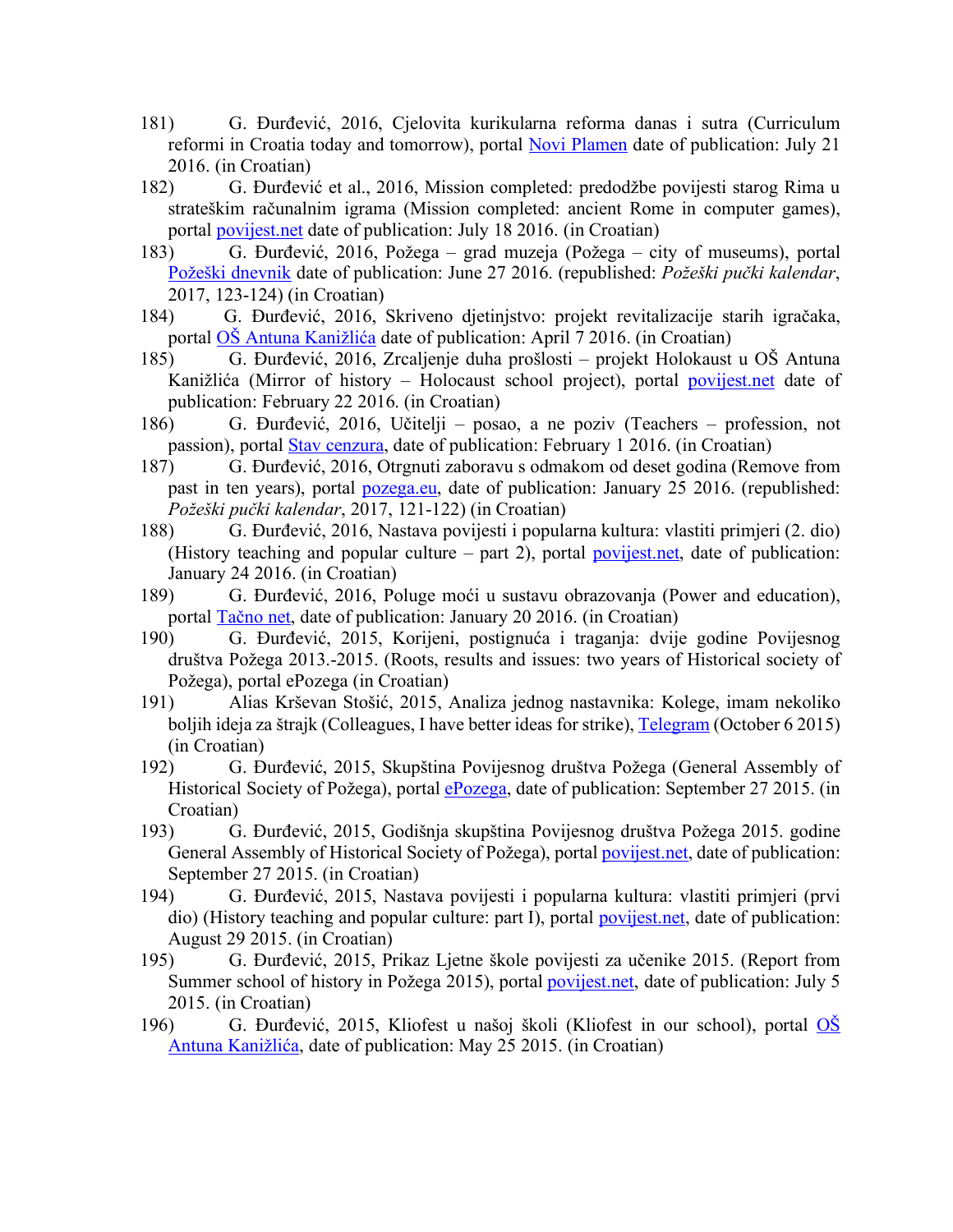- 197) G. Đurđević, 2015, Petaši i šestaši sudjelovali na kvizu iz povijesti i geografije (Students from fifth and sixth grade participated in history and geography quiz), portal  $\overrightarrow{OS}$ Antuna Kanižlića, date of publication: April 19 2015. (in Croatian)
- 198) G. Đurđević, 2015, Učenici sudjelovali na kvizu Koliko poznaješ Hrvatski sabor? (Students participated in quiz Croatian parliament), portal OŠ Antuna Kanižlića, date of publication: April 8 2015. (in Croatian)
- 199) G. Đurđević, 2015, Učitelji sudjelovali na međužupanijskoj smotri Globe projekta (Students participated in Globe project), portal OŠ Antuna Kanižlića, date of publication: April 8 2015. (in Croatian)
- 200) G. Đurđević, 2015, Učenici posjetili Zagreb (Students visited Zagreb), portal OŠ Antuna Kanižlića, date of publication: March 21 2015. (in Croatian)
- 201) G. Đurđević, 2014, Ivan Švear (Shvear) prvak historiografije na hrvatskom jeziku (Ivan Švear – a pioneer of historiography on Croatian language), portal pozeski.hr date of publication: December 22 2014. (in Croatian) (republished: Ivan Švear (Shvear) – Spitzenreiter der Historiographie in kroatischen sprache, *Njemačka riječ- Deutsches Wort*, 2015, 92, pp. 26-29, translated to German by Renata Trischler)
- 202) G. Đurđević, 2014, Kaptolski kneževi iz željeznog doba (Iron age rullers from Kaptol), portal pozeski.hr date of publication: December 8 2014. (in Croatian)
- 203) G. Đurđević, 2014, Kovači iz brončanog doba (Blacksmiths from Bronze Age), portal pozeski.hr, date of publication: November 24 2014. (republished: *Susreti*, 10, 2016, 115-157) (in Croatian)
- 204) G. Đurđević, 2014, Adio na novi žal in memoriam Zdenko Brusić (1938.-2014.) (Adieu to new beach: in memoriam Zdenko Brusić), portal arheologija.hr, date of publication: November 11 2014. (in Croatian)
- 205) G. Đurđević, 2014, Franjo Ciraki (Cziraky) intelektualac svog vremena (Franjo Ciraki – intelectual of his time), portal pozeski.hr, date of publication: November 11 2014. (republished: *Požeški pučki kalendar*, 2016, pp. 66-67 and *Kolivka*, 14, 2017, pp. ) (in Croatian)
- 206) G. Đurđević, 2014, Prvi Indoeuropljani (The first Indoeuropeans), portal pozeski.hr, date of publication: October 27 2014. (republished: *Požeški pučki kalendar*, 2017, pp. 101-102) (in Croatian)
- 207) G. Đurđević, 2014, Neolitički poljodjelci Požeštine (Neolithic farmers from Požega valley), portal pozeski.hr, date of publication: October 13 2014. (in Croatian)
- 208) G. Đurđević, 2014, Grobovi iz Brodskog Drenovca (Tombs from Brodski Drenovac), portal pozeski.hr, date of publication: September 29 2014. (republished: Luči promjene, *Hrvatska revija*, br. 1, 2015, 62-67) (in Croatian)
- 209) G. Đurđević, 2014, Brestovački knez (Duke from Brestovac), portal pozeski.hr, date of publication: September 15 2014. (republished: Luči promjene, *Hrvatska revija*, vol. 1, 2015, 62-67) (in Croatian)
- 210) G. Đurđević, 2014, Ljetna škola povijesti u Požegi (Summer school of history in Požega), portal historiografija.hr date of publication: July 27 2014. (in Croatian)
- 211) G. Đurđević, 2014, Ljetna škola povijesti za učenike s temom Prvi svjetski rat i Požeška perspektiva (Summer school of history in Požega with topic World war I and Požega), Školski portal date of publication: June 30 2014. (in Croatian)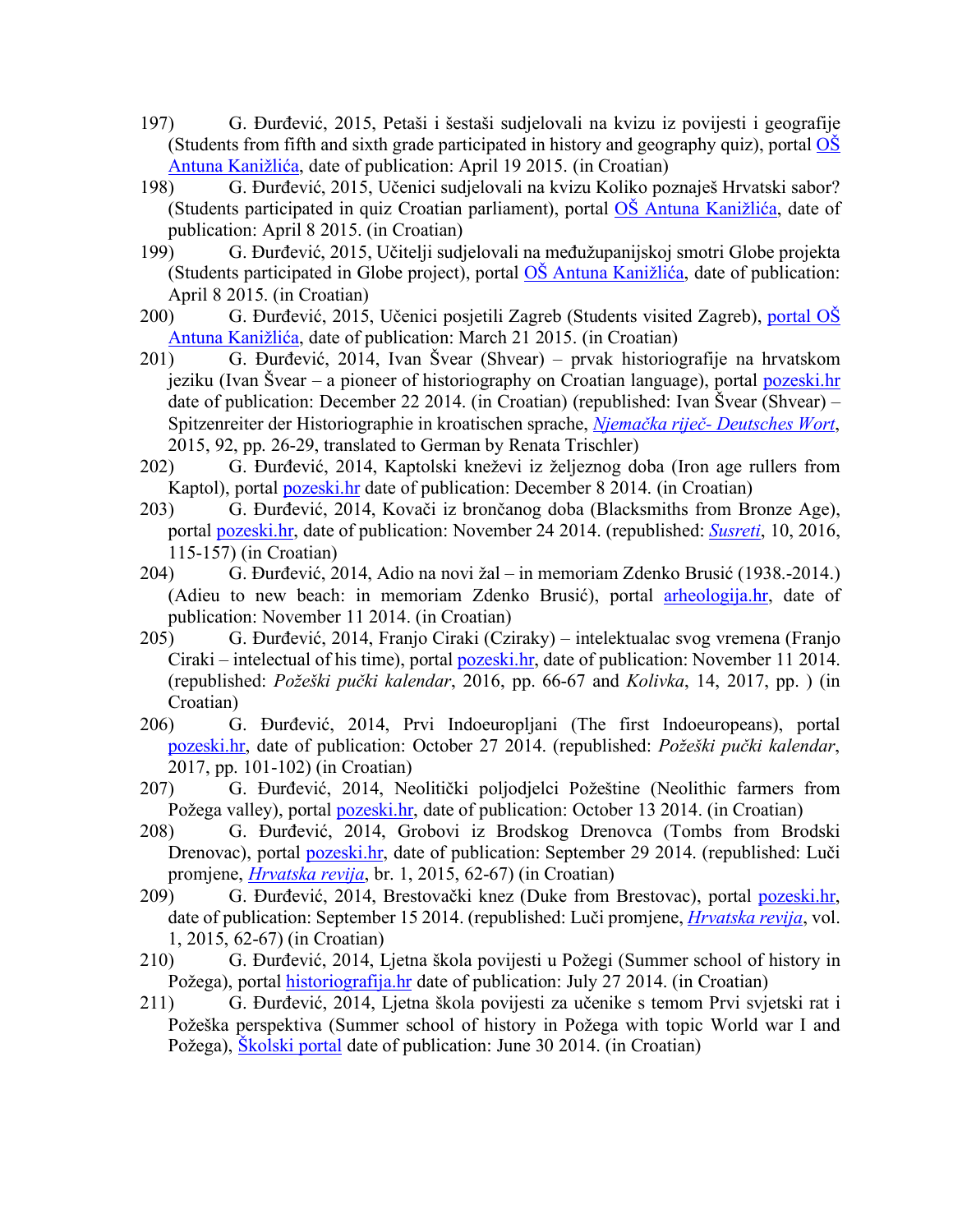- 212) G. Đurđević, 2014, Povijest u nastanku i povijest kao izbor: prva godina Povijesnog društva Požega (History in making and history as choice: first year of Historical Society in Požega), portal pozeski.hr, date of publication: June 26 2014. (in Croatian)
- 213) G. Đurđević, 2014, Castrum de Posega krhotine srednjeg vijeka (Castrum de Posega – pieces of Middle Ages), portal pozeski.hr, date of publication: June 9 2014 (republished: *Slavonski narodni kalendar Čiča Grge Grgina,* 2015, 53-54) (in Croatian)
- 214) G. Đurđević, 2014, Castrum de Posega poziva na oživljavanje uzbudljivog razdoblja srednjeg vijeka (Castrum de Pozega revitalised interesting Middle Ages), Školski portal, date of publication: June 3 2014. (in Croatian)
- 215) G. Đurđević, 2014, Rudolf Heli nepravedno zaboravljeni sugrađanin (Rudolf Heli – unfairly forgotten citizen of Požega), portal pozeski.hr, date of publication: May 26, 2014 (republished: Rudolf Heli -neprávem zapomenutý spoluobčan, *Jednota*, br. 36, 2014, pp. 18-19) (in Croatian)
- 216) K. Gašpar, G. Đurđević, 2014, Učenici posjetili Jasenovac i Lonjsko polje (Students visited Jasenovac and Lonjsko polje), portal OŠ Antuna Kanižlića, date of publication: May 10 2014. (in Croatian)
- 217) G. Đurđević, 2014, Kamengrad zaboravljeni srednjovjekovni biser Slavonije (Kamengrad – forgotten medieval castle in Slavonia), portal pozeski.hr date of publication: May 10, 2014 (republished on: *Zbornik Povijesnog društva Pakrac – Lipik*, no. 10., 2017, pp. 155-156 and on the website from Darko Antolović) (in Croatian)
- 218) G. Đurđević, 2014, Počeci kršćanstva u Požeškoj kotlini (Early Christianity in Požega Valley), portal pozeski.hr date of publication: April 14, 2014 (republished: *Godišnjak Ogranka Matice hrvatske u Novoj Gradiški*, 2014, pp. 112-114; and as title Iz rimskog vremena pronađene grobne kapele i crtež ribe, *Zajedništvo,* 60, p. 23) (in Croatian)
- 219) G. Đurđević, 2014, Ibrahim paša Požežanin (Ibrahim pasha from Pozega), portal pozeski.hr, date of publication: March 31, 2014 (republished: *Behar*, 2015, 126, pp. 28-29) (in Croatian)
- 220) G. Đurđević, 2014, Je li se rimski car kupao u veličkim bazenima? (Did roman emperor have bath in Velika?), portal **pozeski.hr**, date of publication: March 17, 2014 (republished: *Požeški pučki kalendar* 2015, pp. 107-109) (in Croatian)
- 221) R. Kresina, G. Đurđević, 2014, Komentari o Nacrtu Pravilnika o tjednim radnim obvezama učitelja i stručnih suradnika u osnovnoj školi (Comments on the Draft Regulations on weekly work obligations of teachers and assistants in elementary school), portal nastavnici.org, date of publication: March 7, 2014 (in Croatian)
- 222) G. Đurđević, 2014, Veliki rat (Great war), portal <u>pozeski.hr</u>, date of publication: March 3, 2014 (republished: Veliki rat, *Historia Posegana novae themae*, no. 1, 2014, pp. 173-175) (in Croatian)
- 223) G. Đurđević, 2013, Tragom prošlosti Rudina i Odolja (Thraces of past Rudina and Odolja), portal OŠ Antuna Kanižlića date of publication: October 21 2013. (in Croatian)
- 224) G. Đurđević, 2013, Studentice/i u sustavu osiguravanja kvalitete na visokim učilištima (Students in Higher education quality assurance system), portal Antifjake, date of publication: May 3 2013 (in Croatian)
- 225) G. Đurđević, 2013, U zrcalu stvarnosti: krizni porezi (In the mirror of reality: Crisis taxes), portal Sajt, date of publication: May 3 2013 (in Croatian)
- 226) G. Đurđević, 2013, Studentski pasivizam jednako realizam (Student passiveness same realism), portal Sajt, date of publication: April 28, 2013 (in Croatian)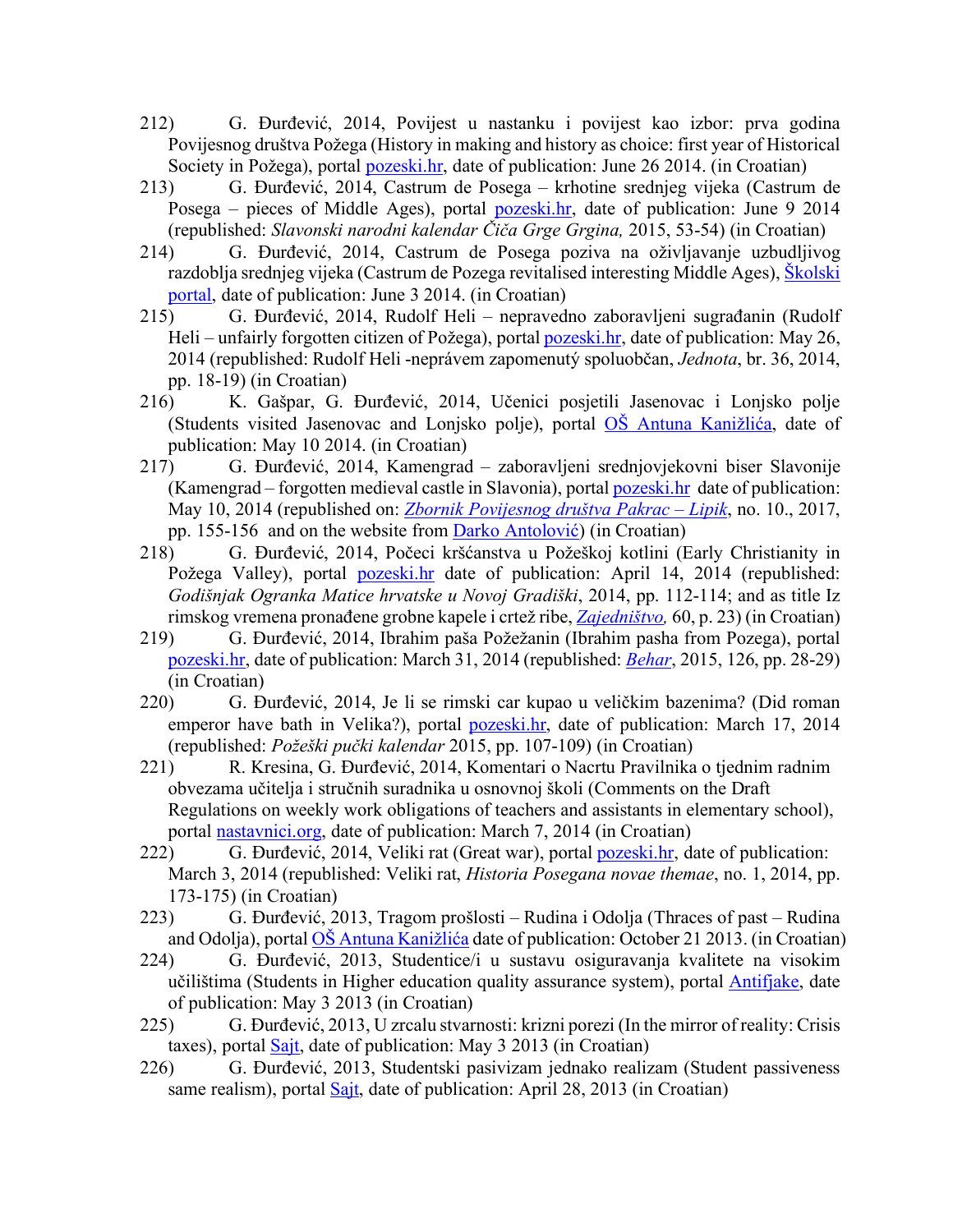- 227) G. Đurđević, 2013, Za koju cijenu ili cilj služi ECTS? (For which price or objective serves ECTS?), portal **Antifiake**, date of publication: April 12, 2013 (in Croatian)
- 228) G. Đurđević, 2013, Pravilnik na razmeđi stvarnosti i pojedinačnih želja (Regulations on the border between reality and the individual desires), portal Sajt, date of publication: April 5, 2013 (in Croatian)
- 229) G. Đurđević, 2013, Anketa važna ili lažna? (Survey important or false), web site of Committee for monitoring the Bologna process, date of publication: March 20, 2013 (in Croatian)
- 230) G. Đurđević, 2012, Volontiranje priznavanje, honoriranje, promoviranje? (Volunteering - recognition, remuneration, promotion?), portal Sajt, date of publication: December 15, 2012 (in Croatian)
- 231) G. Đurđević, 2011, Reminiscencija na gamerske dane (Reminiscence of the days of gaming), portal Goodgame, date of publication: December 12, 2011 (in Croatian)
- 232) G. Đurđević, 2012, U zrcalu stvarnosti: Poroci ko proroci (In the mirror of reality: vice as prophets), portal izadar.hr, date of publication: February 17 2012. (in Croatian)
- 233) G. Đurđević, 2012, ACTA ad acta, portal Sajt date of publication: February 13, 2012 (in Croatian)
- 234) G. Đurđević, 2012, U zrcalu stvarnosti: Žena za sva vremena (In the mirror of reality: woman for forever), portal izadar.hr, date of publication: February 10 2012. (in Croatian)
- 235) G. Đurđević, 2012, U zrcalu stvarnosti: Što muškarci hoće, što žene hoće (In the mirror of reality: What do men want and what do women want), portal izadar.hr, date of publication: February 3 2012. (in Croatian)
- 236) G. Đurđević, 2012, U zrcalu stvarnosti: Zašto birokracija? (In the mirror of reality: Why birocracy), portal izadar.hr, date of publication: February 20 2012. (in Croatian)
- 237) G. Đurđević, 2012, U zrcalu stvarnosti: Zdrav za zdravstvo, bolestan za bolestvo (In the mirror of reality: healthy for health care system), portal izadar.hr, date of publication: January 13 2012. (in Croatian)
- 238) G. Đurđević, 2012, U zrcalu stvarnosti: Danas kuham ja (In the mirror of reality: I am cooking today), portal izadar.hr, date of publication: January 6 2012. (in Croatian)
- 239) G. Đurđević, 2011, Serijal "Hrvatski kraljevi" u očima hrvatskog kralja, pardon povjesničara (The series "Croatian kings" in the view of the Croatian king, apology historian), portal Sajt, date of publication: December 14, 2011. (in Croatian)
- 240) G. Đurđević, 2011, U zrcalu stvarnosti: Zašto idem među političare? (In the mirror of reality: Why will I go to politics?), portal izadar.hr, date of publication: December 17 2011. (in Croatian)
- 241) G. Đurđević, 2011, U zrcalu stvarnosti: Krizni porezi (In the mirror of reality: taxes in crisis), portal izadar.hr, date of publication: December 10 2011. (in Croatian)
- 242) G. Đurđević, 2011, U zrcalu stvarnosti: Uvezimo premijera (In the mirror of reality: let's import prime minister), portal izadar.hr, date of publication: December 3 2011. (in Croatian)
- 243) G. Đurđević, 2011, U zrcalu stvarnosti: Ja genije (In the mirror of reality: I genius), portal izadar.hr, date of publication: November 25 2011. (in Croatian)
- 244) G. Đurđević, 2011, U zrcalu stvarnosti: Penzija mi u kavani (In the mirror of reality: pension is in caffe bar), portal izadar.hr, date of publication: November 18 2011. (in Croatian)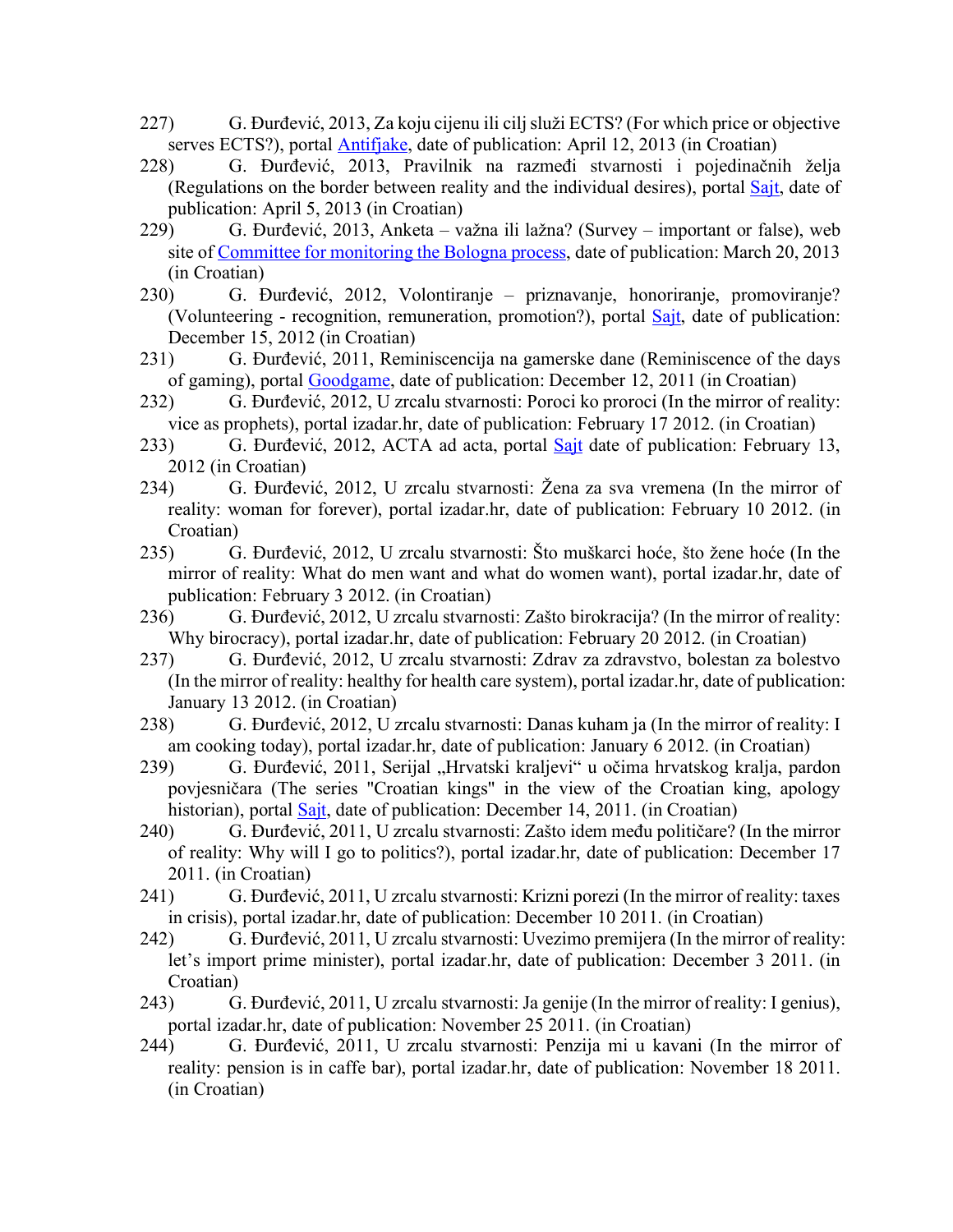- 245) G. Đurđević, 2011, U zrcalu stvarnosti: Prva liga poniženi i uvrijeđeni (navijači) (In the mirror of reality: First division – humiliatead and insulted supporters), portal izadar.hr, date of publication: November 11 2011. (in Croatian)
- 246) G. Đurđević, 2011, U zrcalu stvarnosti: Svjetsko, a naše (In the mirror of reality: World, but ours), portal izadar.hr, date of publication: November 4 2011. (in Croatian)
- 247) G. Đurđević, 2011, Hrvatski historiografski mitovi 2: stari vijek (Croatian historical myths 2: ancient history), portal Sajt date of publication: November 1, 2011. (in Croatian)
- 248) G. Đurđević, 2011, U zrcalu stvarnosti: Recesija (In the mirror of reality: Slump), portal izadar.hr, date of publication: October 28 2011. (in Croatian)
- 249) G. Đurđević, 2011, Hrvatski historiografski mitovi 1: uvodni tekst (Croatian historical myths 1: preface), portal **Sajt** date of publication: October 5, 2011 (in Croatian)
- 250) M. Matijević, G. Đurđević, 2011, Bitka kod Murse iz 351. g. (Battle near Mursa from 351 AD), portal **osijek031**, date of publication: November 29, 2011) (in Croatian)
- 251) G. Đurđević, 2009, Studenti, robovi ocjena (Students, slaves of marks), portal enovine, date of publication: September 11 2009. (in Croatian)
- 252) G. Đurđević, 2009, Bespuća Bolonjske reforme (Meanders of Bologna), portal enovine, date of publication: September 9 2009. (in Croatian)

## **ENCYCLOPEDIAS, LEXICONS, DICTIONARIES, ONLINE DATABASES (=13)**

- 253) Ružica Drechsler Bižić, Dictionary of Women Classicist, Brill, 2021.
- 254) Danica Pinterović, Dictionary of Women Classicist, Brill, 2021.
- 255) S. Marjanić, G. Đurđević, Šišmiš, Politički leksikon pandemije, 2020 (in Croatian and English)
- 256) Ning Qiang, English Wikipedia,
- 257) Yuan Guangkuo, English Wikipedia
- 258) Yan Shaoxiang, English Wikipedia,
- 259) Zvonimir Stopić, English Wikipedia,
- 260) Vinko Tadić, English Wikipedia,
- 261) G. Đurđević, K. Tran Hoang, Chen Haotian, A. Farman, Digital database of sites and museums for mirrors, Mirror studies
- 262) Chen Haotian, G. Đurđević, A. Farman, K. Tran Hoang, Digital database of scholars who research mirrors, Mirror studies
- 263) K. Tran Hoang, A. Farman, Chen Haotian, G. Đurđević, Digital bibliography of mirrors, Mirror studies
- 264) Chen Haotian, G. Đurđević, K. Tran Hoang, A. Farman, Digital historical sources of mirrors, Mirror studies
- 265) Povijesno društvo Požega, Croatian Wikipedia (in Croatian) wikipedia.hr

## K) **TRANSLATIONS (=1)**

266) Tara Kalaputi, 2020, Ljudi i više od ljudskoga svijeta: politička solidarnost protiv eko-socijalne opresije (original: Humans and more-than-human world: political solidarity against eco-social opression), *Ecofeminism: between green and women's studies*, pp. 131- 144.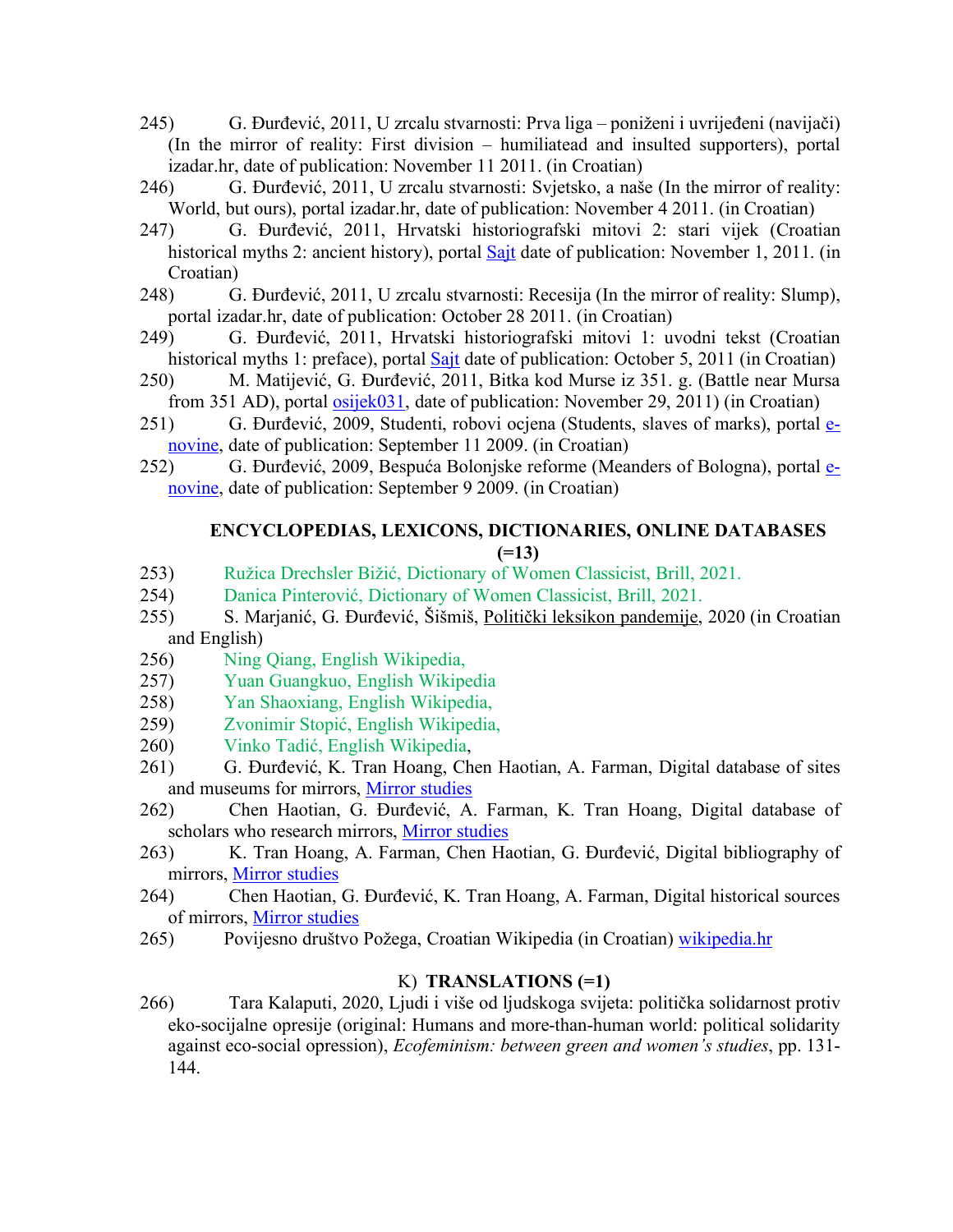### **CONFERENCES (=39)**

- 267) K. Tran Hoang, G. Đurđević, A. Farman, Chen Haotian, Global archaeology's love affair with digital technology: GIS, big data and Mirror Studies, conference: WAC 9, July 5-10 2022, Prague (Czech Republic)
- 268) T. Keep, G. Đurđević, Revelation and the Eleusinian Mysteries: An Interpretation and Discussion of Three Vases of the Hellenic Museum, conference: ASCS 42, February 8-11 2022
- 269) G. Đurđević, Imperial peri-reflection: mirrors, civilized and barbarians, conference: VIIth Research Conference on Ancient History "Heterodoxies, Boundaries and Alterities in the Ancient World", November 25-26, Madrid (Spain)
- 270) G. Đurđević, Chen Haotian, I. Marković, H.K. Tran, Lj. Đurđević, M. Mladenovski, Mirror Studies and sharing knowledge: case study – workshop Symbols and mirrors for secondary school students, conference: Cultural Heritage in the Digital Dimension, Perm (Russia)
- 271) G. Đurđević, Z. Stopić, Invention of polite tradition: term "Southeast Europe" in contemporary Croatian scientific thought, conference: BFSU Forum for China-CEEC People-to-people Exchanges 2021, September 24, Beijing (China),
- 272) G. Đurđević, E. Gallaga, Excavation online. Social Networks and Archaeology in Postcorona time, conference: CAA Australasia, September 16 – 18, via Zoom
- 273) G. Đurđević, Dead but Immortal: mirrors, death and transformations in Han and Roman Empire, conference: 14th Annual Comparative Mythology conference 'Death and Migration in World Mythology', August 2021, Chihuahua (Mexico)
- 274) G. Đurđević, S. Marjanić, Ecofeminist voices from SE Europe, conference: Ecofeminism: history, struggle, perspectives, May  $27 - 28$  2021, Paris (France) online via Zoom
- 275) G. Đurđević, Post-Reflection: Surveillance, Individual and Collective Images on the Mirrors from Qin-Han and the Roman Empire, conference: Virtual Maltese Conference of Contemporary Classics Research, April 8 and 9 2021, Malta via Zoom
- 276) G. Đurđević, S. Marjanić, Bat in dichotomy: myths and representations of bats in the East and West, conference: Animals and Religion – The Joint Annual Conference of The Finnish Society for Human-Animal Studies and the Finnish Society for the Study of Religion, April 7 and 8 2021, Helsinki (Finland) online via Zoom
- 277) G. Đurđević, S. Marjanić, Rabuzinovo stablo: priroda bez društva (Rabuzin's tree: nature without society), conference: Ivan Rabuzin i simbolika prirode u umjetnosti 20. i 21. stoljeća, March 2021, Zagreb (Croatia) online via Microsoft Teams
- 278) Create a reflection: mirrors and workshops in the Han and Roman Empire, Mediterranean Archaeology Australasian Research Community (MAARC) Symposium, January 28-30 2021, Melbourne (Australia) online via Microsoft Teams
- 279) Pogled odozdo: ekofeminizam u obrazovanju (Looking from below: Ecofeminism in education and upbringing), Ekofem teorije i prakse (Ecofeminism – theories and practices), Institute for Ethnology and Folklore, Zagreb and online via Zoom, December 18 2020
- 280) G. Đurđević, G. Ryles, K. T. Hoang, Chen Haotian, Written on mirrors: inscriptions and Mirror Studies project, conference: Epigraphy.info Workshop V, November 3-6 2020, Leuven (Netherlands)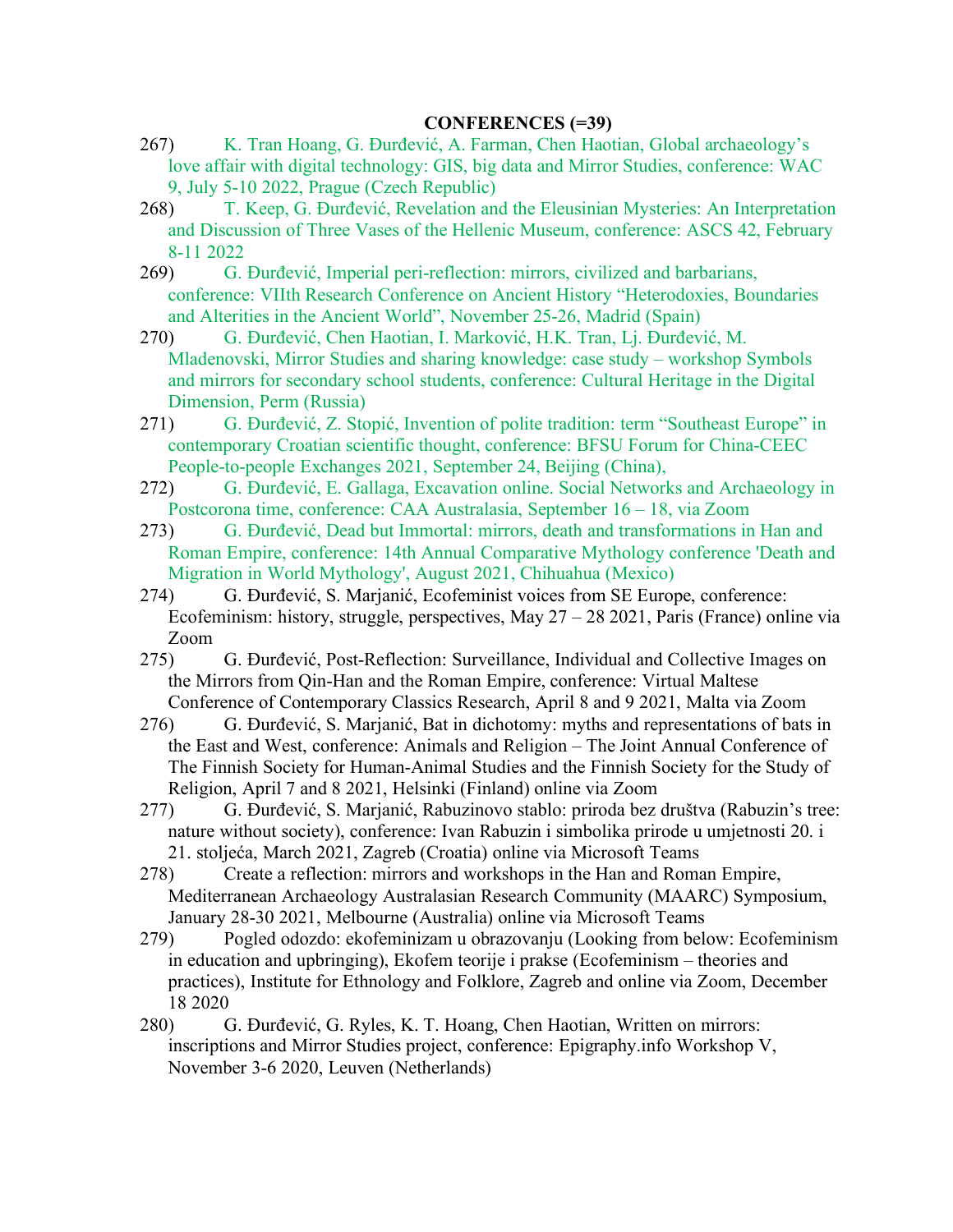- 281) G. Đurđević, S. Marjanić, Kako je to biti šišmiš u doba Covida-19? ili koliko pandemije možemo podnijeti (How to be a bat in time of Covid-19 or how much pandemics we can have?), conference: COVID-19 u humanističkoj perspektivi: mutacije straha i kulturne promjene (Covid-19 in humanities: mutations of fear and cultural changes), September 28-30 2020, Zagreb (Croatia)
- 282) Lj. Đurđević, G. Đurđević, A. Farman, H. Chen, K.T. Hoang, E. Gallaga, M. Mladenovski, Zrcala u obrazovanju: projekt Mirror studies i edukacijski materijali (Mirrors in education: project Mirror Studies and education materials), conference: 7th International Conference "Vallis Aurea: Focus on Research & Innovation", September 24-26 2020, Pozega (Croatia)
- 283) G. Đurđević, Mirror without mirrors: public reflection in the Mauryan Empire (India), conference: 7th International Congress of the Society of South Asian Archaeology (SOSAA), September 18 – 19 2020, Colombo (Sri Lanka) and online conference via Google Meet
- 284) G. Đurđević, Transferring reflections: mirrors, imperial power and architecture in Mughal Empire (India) and Safavid Empire (Iran), conference: International Virtual Conference on Archaeology of Iran and Adjacent Regions, July 20-21 2020, Zahedan (Iran) and online conference via Adobe Connect
- 285) G. Đurđević, Reflection for Rome: an introduction to mirrors in Roman Empire, Keeping Archaeology Online, June 25 2020, Warszaw and online conference via Zoom
- 286) A Deleted Divide: Environmental Feminisms and Gea Viva and Earth for Us Collectives on the Island of Brač, conference: Land Art, Earth Art, Earthworks, October 5-13 2019, Zagreb (Croatia) (via Skype)
- 287) A secret message: Asians from Far East and Bulgarians in early 19th century, conference: 12th Congress of South-East European Studies, Bucharest (Romania), September 2-7 2019 (in absentia)
- 288) In the local shadow of foreign mirrors: technology, trade, mirrors and space in Central Asia (1000 BC – 200 AD), conference: ICOHTEC, Katowice (Poland), July 22-27 2019
- 289) Z. Stopić, G. Đurđević, No escape from Balkan: The "Balkans" in the contemporary Croatian scientific thought, conference: Balkan and Second World War, Beijing (China), July 7-8 2019
- 290) Zar je i naša kotlina zelena?: ekokriticizam i dječji pisci Požeške kotline (Is our valley green?: ecocriticism and children's literature about Požega Valley), conference: Dječji pisci Požeške kotline (Children's writers in Požega Valley), May 5-6 2016, Požega (Croatia)
- 291) Pakrac u vrijeme rođenja i odrastanja Josipa Pazmana (Pakrac in time of birth and childhood of Josip Pazman), conference: Znanstveni skup o životu i djelu Josipa Pazmana (Life and work of Josip Pazman), November 7 2015, Pakrac (Croatia)
- 292) B. Stojkovski, G. Đurđević: Ugrin Csák and his role in the history of medieval Southern Hungary, conference: Politics and society in the Central and South-Eastern Europe (13th-16th century), October 28 2015, Timisoara (Romania) (in absentia)
- 293) G. Đurđević, R. Kresina, Gjuro Szabo i sredovječne starine Požeštine (Gjuro Szabo and medieval heritage of Požega), conference: Hrvatski povjesničari umjetnosti Gjuro Szabo (Croatian art historians: Gjuro Szabo, October 15-16 2015, Zagreb (Croatia)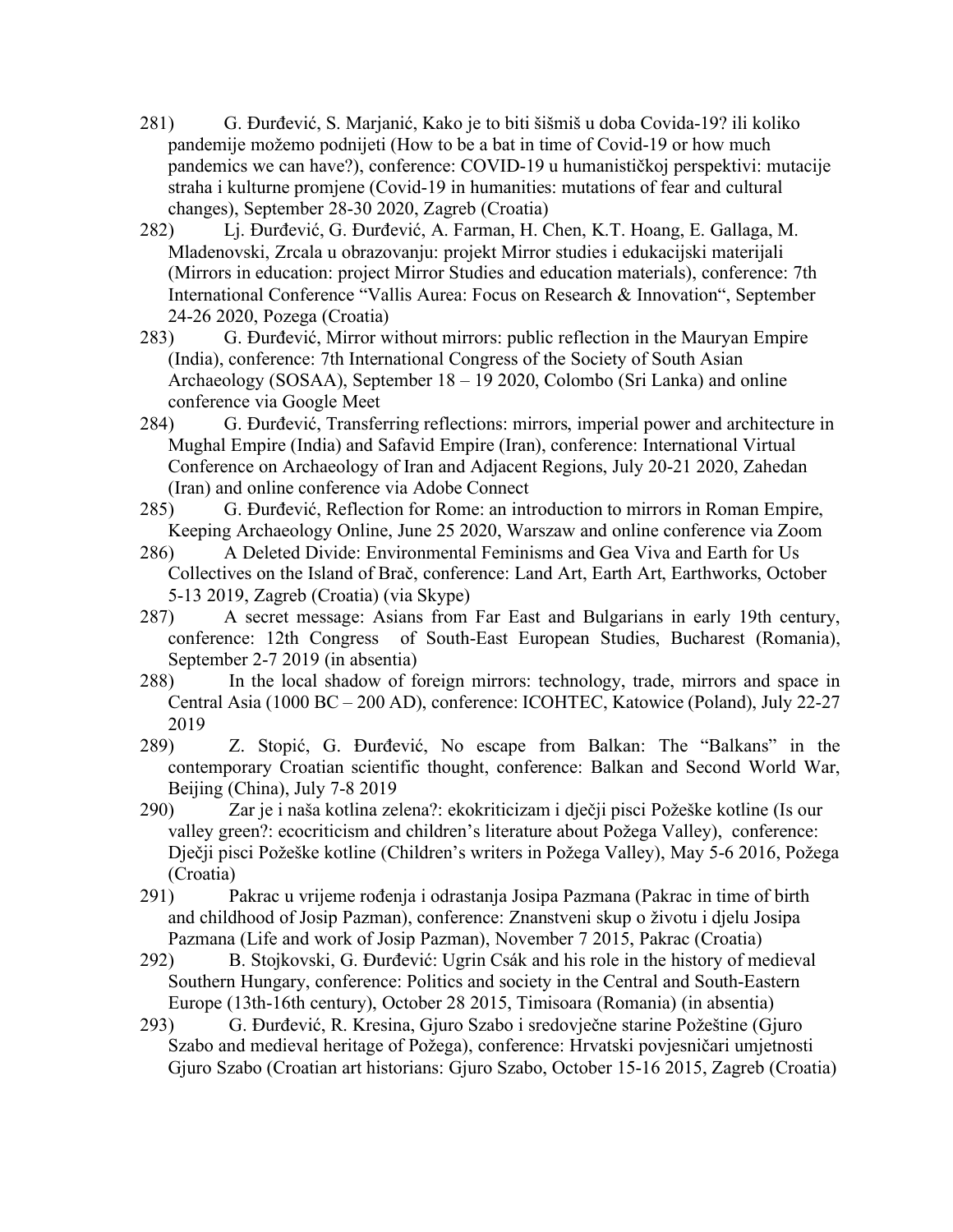- 294) G. Đurđević, Poslušnost, strah ili fantazija: prikaz nemani u Joninu ciklusu u starokršćanskoj umjetnosti (3.-7. st.) na Mediteranu (Obediance, fear or fantasy: sea monster in Jona's book in early Christian art  $3<sup>rd</sup> - 7<sup>th</sup>$  c. on the Mediterranean), conference: Treća znanstvena medijevistička radionica (Third scientific medieval workshop), October 16 2015, Rijeka (Croatia)
- 295) G. Đurđević, M.Marjanović, V.Tadić, Povijesno društvo Požega kao partner u zajednici i odgojno-obrazovnom procesu (Historical society of Požega as partner in community and education process)- conference: Partnerstvo u odgoju i obrazovanju (Partnership in education), September 18 2015, Osijek (Croatia)
- 296) G. Đurđević, Z. Bukač, Visual analysis of History handbook covers in Croatia, Hungary and Bosnia and Herzegovina - conference: 11<sup>th</sup> conference of South-East European Studies, August 31 – September 4, 2015, Sofia (Bulgaria)
- 297) G. Đurđević, Green dot: environmental movement against radioactive waste in Papuk and Psunj mountains - conference: ESEH graduate summer school "Cities and Mountains. Environmental and Health Risks: A Socio-Historical Perspective", June 26- 29 2015., Lyon (France)
- 298) G. Đurđević, V. Tadić, Ne lomite mi bagrenje: prikaz politike i povijesti u djelima Đorđa Balaševića (Don't cut my locust trees: representations of politics and history in Đorđe Balašević's songs) - conference: International Conference National and Universal Culture in Central Europe: Tolerance, Coexistence, Conflict, Slavonski Brod (Croatia), April 16-18 2015.
- 299) G. Đurđević, Picentin skriveni lokalitet u čaglinskom kraju (Picentin hidden site in Čaglin area) - conference: Josip Kunkera i čaglinski kraj kroz povijest (Josip Kunkera and Čaglin area through history), November 28 2014, Požega (Croatia)
- 300) G. Đurđević, Ancient Adriatic in the Environmental History-literature in conference: ESEH Summer school: Sea as Whole, July 4-8 2014, Porto (Portugal)
- 301) G. Đurđević, M. Matijević: Natural or Cultural: Religious Landscape in Medieval Slavonia - conference: 1st European Conference on Implementation of the UNESCO-SCBD JP on cultural and biological diversity, April 8-11, Florence (Italy)
- 302) G. Đurđević, M. Vučić: Poruke s karata: analize geografskih karata u udžbenicima povijesti od 1918. do 1991. (Messages from Maps – Analysis of Maps in History-textbooks 1918-1991); conference: Hrvatsko školstvo u 20. st. (Croatian Education-system in 20<sup>th</sup> century), Matica hrvatska, April 10-11 2014, Zagreb (Croatia)
- 303) Strateško promišljanje kao izazov modernog školstva (Strategic Thinking as a Challenge to modern education) in professional conference: The County Council of Professional Teachers of English at Požeško - Slavonska County, December 16, 2013, Požega (Croatia)
- 304) Nedostajući elementi: zastupljenost ekohistorijskih problema u djelima Nade Klaić (The Missing Items: Representation of Environmental History Topics in the Work of Nada Klaić). In conference: Nada Klaić i njezin znanstveni i nastavni doprinos razvoju historiografije (Nada Klaić and her Scientific and Educational Contribution to the Development of Historiography), November 29-30 2013, Zagreb (Croatia)
- 305) Z. Bukač, G. Đurđević: Discourse Analysis of Croatian History-textbooks: Representation of National Minorities in the Croatian Educational System. In conference: The Balkan: People, Wars, and Peace, November 4-5 2013, Skopje (North Macedonia)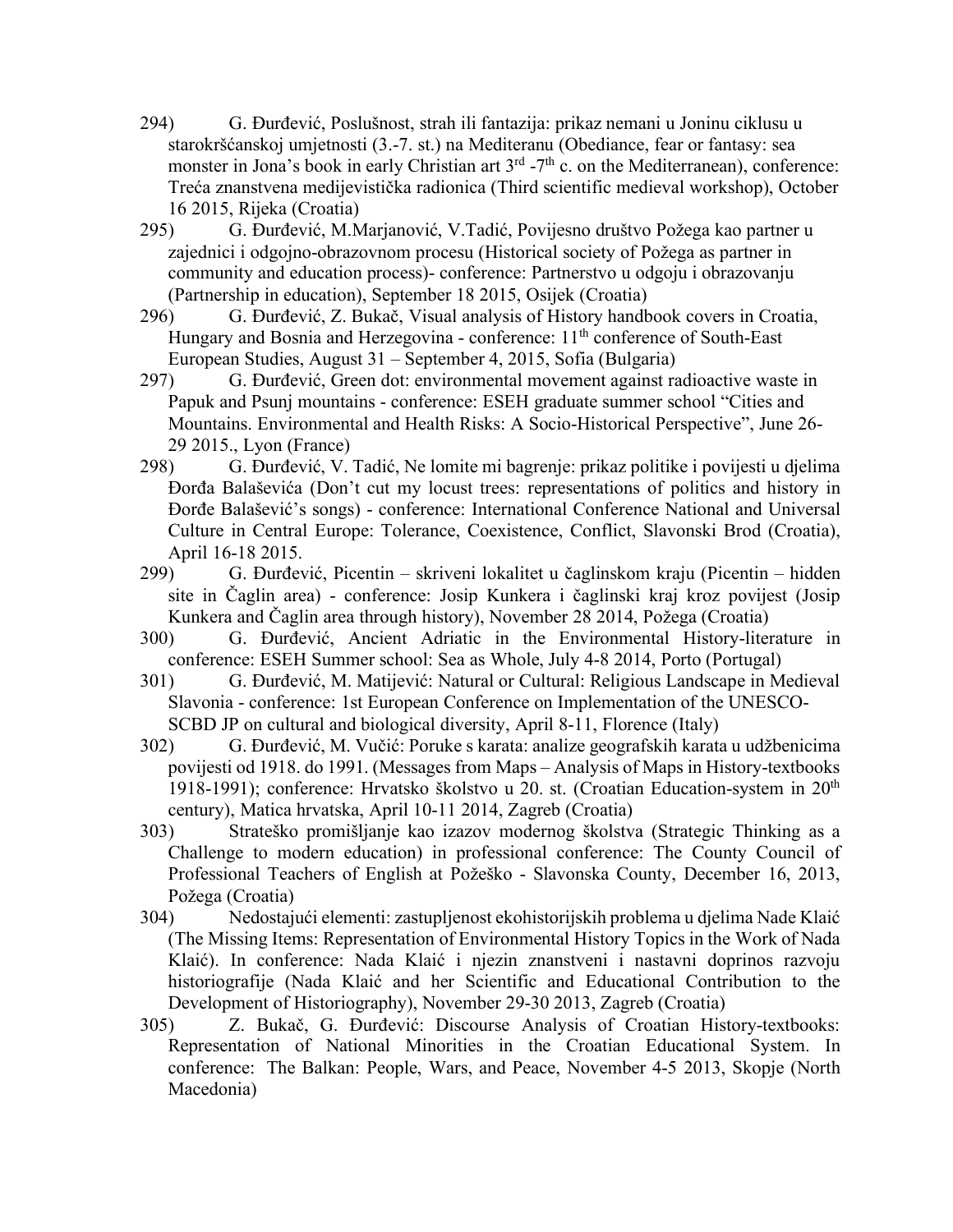- 306) G. Đurđević, P. Parunov: Representation of Structural Violence in Croatian and Serbian History Textbooks: case study of WWII in conference: Re-thinking humanities and social sciences (RHSS), September 5-7 2013, Zadar (Croatia)
- 307) The role of Water in Southern Pannonia in Roman times in conference: Circulating Natures: Water-Food-Energy, ESEH biennal conference, August 20-24 2013, Munich (Germany)
- 308) V. Ćubela Adorić, G. Đurđević, Priručnik za kvalitetu kao katalizator razvoja visokog učilišta: primjer Sveučilišta u Zadru (Quality Assurance Manual as Catalyst of Development in a Higher Education Institution: The Case of the University of Zadar) in conference: 12. Hrvatska konferencija o kvaliteti: 3. znanstveni skup Hrvatskog društva za kvalitetu: Kvalitetom do uspješnog društva: Kvaliteta za najbolji učinak, Brijuni (Croatia), May 10 – 12, 2012

## **ORGANIZED CONFERENCES AND SESSIONS (=9)**

- 309) International Virtual Mirror Studies Conference II, Beijing and virtual space, March 2021 (president of Organization Committee)
- 310) Session Ekofem društvena prožimanja (Ecofeminism and society), Institute for Ethnology and Folklore, Zagreb and online via Zoom (session co-organizer with S. Marjanić), May 24 2021
- 311) Session Ekofem animalistika (Ecofeminism and animal studies), Institute for Ethnology and Folklore, Zagreb and online via Zoom (session co-organizer with S. Marjanić), February 26 2020
- 312) Session Ekofem teorije i prakse (Ecofeminism theories and practices), Institute for Ethnology and Folklore, Zagreb and online via Zoom (session co-organizer with S. Marjanić), December 18 2020
- 313) Session Ekofeminističke (Ecofeminist practices), Center for woman's studies, Zagreb and online via Zoom (session co-organizer with S. Marjanić), January 29 20219
- 314) Session Ekofem riječ i slika (Ecofeminist word and image), Institute for Ethnology and Folklore, Zagreb and online via Zoom (session co-organizer with S. Marjanić), November 27 2020<sup>10</sup>
- 315) International Virtual Mirror Studies Conference, Beijing and virtual space, March 6 2020 (president of Organization Committee)
- 316) Session Environment, space and power: sharing and using technology on the Silk Road, ICOHTEC, Katowice, July 22-27 2019 (session organizer)
- 317) International conference Josip Kunkera i čaglinski kraj kroz povijest (Josip Kunkera and Čaglin county through past), Požega, November 28 2014 (president of Organization Committee)<sup>11</sup>

<sup>&</sup>lt;sup>9</sup> Media coverage: <u>Centar za ženske studije; Culturenet; IEF</u><br><sup>10</sup> Media coverage: Vox Feminae; Ecofeminizam; Eko-nec;

<sup>&</sup>lt;sup>11</sup> Media coverage: Li. Marić, *Zajedništvo*, 2014, no. 8, vol 50, p. 17; Glas Slavonije (http://www.glasslavonije.hr/254523/4/Vlc-Josip-Kunkera---zupnik-arheolog-amater-povjesnicar) (December 2014), arheologija.hr (http://www.arheologija.hr/?p=6711) (November 2014), IKA (https://ika.hkm.hr/novosti/josip-kunkera-i-proslostcaglinskog-kraja/) (November 2014), Novalja.cool (http://novalja.cool/?ispis=detalji&kat=73&novost=6526) (December 2014), 034portal (https://www.034portal.hr/index.php?id=15980) (November 2014), Požega official site of city (https://www.pozega.hr/index.php/novosti-pozega/item/772-simpozij-josip-kunkera-i-proslost-caglinskogkraja.html) (November 2014), Pozega.eu (https://pozega.eu/svecenik-znanstvenik-josip-kunkera-svojim-je-djelimazaduzio-mnoge-generacije/) (November 2014), Požeška kronika (https://www.pozeska-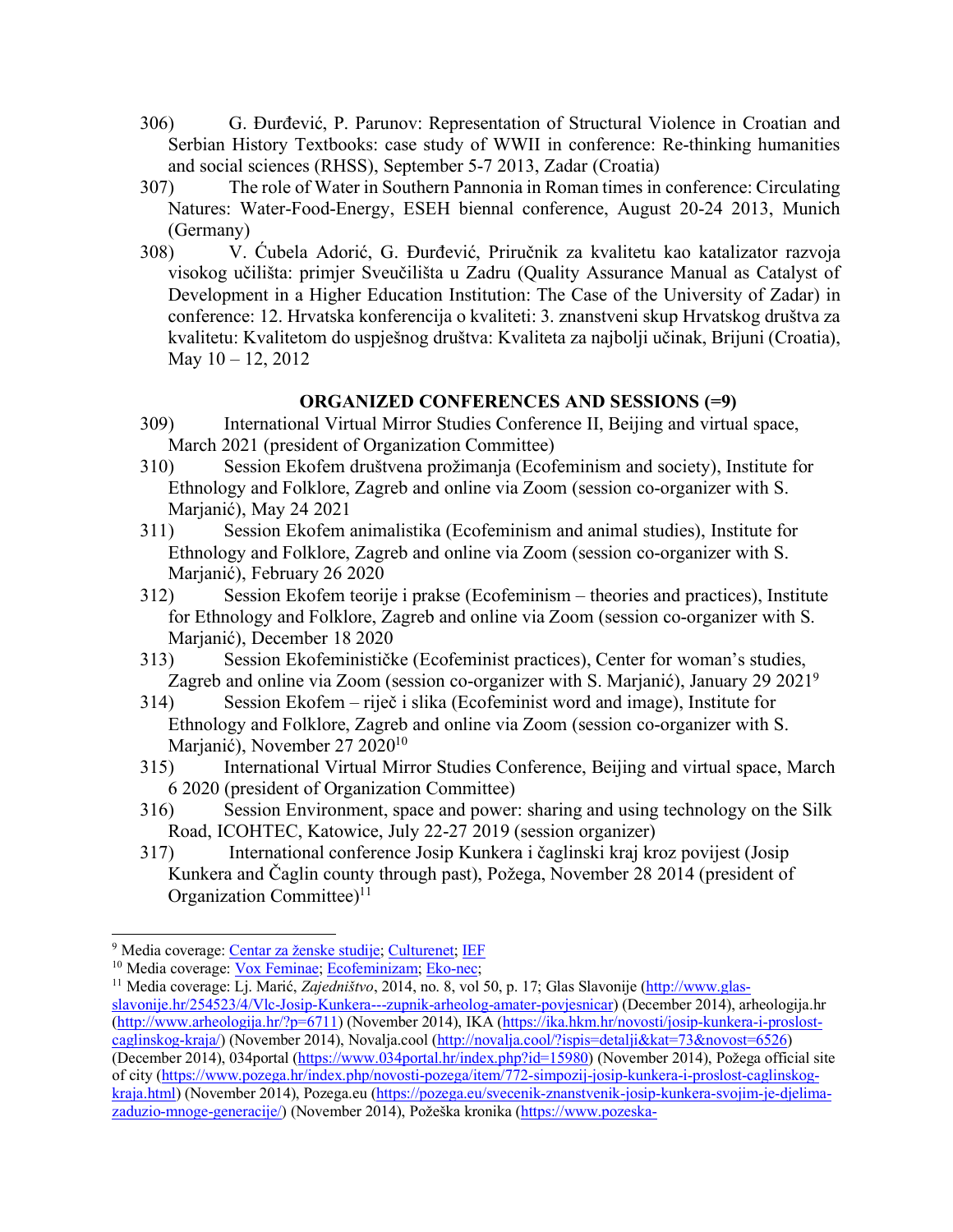## **CHAIR OF SESSIONS (=7)**

- 318) Session Ekofem društvena prožimanja (Ecofeminism and society), Center for Women's studies, Zagreb and online via Zoom (session co-chair with S. Marjanić), May 24 2021
- 319) Plenary session Optics and mirrors, IVMSC 2021, co-chair with H.K. Tran, March 4-5 2021
- 320) Session Ekofem animalistika (Ecofeminism and animal studies), Centar za ženske studije, Zagreb and online via Zoom (co-char with S. Marjanić), February 26 2021
- 321) Session Ekofeminističke prakse (Ecofeminist practices), Center for woman's studies, Zagreb and online via Zoom (co-chair with S. Marjanić), January 29 2021
- 322) Session Ekofem teorije i prakse (Ecofeminism theories and practices), Institute for Ethnology and Folklore, Zagreb and online via Zoom (co-chair with S. Marjanić), December 18 2020
- 323) Session Ekofem riječ i slika (Ecofeminist word and image), Institute for Ethnology and Folklore, Zagreb and online via Zoom (co-chair with S. Marjanić), November 27 2020
- 324) Session Advanced technologies in post-Soviet universe, ICOHTEC, Katowice, July 22-27 2019

## **COMMENTATOR AND DISCUSSANT OF SESSIONS (=1)**

325) Session Mediteranean, IVMSC 2021, March 4-5 2021

## **STUDENTS´ CONFERENCES (=11)**

- 326) G. Đurđević, Reflection as protection: reflection, mirrors and soul in the Qin Han and Roman Empires, Amphorae XV, June 30 – July 2 2021, Otago (New Zealand) via Zoom
- 327) G. Đurđević, Magic, illusion and adaptation: reflection and mirrors in Qin Han and Roman Empires, Postgraduate Forum's 18th Annual Conference, May 19 2021, Newcastle (UK) via Zoom
- 328) G. Đurđević, Reflection in Qin-Han and Roman Art: A Case Study of Mirrors, 20th Meeting of Young Researchers in Ancient History, May 5-7 2021, Madrid (Spain) via Zoom
- 329) Chen Haotian, Ivan Marković, H.K. Tran, Goran Đurđević, Ljiljana Đurđević, Mire Mladenovski, Mirror Studies and sharing knowledge: case study – workshop Symbols and mirrors for secondary school students, IVMSC 2021, March 4-5 2021
- 330) Gendering reflection: gender, mirrors and reflection in Roman and Qin Han Empire, CASA, January 14 2021, Cambridge (United Kingdom) via Zoom
- 331) Marble city: public reflection in Augustan Rome, conference: Themes of isolation in and in the study of the ancient world – UWICAH 2020, November 21 2020, Wales via Microsoft Teams
- 332) G. Đurđević, K. Tran Hoang, Chen Haotian, A. Farman, Click, collect, reflect: an introduction to Mirror studies project, conference: International Virtual Mirror Studies Conference, Beijing (China) via Tencent Meeting, March 6 2020

 $\overline{a}$ 

kronika.hr/zanimljivosti/item/4822-josip-kunkera-i-proslost-caglinskog-kraja.html) (November 2014), RVA (https://www.rva.hr/vijest/2014/1170-simpozij-o-josipu-kunkeri) (November 2014),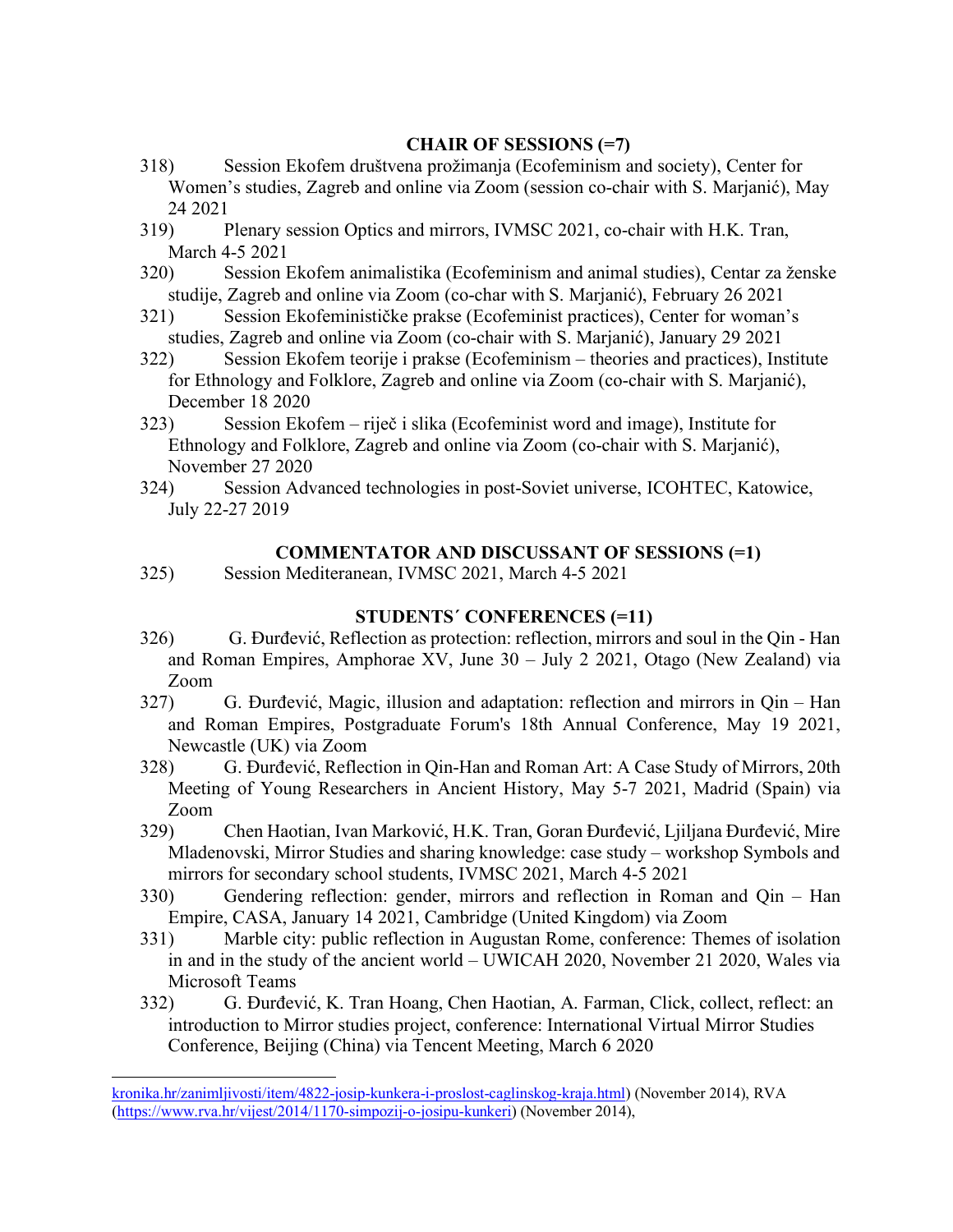- 333) Ancient Adriatic in environmental historiography in conference: Adriatic meetings, Zadar (Croatia), April 25 – 28, 2013
- 334) Između memorije i SF-a: prikaz nemani u Joninu ciklusu u starokršćanskoj umjetnosti (Between memory and SF: Sea-monster in Jonah´s book in Christian Art) in conference: SF Week, Zadar (Croatia), December 5 -7, 2012
- 335) Antičke luke zadarskog područja (Ancient Ports in Zadar Area) in conference: Adriatic meetings, Trieste (Italia) – Koper (Slovenia), April 19 – 22, 2012
- 336) G. Vuković, M. Rožanković, M. Matiša and G. Đurđević, Vodiči i priručnici za ECTS bodovni sustav - komparativna analiza (Guides and Manuals for the ECTS-system - a Comparative Analysis) in conference: Rijeka International Student Congress, Rijeka (Croatia), March 29 – 31, 2012

## **PUBLIC LECTURES, POPULAR PRESENTATIONS AND INVITED TALKS (=45)**

- 337) T. Keep, G. Đurđević, Revelation and the Eleusinian Mysteries: An Interpretation and Discussion of Three Vases of the Hellenic Museum, Newcastle Work in Progress,
- 338) Sound reflection: Echo, echo and acoustic reflections in Greco Roman and comparative perspectives, Postgraduate Work in Progress, University of London, London (UK),
- 339) Forbidden city: live history, Forbidden city Beijing, online lecture for students in Denmark, Vejen Gymnasium and Hf via Facebook Messenger, May 12 2021
- 340) Beijing (hi)story in 21st century: experiences, facts and perspectives, Vejen Gymnasium and Hf via Google Meet, May 10 2021
- 341) Reflection, mirrors and politics: imperial ideology on the mirrors from Roman and Qin – Han Empire, March, Classical Associatian of Northern Ireland, Belfast (UK)
- 342) What is reflection? Mirrors and reflection in the global antiquities: comparison between Roman and Qin – Han Empire, April 13 2021, TRAC Online Talks via Zoom
- 343) Civilization and Reflection. Mirrors, Barbarians and Civilized in Qin-Han and Roman Empire, April 8 2021, Edinburgh Postgraduate Seminars via MS Teams
- 344) G. Đurđević, H.K. Tran, Chen Haotian, A. Farman, G. Ryles, Saved reflection: an introduction to Mirror Studies project, Explorations in Archaeology, March 10 2021, University of Kanzas via Zoom
- 345) Mirrors, future and destiny in Qin Han and Roman Empire, Exeter Works in Progress, January 22 2021, Exeter (UK) via Zoom
- 346) Reflection of history: mirrors, history and reflection in the Han and Roman Empire, Emporium, December 8 2020, Melbourne (Australia) via Zoom
- 347) Imperial reflection: public reflection in Roman and Mauryan Empire, Working Papers, October 22 2020, Liverpool (UK) via Zoom
- 348) G. Đurđević, K.T. Huang, Chen Haotian, G. Ryles, Reflection for future: an introduction to Mirror Studies project, ESACH talks: People and heritage, October 6 2020,
- 349) Myths from your hand: myths, reflections and mirrors in the Roman Empire and Qin-Han China, Myths and Politics Research seminars, August 17 2020, Swansea (UK) via Zoom
- 350) Importance of Yangshao culture, guest speaker on Spring Festival ceremony, Mianchi - Sanmenxia, China, January 16 2020
- 351) Forbidden city: thraces of past, Forbidden city Beijing, online lecture for students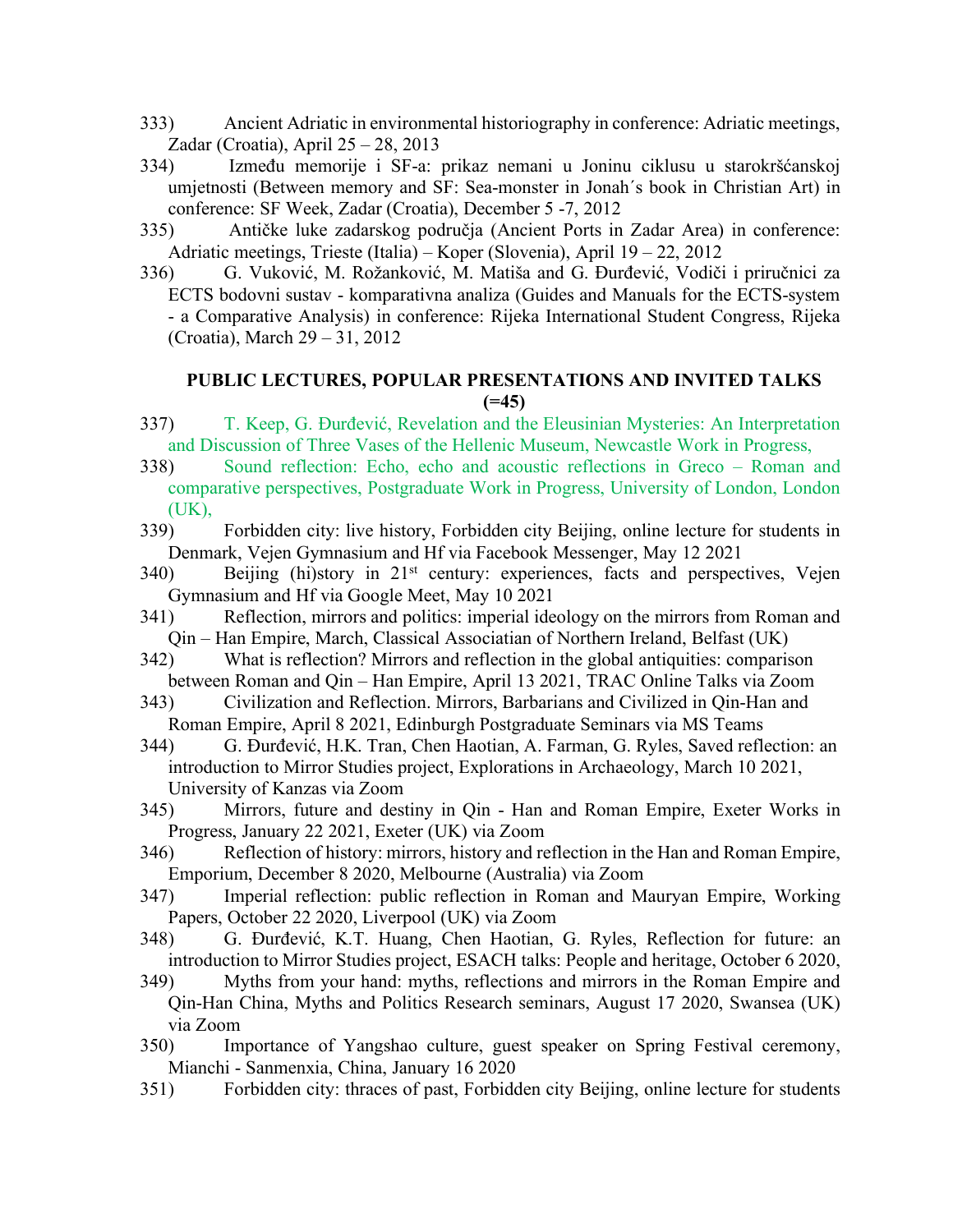in North Macedonia (Primary school Tihomir Miloševski Skopje), November 13 2018 (in Croatian/Macedonian) via Skype

- 352) Forbidden city: past and present, Forbidden city Beijing, online lecture for students in Serbia (Primary school Jovan Šerbanović Petrovac na Mlavi), November 2 2018 (in Croatian/Serbian) via Skype
- 353) Forbidden city: history and archaeology, Forbidden city Beijing, online lecture for students in Croatia (Primary school Stjepan Radić Čaglin), December 8 2017 (in Croatian) via Skype
- 354) Forbidden city: walkthrough, Forbidden city Beijing, online lecture for students in Bosnia and Herzegovina (Vocational School Bihać), December 5 2017 (in Croatian/Bosnian) via Skype
- 355) Prevladavanje ustaljenog: ekohistorija/povijest okoliša (Environmental history), Banja Luka, May 27 2017.<sup>12</sup> (in Croatian)
- 356) K. Ratković, G. Đurđević, Na rubu mogućeg: uvod u ekofeminizam (On the edge: an introduction to ecofeminism), Banja Luka, May 27 2017. (in Croatian)
- 357) Enter i dva klika: IKT u nastavi (Enter and two click: ICT in schools), meeting: ŽSV povijesti Osječko-baranjske županije (History teachers meeting in Osijek – Baranja County), November 5 2016., Osijek (Croatia) (in Croatian)
- 358) Ekohistorija grčkog i rimskog svijeta (Environmental history of Greek and Roman world), June 4 2016, Antički dani (Days of antiquity), Arheološki muzej Zadar (Croatia)
- 359) Enter i dva klika: IKT u nastavi (Enter and two click: ICT in schools), Festival znanosti, Zavod za znanstveni i umjetnički rad HAZU, Požega (Croatia) April 18 2016. (in Croatian)
- 360) Kako kvalitetno provesti ljeto (How to spend your summer), OŠ Antuna Kanižlića, Požega (Croatia) March 3 2016. (in Croatian)
- 361) Enter i dva klika: IKT u nastavi (Enter and two clicks: ICT in schools), Nastavničko vijeće, OŠ Stjepana Radića,Čaglin (Croatia), January 8 2016. (in Croatian)
- 362) Enter i dva klika: IKT u nastavi (Enter and two clicks: ICT in schools), Nastavničko vijeće, OŠ Ivana Gorana Kovačića, Velika (Croatia), January 8 2016. (in Croatian)
- 363) Enter i dva klika: IKT u nastavi (Enter and two click: ICT in schools); meeting: ŽSV geografije Požeško – slavonske županije (Geography teachers meetings in Požega – Slavonia county), December 22 2015, Požega (Croatia) (in Croatian)
- 364) Enter i dva klika: IKT u nastavi (Enter and two click: ICT in schools), Nastavničko vijeće, Katolička gimnazija, Požega (Croatia), December 10 2015. (in Croatian)
- 365) Misijom i vizijom do željenih ciljeva i razvoja (Mission, vision, aims and development), Učiteljsko vijeće OŠ Antuna Kanižlića, Požega (Croatia) November 9 2015. (in Croatian)
- 366) I. Topalušić, G. Đurđević, Skriveno djetinjstvo (Hidden childhood), Tjedan cjeloživotnog učenja, Požega, (Croatia) September 29 2015.13 (in Croatian)
- 367) Korijeni, postignuća i traganja: dvije godine Povijesnog društva Požega, Godišnja skupština Povijesnog društva Požega, Požega (Croatia), September 25 2015. (in Croatian)
- 368) Kratka povijest čovječanstva (Short history of humankind), Tjedan geoparkova

<sup>&</sup>lt;sup>12</sup> Media coverage: **Odisco** (May 2017)

<sup>13</sup> Media coverage: Požega, official site of city (November 2015)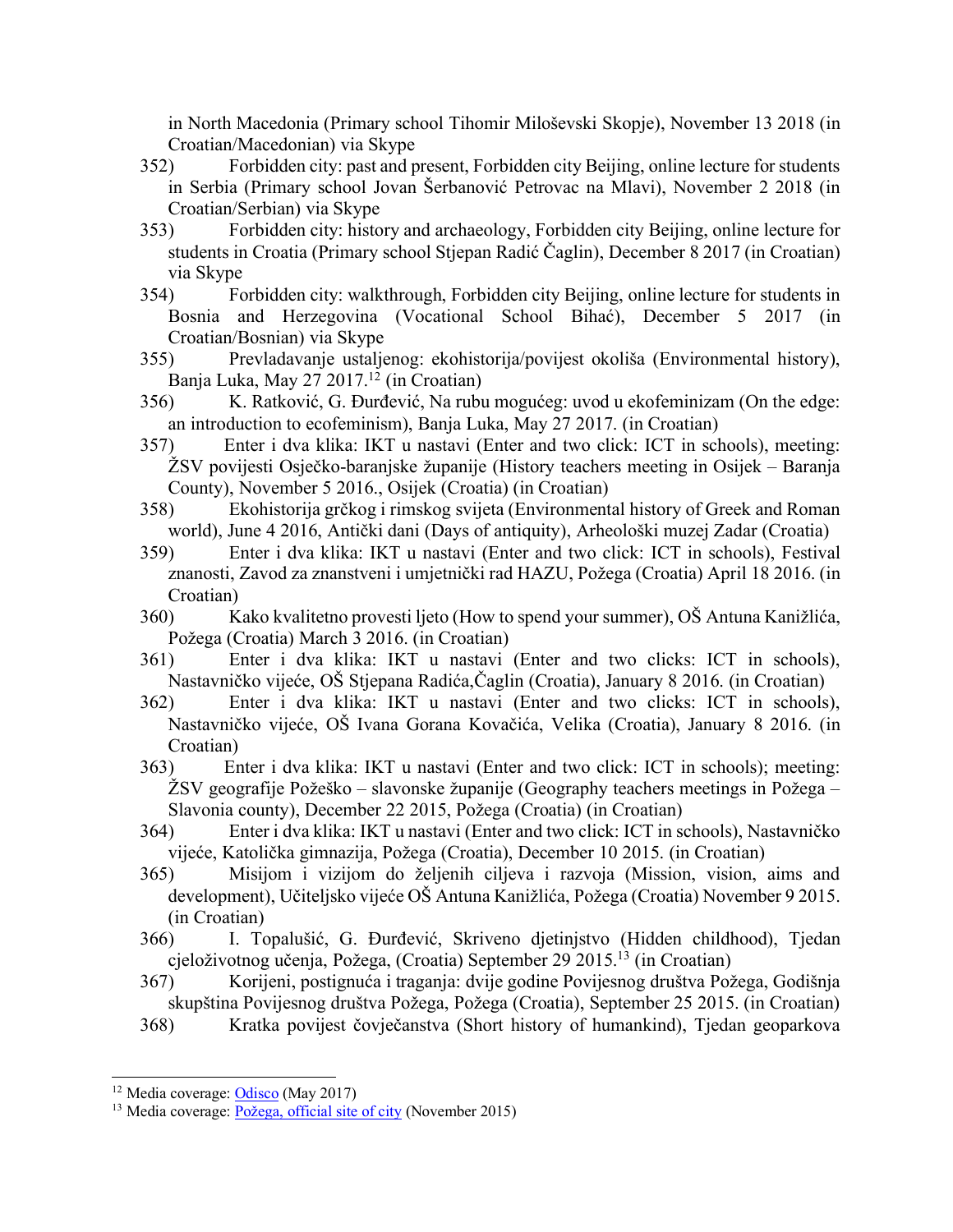(Geopark Week), Tehnička škola Požega (Croatia), June 1 2015.14 (in Croatian)

- 369) Kvaliteta u visokom obrazovanju sasvim osobno (Quality in higher education personal views), Festival znanosti (Science Festival), Polytechnic in Požega (Veleučilište u Požegi (Croatia)), April 24 2015. (in Croatian)
- 370) Kako kvalitetno provesti ljeto (How to spend a quality summer), lecture for parents and students, OŠ Antuna Kanižlića, April 16 2015. (in Croatian)
- 371) Povijest uprave Požege (Administration's history of Požega), Gradska kuća Dani otvorenih vrata (Požega – City Hall), March 12 2015. (in Croatian)
- 372) Priča o nama: August, Panonija, Požeška kotlina (Story of us: August, Pannonia, Požega Valley), Katolička gimnazija, public lecture, Požega, December 8 2014. <sup>15</sup> (in Croatian)
- 373) Požega: walkthrough, lecture for Nobel prize winner Sir Timothy Hunt and organizator of Summer school of science, July 17 201416
- 374) R. Kresina, G. Đurđević, Komentari o Nacrtu Pravilnika o tjednim radnim obvezama učitelja i stručnih suradnika u osnovnoj školi (Comments on the Draft Ordinance on weekly work obligations of teachers and professional associates in primary school), Učiteljsko vijeće OŠ Antuna Kanižlića, March 6 2014. (in Croatian)
- 375) SWOT analiza: teorija i primjena (SWOT analysis: theory and practice), Učiteljsko vijeće OŠ Antuna Kanižlića, December 11 2013. (in Croatian)
- 376) Reakreditacija od mitova do stvarnosti (Re-acreditation from Myths to Reality), Student´s klub Božo Lerotić, Zadar, May 9, 201317 (in Croatian)
- 377) Studenti u sustavu osiguravanja kvalitete pokretači ili kočničari (Students in the quality assurance system - drivers or brakers on), Festival "Science is for everyone", Student´s club Božo Lerotić, Zadar, April 26, 2013 (in Croatian)
- 378) Besplatno obrazovanje između utopije i distopije (Free education between utopia and dystopia), Student´s club Božo Lerotić, Zadar, February 20, 2013. (in Croatian)
- 379) Kvaliteta u obrazovanju i kako je postići (Quality in Education and How to Reach it?), Gimnazija, Pozega – Council of teachers, October 30, 201218 (in Croatian)
- 380) Carpe diem vodič za buduće brucoše (Carpe diem Guide for Future First-Years´), Gimnazija, Požega – February 17, 201219 (in Croatian)
- 381) Hrvatska: tragovima prošlosti i kulture (Croatia: past and culture), Scientific Library, Zadar – Erasmus Day, December 8, 2011 (in Croatian)
- 382) Europska unija i Hrvatska: prednosti i nedostaci (European Union and Croatia: advantages and disadvantages), Gimnazija Požega, March 2007. (in Croatian)

## **WORKSHOPS, SUMMER & WINTER SCHOOLS AND SEMINARS (=43)**

- 383) History never dies/lies? Meaning of symbols, EUROCLIO Summer school, Metlika (Slovenia), July 9-15 2018.
- 384) K. Ratković, S. Marjanić, G. Đurđević, Između postmodernizama budućnost i mogući pravci razvoja ekofeminizma (Between postmodernism – future i evolution of

<sup>&</sup>lt;sup>14</sup> Media coverage: European Geoparks (May 2015)

<sup>15</sup> Media coverage: Arheologija.hr (December 2014)

<sup>&</sup>lt;sup>16</sup> Media coverage: 034portal (July 2014), GKPZ (July 2014), Pozeska kronika (July 2014), Pozega.hr (July 2014)

<sup>&</sup>lt;sup>17</sup> Media coverage:  $\overline{\text{ezadar}}$  (May 2013), HRT (May 2013), 057portal (May 2013)

<sup>&</sup>lt;sup>18</sup> Media coverage: Gimnazija Požega (November 2012)

<sup>19</sup> Media coverage: Gimnazija Požega (February 2012)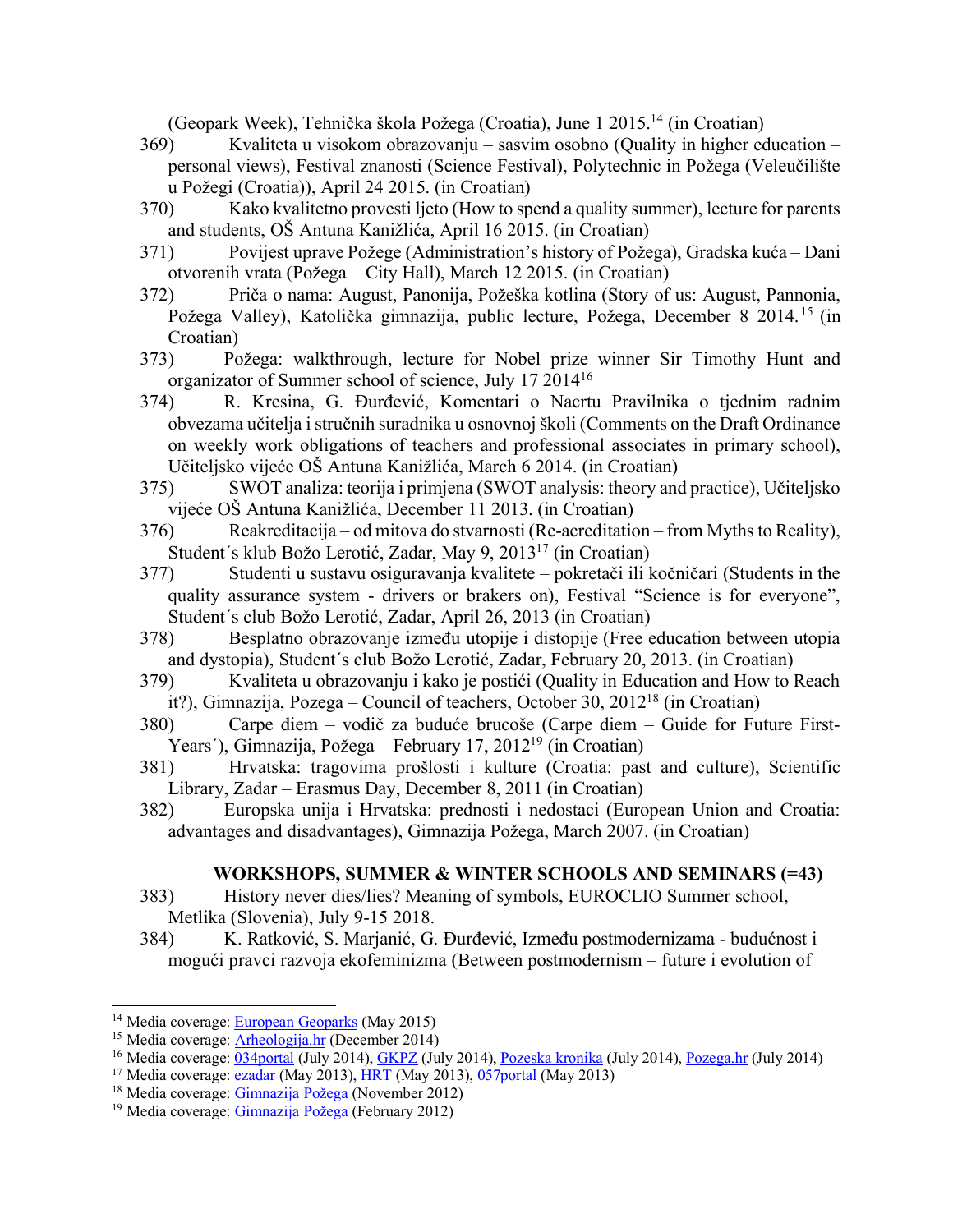ecofeminism), Faculty of Humanities and Social Sciences in Zagreb (Croatia), June 3  $2017<sup>20</sup>$  (in Croatian)

- 385) K. Ratković, G. Đurđević, Uspon ka vrhu: iskustva i prakse ekofemizma (Going up: experience and practice of ecofeminism), Banja Luka, May 27 2017. (in Croatian)
- 386) K. Ratković, G. Đurđević, Na rubu ženskih i zelenih studija mogućnosti i postignuća ekofeminizma (On the edge of women's and green studies – opportunities and results of ecofeminism), Faculty of Humanities and Social Sciences in Zagreb (Croatia), May 19 2017. (in Croatian)
- 387) K. Ratković, G. Đurđević, Usprkos predrasudama korijeni i počeci ekofeminizma (Behind stereotypes: roots and beginnings of ecofeminism), Faculty of Humanities and Social Sciences in Zagreb (Croatia), May 3 2017. (in Croatian)
- 388) Osnove CB komunikacije (An introduction to CB communication), OŠ Luke (Croatia), April 26 2017. (in Croatian)
- 389) Lica otpora (Faces of resistance), Kuća ljudskih prava Zagreb (Croatia), March 25  $2017<sup>21</sup>$  (in Croatian)
- 390) K. Ratković, G. Đurđević, Ekofeminizam (Ecofeminism), MaMa (Croatia), March 24 2017.22 (in Croatian)
- 391) K. Ratković, G. Đurđević, Ekofeminizam (Ecofeminism), Gradska knjižnica i čitaonica Požega (Croatia), March 3 201723. (in Croatian)
- 392) Orijentacija i topografija (Orientation and topography), OŠ Slavka Kolara Kravarsko (Croatia), February 27 2017. (in Croatian)
- 393) Orijentacija i topografija (Orientation and topography), OŠ Oroslavje (Croatia), February 27 2017. (in Croatian)
- 394) Orijentacija i topografija (Orientation and topography), Zajednica tehničke kulture Požega (Croatia), February 25 2017. (in Croatian)
- 395) Orijentacija i topografija (Orientation and topography), Zajednica tehničke kulture Karlovac (Croatia), February 24 2017. (in Croatian)
- 396) Osnove CB komunikacije (An introduction to CB communication), OŠ Slavka Kolara Kravarsko (Croatia), January 21 2017. (in Croatian)
- 397) Osnove CB komunikacije (An introduction to CB communication), OŠ Retkovec Zagreb (Croatia), January 20 2017. (in Croatian)
- 398) Osnove CB komunikacije (An introduction to CB communication), OŠ Stjepan Radić Brestovec Orehovički (Croatia), January 20 2017. (in Croatian)
- 399) Osnove CB komunikacije (An introduction to CB communication), OŠ Jože Horvata Kotoriba (Croatia) January 19 2017. (in Croatian)
- 400) Lica otpora (Faces of resistance), Human rights film festival, Zagreb (Croatia), December 9 2016.<sup>24</sup> (in Croatian)
- 401) Demoskop: studija slučaja razvoja općina zapadne Istre u 20.stoljeću (Demoskop: study of development counties of western Istria in 20<sup>th</sup> century), Summer school of science, Višnjan (Croatia) August 3-10 2016. (in Croatian)
- 402) Mission completed: predodžbe povijesti starog Rima u strateškim računalnim

<sup>&</sup>lt;sup>20</sup> Media coverage: Official site of Faculty of Humanities and Social Sciences (April 28 2017), Drumtidam portal (May 2017).

<sup>&</sup>lt;sup>21</sup> Media coverage: Lica otpora (March 2017)

<sup>22</sup> Media coverage: Multimedijalni institut (March 2017)

<sup>23</sup> Media coverage: Požeški dnevnik (March 2017)

<sup>24</sup> Media coverage: Documenta, Human rights film festival, Večernji list (December 2016)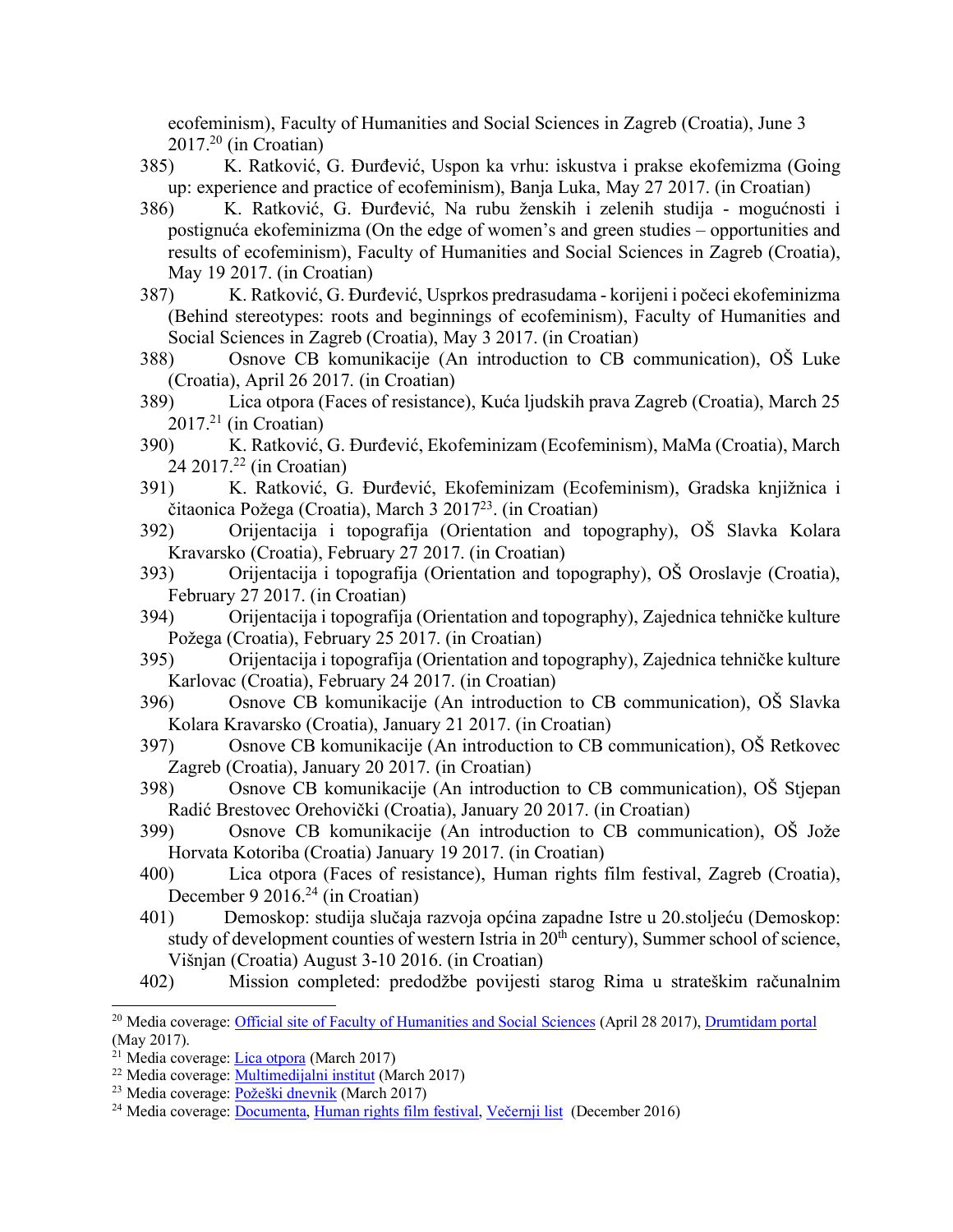igrama (Ancient Rome in computer games), Youth science camp 2 Višnjan (Croatia), July 8-16 2016. (in Croatian)

- 403) Enter i dva klika: IKT u nastavi (Enter and two click: ICT in schools), Kliofest, OŠ Antuna Kanižlića, Požega (Croatia) May 13 2016.25 (in Croatian)
- 404) Enter i dva klika: IKT u nastavi (Enter and two click: ICT in schools), Festival znanosti, OŠ Antuna Kanižlića, Požega (Croatia) April 19 2016. (in Croatian)
- 405) Arheologija i popularna kultura (Archaeology and popular culture), Zimska škola arheologije (Winter school of Archaeology), Katolička gimnazija, Požega (Croatia), (in Croatian)
- 406) Povijest komunikacija radionica za srednjoškolce (History of communications workshop for secondary school students), Gimnazija Požega, (Croatia), December 17 2015. (in Croatian)
- 407) Enter i dva klika: IKT u nastavi (Enter and two click: ICT in schools), Katolička gimnazija, Požega (Croatia), December 8 2015. (in Croatian)
- 408) Povijesna radionica Antun Kanižlić (Antun Kanižlić a workshop), OŠ Antuna Kanižlića, November 12 2015. (in Croatian)
- 409) Jesu li se naši preci bojali prirode? Vol III. (Were our ancestors afraid of nature?), Tjedan cjeloživotnog učenja, Obris Požega, (Croatia), October 3 2015.26 (in Croatian)
- 410) Jesu li se naši preci bojali prirode? Vol II. (Were our ancestors afraid of nature?), Youth science camp 3 Višnjan, (Croatia), August 9-16 2015. (in Croatian)
- 411) Jesu li se naši preci bojali prirode? (Were our ancestors afraid of nature?), Ljetna tvornica znanosti (Summer science factory), Samobor (Croatia), July 18-25 2015. (in Croatian)
- 412) G. Đurđević, R. Kresina, Rim u popularnoj kulturi (Rome in popular culture), workshop for primary school students, Kliofest Požega (Croatia), May 15 2015.<sup>27</sup> (in Croatian)
- 413) G. Đurđević, I. Madunić, K. Maček, N. Njegovanović, Kružimo gradom: izrada zidnih novina (Walking in the city: making wall newspapers), worskop for high school students, February 28 2015. (in Croatian)
- 414) Paleolitik i mezolitik (Paleolithic and Mesolithic), Winter School of Archaeology for Pupils 2015, Katolička gimnazija, January 30 2015. (in Croatian)
- 415) Mezopotamija i Egipat (Mesopotamia and Egypt), Preparations for the state exam in history, Katolička gimnazija, Požega, November 22 2014. (in Croatian)
- 416) G. Đurđević, J. Zelić, Povijest okoliša: od Gradske knjižnice do Sokolovca (Environmental history workshop: from the City Library to the hill of Sokolovac at Požega), Požega, July 15 2014<sup>28</sup> (in Croatian)
- 417) G. Đurđević, J. Katić, Analiza pisanih izvora (Analyzing written sources), Summer School of History for Pupils, Požega, July 1 2014 (in Croatian)
- 418) Odabir teme (Choosing a topic), Summer School of History for Pupils, Požega, July 1 2014 (in Croatian)
- 419) Svjetska povijest u drugoj polovici 20.st. (World history in the second part of  $20<sup>th</sup>$ century), Preparations for the state exam in history, Katolička gimnazija, Požega, May 10

<sup>&</sup>lt;sup>25</sup> Media coverage: 034 portal (May 2016); RVA.hr (May 2016)

<sup>26</sup> Media coverage: Catholic primary school (October 2015)

<sup>&</sup>lt;sup>27</sup> Media coverage: Primary school Antun Kanižlić (May 2015)

<sup>&</sup>lt;sup>28</sup> Media coverage: Požeška kronika (July 2014), Požega City Library (July 2014)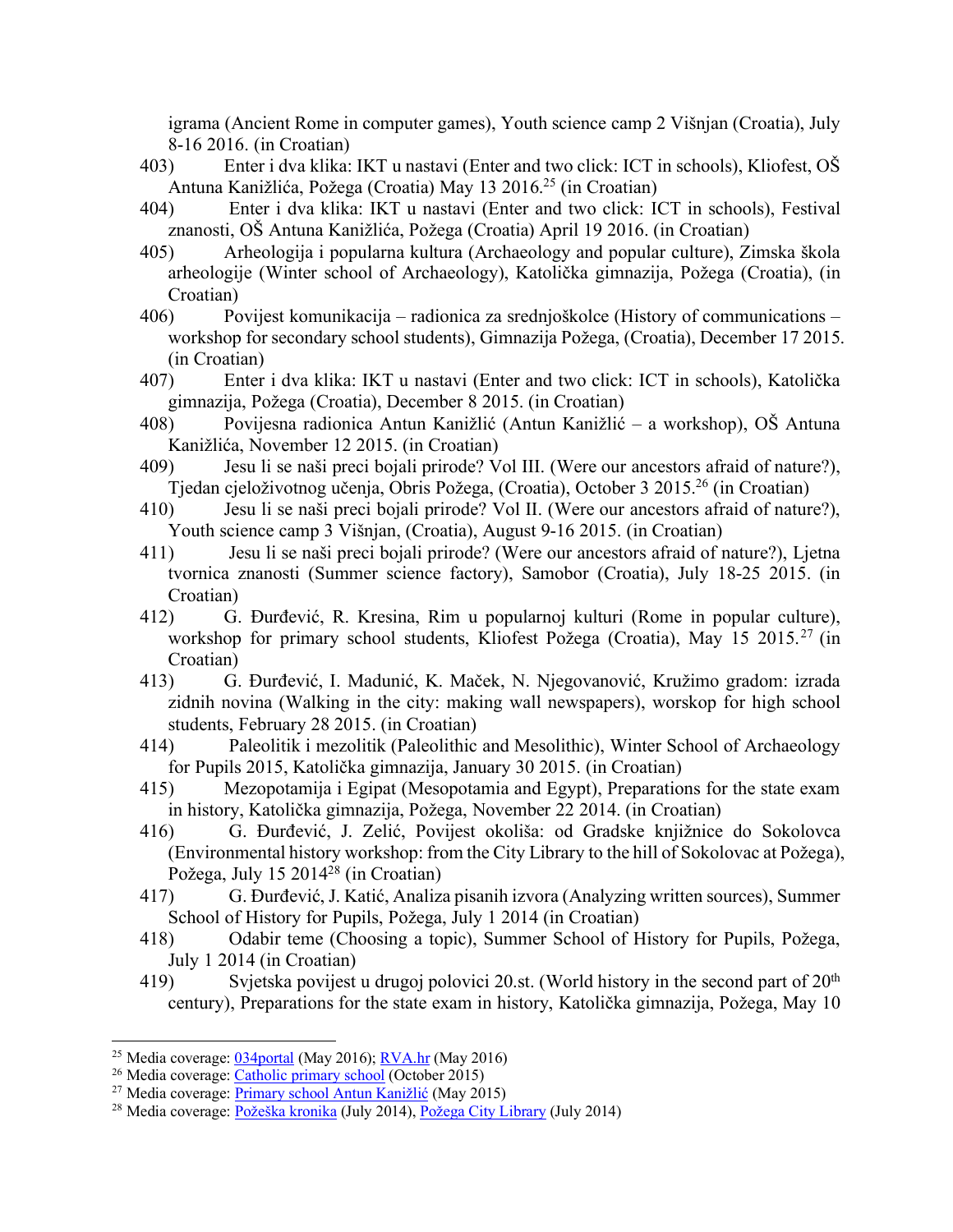2014. (in Croatian)

- 420) A. Petrović, J. Zelić, G. Đurđević, Kamengrad, Požega-Kamengrad, May 4 2014. (in Croatian)
- 421) Razvijeni srednji vijek (Late Middle Ages), Preparations for the state exam in history, Katolička gimnazija, Požega, March 1 2014. (in Croatian)
- 422) G. Đurđević, V. Ciganović, Arheološka fotografija (Photography in archaeology), Winter School of Archaeology for Pupils, Požega, January 25 2014 (in Croatian)
- 423) Stara Grčka (Ancient Greece), Preparations for the state exam in history, Katolička gimnazija, Požega, December 7 2013. (in Croatian)
- 424) Mezopotamija i Egipat (Mesopotamia and Egypt), Preparations for the state exam in history, Katolička gimnazija, Požega, November 9 2013. (in Croatian)
- 425) Antika u Požeškoj kotlini (Antiquity in the Požega Valley), Winter School of Archaeology for Pupils, Požega, January 25 2014 (in Croatian)

## **LECTURES IN THE UNIVERSITIES AND INSTITUTES (=7)**

- 426) Balkan-Southeastern European history: approaches and issues, Capital Normal University, Beijing (China),
- 427) Ogledalce, ogledalce... globalni projekt o zrcalima Mirror Studies (Mirror, mirror… - an international project Mirror Studies), Institute of Ethnology and Folklore Research, Zagreb (Croatia), September 2021 (in Croatian)
- 428) Od Puta svile do Pojasa i ceste (From Silk Road to Belt and Road), Polytechnic of Požega, via Skype, December 12 2019.29 (in Croatian)
- 429) Mirror without mirrors: public reflection in the Mauryan Empire (India), Capital Normal University, Beijing (China), December 5 2019.
- 430) Balkan-Southeastern European history: approaches and issues, Beijing Foreign Studies University (BFSU), November 1 2019.
- 431) European Archaeology, Capital Normal University, Beijing (China), December 10 2018.
- 432) Introduction to Roman Archaeology, Capital Normal University, Beijing (China), December 11 2017.

## **ROUNDTABLES AND DISCUSSIONS (=17)**

- 433) Participant on forum Dialogues of Civilizations, China International Intelligent Communication Forum 2021, Wuxi, May 20 2021
- 434) Research at UCLA, presentation on the event organized by Capital Normal University and Chinese Scholarship Council, Beijing, October 29 2020.
- 435) Participant on round table Ima li nade za nastavu povijesti (Is there any hope for history teaching), Human rights film festival, Zagreb, December 9 2016.<sup>30</sup> (in Croatian)
- 436) Igračke (Toys), okrugli stol Igračke (roundtable Toys), OŠ Antuna Kanižlića, March  $10\ 2016.<sup>31</sup>$  (in Croatian)
- 437) Ekofeminizam-novi način proučavanja prošlosti (Ecofeminism new approach for historical research), okrugli stol Ženska povijest (roundatable History of women), Zavod

 <sup>29</sup> Media coverage: Polytechnic of Požega (December 2019)

<sup>&</sup>lt;sup>30</sup> Media coverage: Human rights film festival, Večernji list ((December 2016)

<sup>31</sup> Media coverage: OŠ Antuna Kanižlića (December 2015)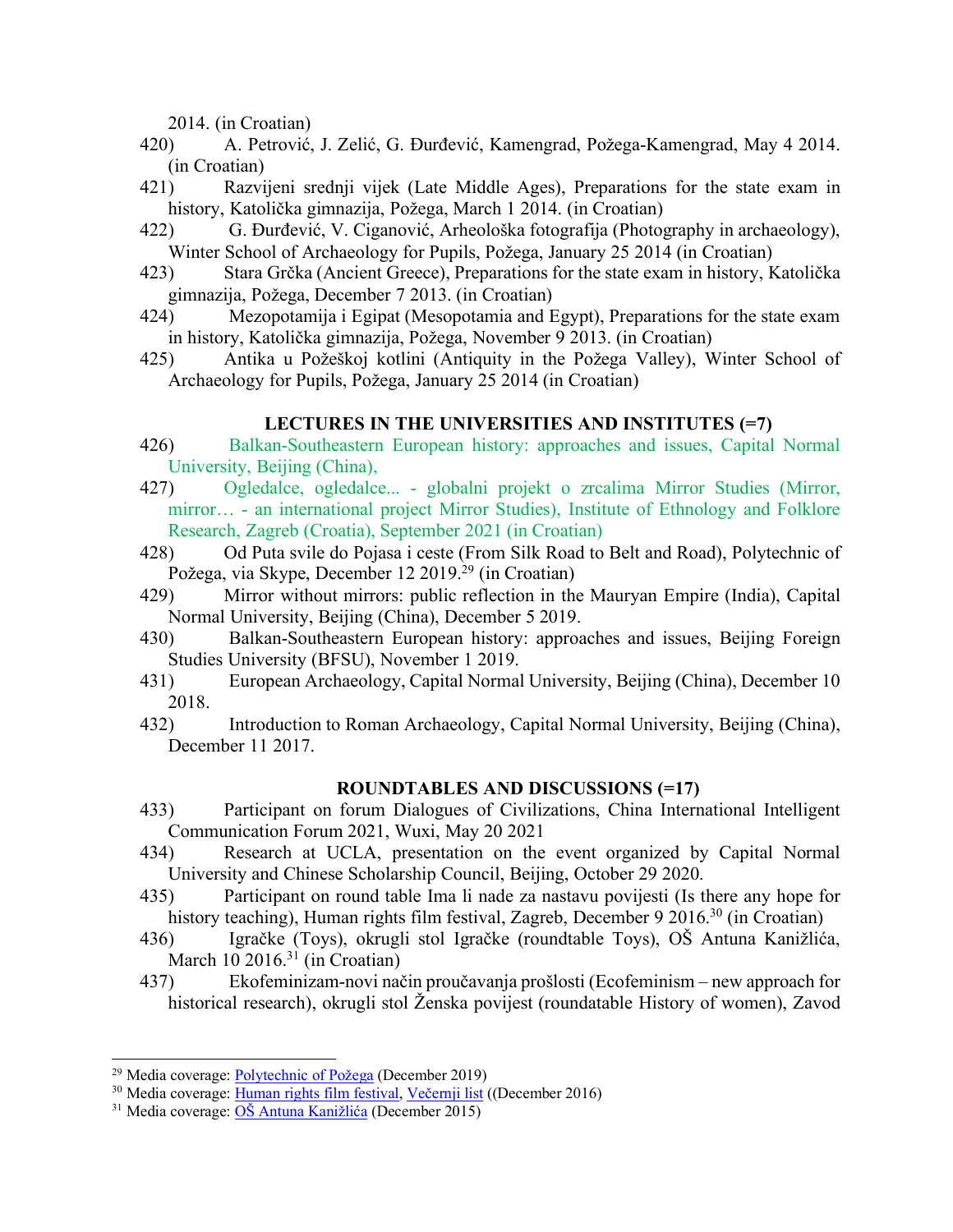za znanstveni i umjetnički rad HAZU Požega, March 8 2016.32 (in Croatian)

- 438) moderator sekcije novovjekovna i moderna povijest (moderator of session Early Modern and Modern History), okrugli stol Povijesni okvir Papuka (roundtable Papuk in history), Park prirode Papuk (Nature park Papuk), Velika, October 17 2014.<sup>33</sup> (in Croatian)
- 439) G. Đurđević, K. Rupert: Srednjovjekovne šume kao dio papučkog okoliša (Medieval forests as environment of Papuk mountain), okrugli stol: Povijesni okvir Papuka (roundtable Papuk in history), Park prirode Papuk (Nature park Papuk), Velika, October 17 2014. (in Croatian)
- 440) Papuk kao Mons Claudius: korelacija između Plinijevih navoda i arheološkog materijala (Papuk as Mons Claudius: correlation between Pliny the Elder and archaeology), okrugli stol Povijesni okvir Papuka (roundtable Papuk in history), Park prirode Papuk (Nature park Papuk), Velika, October 17 2014. (in Croatian)
- 441) Participant at roundtable Environment-space-time: Human interaction with nature during the past on the Adriatic, Zadar, November 8, 2013<sup>34</sup> (in Croatian)
- 442) moderator on roundtable Dubravka Sokač Štimac and archaeology of Pozega Valley, Požega, October 12, 201335 (in Croatian)
- 443) participant on Third environmental history discussion: Global environmental history, Students´ club Božo Lerotić, Zadar, April 22, 2013. (in Croatian)
- 444) Participant on roundtable Eco(hi)story, Eco days, Zadar, April 17, 2013. (in Croatian)
- 445) Moderator on The second environmental history discussion: Local, regional and national environmental histories, Students´ club Božo Lerotić, Zadar, April 5, 2013. (in Croatian)
- 446) Moderator on The first environmental history discussion: Introduction to environmental history, History Department, University of Zadar, Zadar, March 21, 2013. (in Croatian)
- 447) Participant on the roundtable "Bologna process yesterday, today, tomorrow, University of Zadar", Zadar, October 19, 201236 (in Croatian)
- 448) Moderator on roundtable "Foreign names in historiography", University of Zadar, Zadar, March 9, 2012. (in Croatian)
- 449) Participant on the roundtable "Student´s mobility programs", Scientific library, Zadar – Erasmus Day, December 8, 2011. (in Croatian)

## **BOOK AND JOURNAL PROMOTIONS (=10)**

450) Participant, book *Ekofeminizam: između zelenih i ženskih studija (Ecofeminism: between Green and Women's Studies)*, University of Rijeka, Rijeka (Croatia), April 27 2021 (in Croatian) $37$ 

<sup>35</sup> Media coverage: <u>Požega official city site</u> (October 2013), *Glas Slavonije* (October 2013), <sup>36</sup> Media coverage: University of Zadar (October 2012), 057portal (October 2012)

 <sup>32</sup> Media coverage: Požeški dnevnik (March 8 2016)

<sup>33</sup> Media coverage: Požeška kronika (October 2014)

<sup>34</sup> Media coverage: Studentski zbor (January 2014), ezadar (November 2013), 057portal (November 2013)

<sup>&</sup>lt;sup>37</sup> Media coverage: Torpedo Media (April 2021), Studentski.hr (April 2021), Teklic (April 2021), Faculty of Philosophy Rijeka (April 2021)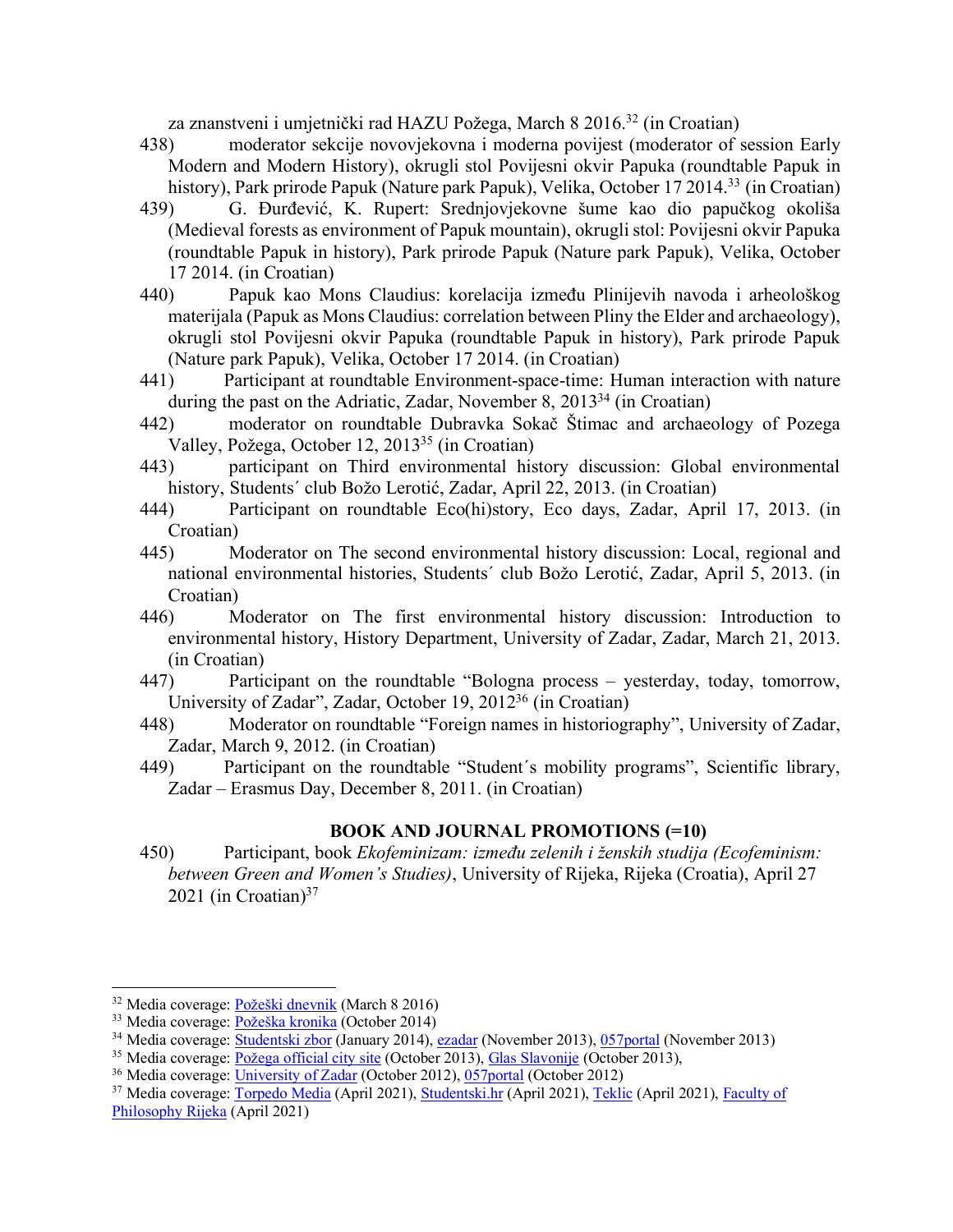- 451) Participant, book *Ekofeminizam: između zelenih i ženskih studija (Ecofeminism: between Green and Women's Studies)*, University of Maribor, Maribor (Slovenia), December 15 2020 (in Croatian)<sup>38</sup>
- 452) Participant, book *Ekofeminizam: između zelenih i ženskih studija (Ecofeminism: between Green and Women's Studies)*, University of Split, December 2 2020 (in Croatian) $39$
- 453) Participant, book *Ekofeminizam: između zelenih i ženskih studija (Ecofeminism: between Green and Women's Studies)*, University of Sarajevo, Sarajevo (Bosnia and Herzegovina), January 29 2021 (in Croatian)<sup>40</sup>
- 454) Participant, book *Ekofeminizam: između zelenih i ženskih studija (Ecofeminism: between Green and Women's Studies)*, Institute for Ethnology and Folklore, Zagreb (Croatia), October 30 2020 (in Croatian) $41$
- 455) Participant, book *Ekofeminizam: između zelenih i ženskih studija (Ecofeminism: between Green and Women's Studies)*, ZeGe – VeGe, Zagreb, September 12 2020 Facebook YouTube (in Croatian)
- 456) Participant, book *Sedamdeset godina nogometa u Vidovcima i Dervišaga (Seventy Years of Football in Vidovci and Dervišaga)* City Theater, Požega, February 24 201742 (in Croatian)
- 457) Participant, journal *Historia possegana novae themae* no. 1, Gimnazija Požega, Požega, May 13 2016<sup>43</sup> (in Croatian)
- 458) Introduction talk, journal Rostra no. 5, journal of ISHA Zadar, University of Zadar, Zadar, November 23 2012<sup>44</sup> (in Croatian)
- 459) Participant, publication Manual for ECTS credits, University of Zadar, Zadar, May  $3\ 2012^{45}$  (in Croatian)

# **EXHIBITIONS (=4)**

- 460) G. Đurđević, K. Maček, 2015, Zaustavljeno vrijeme (Frozen time), Gradski muzej Požega, December 2015.46 (in Croatian)
- 461) G. Đurđević i suradnici učenici OŠ Antuna Kanižlića, 2014, Geološkoarheološka zbirka OŠ Antuna Kanižlića – stalni postav (Geological and archaeological exhibition of Primary school Antun Kanižlić – permanent exhibition), December 2014.<sup>47</sup> (in Croatian)
- 462) D. Kunkera, A. Škunca, G. Đurđević, V. Tadić, 2014, Novalji (i Ruševu) obraz osvitlati – pisana i foto ostavština Josipa Kunkere (Written and photo heritage of Josip Kunkera), November – December 2014. (in Croatian)

<sup>&</sup>lt;sup>38</sup> Media coverage: University of Maribor (December 2020)

<sup>39</sup> Media coverage: Tacno net (December 2020)

<sup>&</sup>lt;sup>40</sup> Media: *University of Sarajevo* (January 2021)<br><sup>41</sup> Media coverage: *Culturenet* (October 2020), *Moderna vremena* (October 2020), *SEEcult* (October 2020),

<sup>&</sup>lt;sup>42</sup> Media coverage:  $\overline{Slavonski,hr}$  (February 24 2017), Pozega.hr (February 25 2017), Pozega.eu (February 25 2017).

<sup>43</sup> Media coverage: 034portal (May 2016), Glas Slavonije (May 2016), RVA.hr (May 2016)

<sup>44</sup> Media coverage: Zadarski list (November 2012)

<sup>45</sup> Media coverage: ezadar (May 2012), Zadarski list (May 2012)

<sup>&</sup>lt;sup>46</sup> Media coverage: Glas Slavonije (December 2015), Požeška kronika (December 2015)

<sup>47</sup> Media coverage: 034portal (June 2016)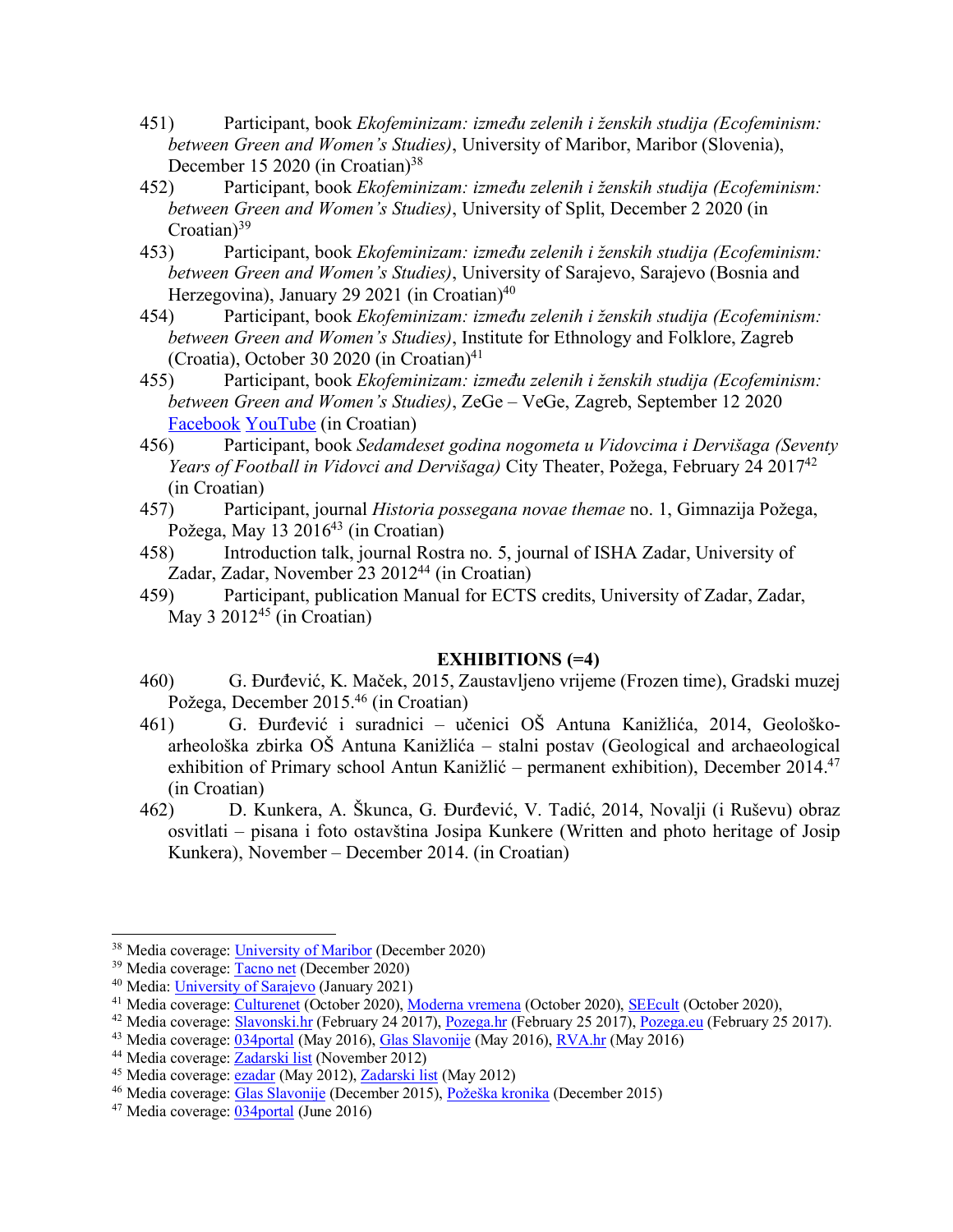463) G. Đurđević, V. Kramberger, V. Tadić, 2014, Fragmenti Velikog rata (The fragments of Great War), Gradska knjižnica i čitaonica Požega, July 2014.48 (in Croatian)

## **EDUCATION VIDEOS, VLOGS AND PODCASTS (=25)**

- 464) Host, Slavica non leguntur, ep. 01: guest: Zvonimir Stopić ( )
- 465) Author, Videoguide to Mirror Studies project, (YouTube, Youku)
- 466) Co-producer (Chen Haotian, Goran Đurđević, Khuong Tran), Mirror Studies Video Dictionary: Mesoamerican mirrors – An Introduction to Mirrors (Emiliano Gallaga) (YouTube, Youku)
- 467) Co-producer (Chen Haotian, Goran Đurđević, Khuong Tran), Mirror Studies Video Dictionary: Mesoamerican mirrors: the beginnings (Emiliano Gallaga) (YouTube)
- 468) Co-producer (Chen Haotian, Goran Đurđević, Khuong Tran), Mirror Studies Video Dictionary: Mesoamerican mirrors – How many types did Mesoamericans use? (Emiliano Gallaga) (YouTube Youku)
- 469) Co-producer (Chen Haotian, Goran Đurđević, Khuong Tran), Mirror Studies Video Dictionary: Mesoamerican mirrors – Technology of Mirrors (Emiliano Gallaga) ( )
- 470) Co-producer (Chen Haotian, Goran Đurđević, Khuong Tran), Mirror Studies Video Dictionary: Late Medieval Wooden Mirrors in Europe - Wooden mirror frames in Lithuania in the 14th – 16th centuries (Irute Kaminskaitė, Rutile Pukienė) (YouTube)
- 471) Co-producer (Chen Haotian, Goran Đurđević, Khuong Tran), Mirror Studies Video Dictionary: Late Medieval Wooden Mirrors in Europe - The wooden mirror frames in European the 14th – 16th centuries (Irute Kaminskaitė) (YouTube)
- 472) Co-producer (Chen Haotian, Goran Đurđević, Khuong Tran), Mirror Studies Video Dictionary: Late Medieval Wooden Mirrors in Europe - Wood Science in Mirror studies: dendrochronological dating, identification of wood species of mirror frames (Rutile Pukienė) (YouTube)
- 473) Co-producer (Chen Haotian, Goran Đurđević, Khuong Tran), Mirror Studies Video Dictionary: Late Medieval Wooden Mirrors in Europe - Aspects of philosophical perception of mirrors in medieval Europe (Irute Kaminskaitė, Rutile Pukienė)
- 474) Author, Zanimljiva povijest Što je povijest (Interesting history What is history), ep.5/01 (YouTube) (in Croatian)
- 475) Author, Zanimljiva povijest Uzrok, događaj, posljedica (Interesting history Condition, event, consequence), ep.5/02 (YouTube) (in Croatian)
- 476) Author, Zanimljiva povijest Računanje vremena (Interesting history chronology), ep.  $5/03$  (YouTube) (in Croatian)
- 477) Author, Zanimljiva povijest Mlađe kameno doba (Interesting history Neolithic), ep. 5/04 (YouTube) (in Croatian)
- 478) Author, Zanimljiva povijest Metalno doba (Interesting history Bronze and Iron Age), ep. 5/05 (YouTube) (in Croatian)
- 479) Author, Zanimljiva povijest Sumer i Akad (Interesting history Sumer and Acad), ep. 5/06 (YouTube) (in Croatian)
- 480) Author, Zanimljiva povijest Egipat dar Nila (Interesting history Egypt gift of the Nile), ep. 5/07 (YouTube) (in Croatian)
- 481) Author, Zanimljiva povijest Grčki polisi i kolonizacija (Interesting history Greek polis and colonization), ep.5/08 (in Croatian)

<sup>&</sup>lt;sup>48</sup> Media coverage: Požeška kronika (July 2014), Požega City Library (July 2014); Glas Slavonije (July 2014).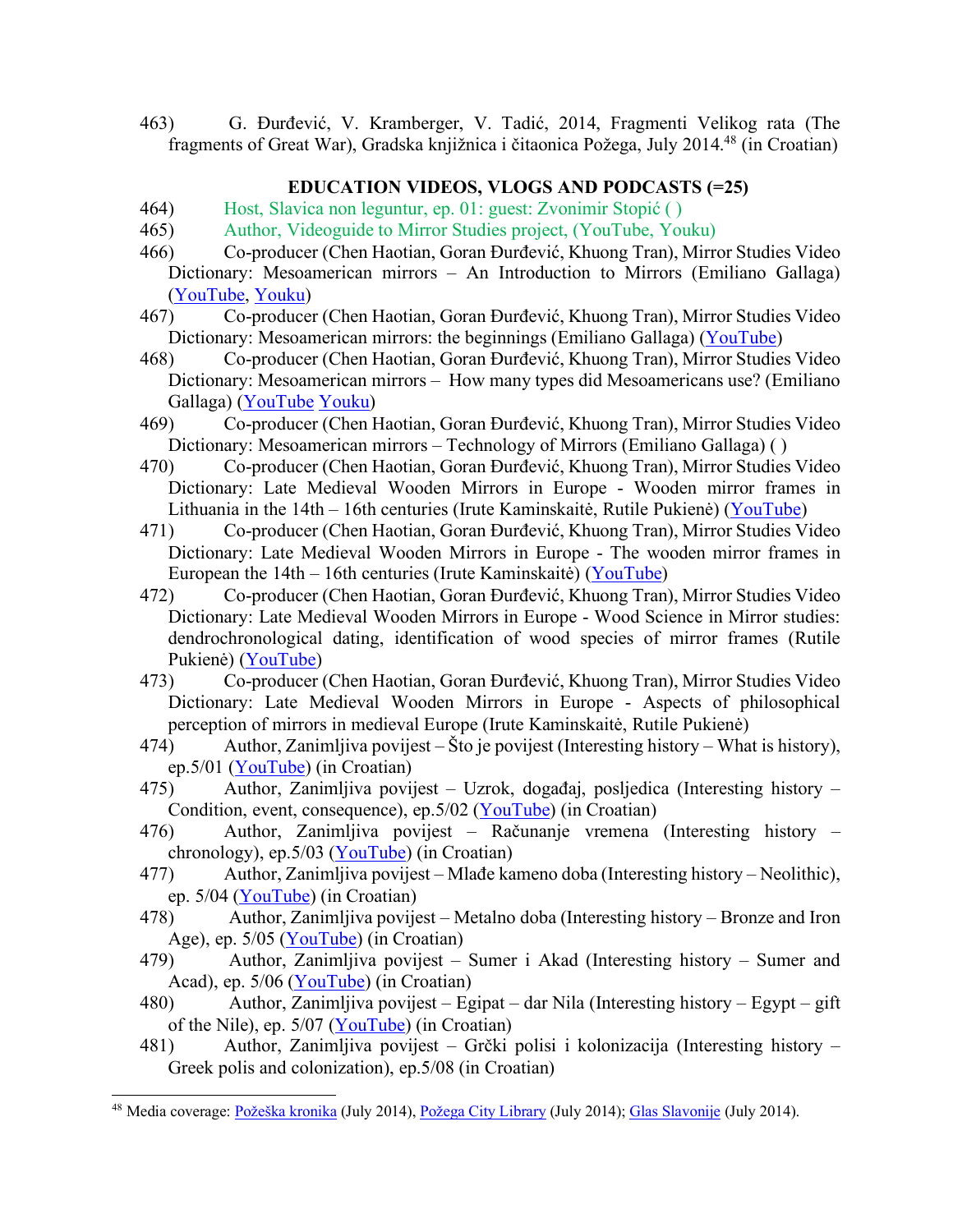- 482) Author, Zanimljiva povijest Prosvjetiteljstvo (Interesting history Enlightenment), ep.7/01 (YouTube) (in Croatian)
- 483) Author, Zanimljiva povijest Habsburška Monarhija u 18. st. (Interesting history – Habsburg Monarchy in the 18<sup>th</sup> c.), ep. 7/02 (YouTube) (in Croatian)
- 484) Author, Zanimljiva povijest Prva industrijska revolucija (Interesting history The first industrial revolution), ep.  $7/03$  (YouTube) (in Croatian)
- 485) Author, Zanimljiva povijest Postanak SAD-a (Interesting history The founding of the USA), ep.7/04 (YouTube) (in Croatian)
- 486) Author, Zanimljiva povijest Razvoj gradova (Interesting history The development of cities), ep. 7/05 (in Croatian)
- 487) Author, Zanimljiva povijest Postanak nacija (Interesting history Beginning of nations), ep. 7/06 (in Croatian)
- 488) Author, Zanimljiva povijest Ilirski pokret (Interesting history Illyrian movement), ep.7/07 (in Croatian)

#### **INTERVIEWS AND MEDIA SPEECHES (=40)**

- 489) Požeški profesor Goran Đurđević postao docent na Pekinškom sveučilištu za strane studije, 034portal, journalist: K. Šimić, July 31 2021 (republished: SBonline)
- 490) Od požeške Kanižlićeve škole do doktorata u Pekingu na Sveučilištu Capital Normal, Požeški vodič, journalist: V. Milković, July 30 2021
- 491) Interview for Glas Slavonije, journalist: B. Tesari Starčević, August 2021, (republished: Slavonski.hr and Pozega.eu)
- 492) Interview for radio show **Poveznice** (The Links), Hrvatski radio 1, journalist: Irena Plejić Premec, March 2 2021
- 493) Interview for radio show A gdje su kitovi? (Where are the whales?), Radio Student, journalist: S. Panjkota, January 29 2021
- 494) Common interview with Suzana Marjanić, Vox Feminae, journalist: T. Bertek, January 2021.
- 495) Common interview with Suzana Marjanić, Ecofeminizam.com, journalist: S. Iršević, December 2020
- 496) Interview for radio show A gdje su kitovi? (Where are the whales?), Radio Student, journalist: S. Panjkota, November 13 2020
- 497) Interview for Youtube channel Swansea University Classics, Ancient History and Egyptology (YouTube), hosts: Dr Maria Prezler and Thomas Alexander Husøy, September 1 2020
- 498) Eduard Visković, Lucijana Lasić Nekić, Goran Đurđević, Marin Banović, Krešimir Baljkas, 2019, X. broj časopisa – razgovor s bivšim glavnim urednicima (Interview with former editors of student's journal Rostra), Rostra, 10, pp. 9-20. Hrcak (in Croatian)
- 499) Intervju za portal Požeški dnevnik (Interview for portal Požeški dnevnik), journalist: B. Starčević Tesari, July 8 2017 (in Croatian)
- 500) Trud i upornost: skupili smo čak 120 prapovijesnih fosila (Effort and perseverance: we collected around 120 prehistoric fossils), 24sata, June 20 2016. (in Croatian)
- 501) Intervju u emisiji Na školskom hodniku (Interview in radio show On the school hall), Soundset radio, April 18 2016, journalist: D. Oroz (in Croatian)
- 502) Intervju u emisiji Pokretači (Interview in radio show Starters), Soundset radio, March 14 2016, journalist: M. Hnatyšyn (in Croatian)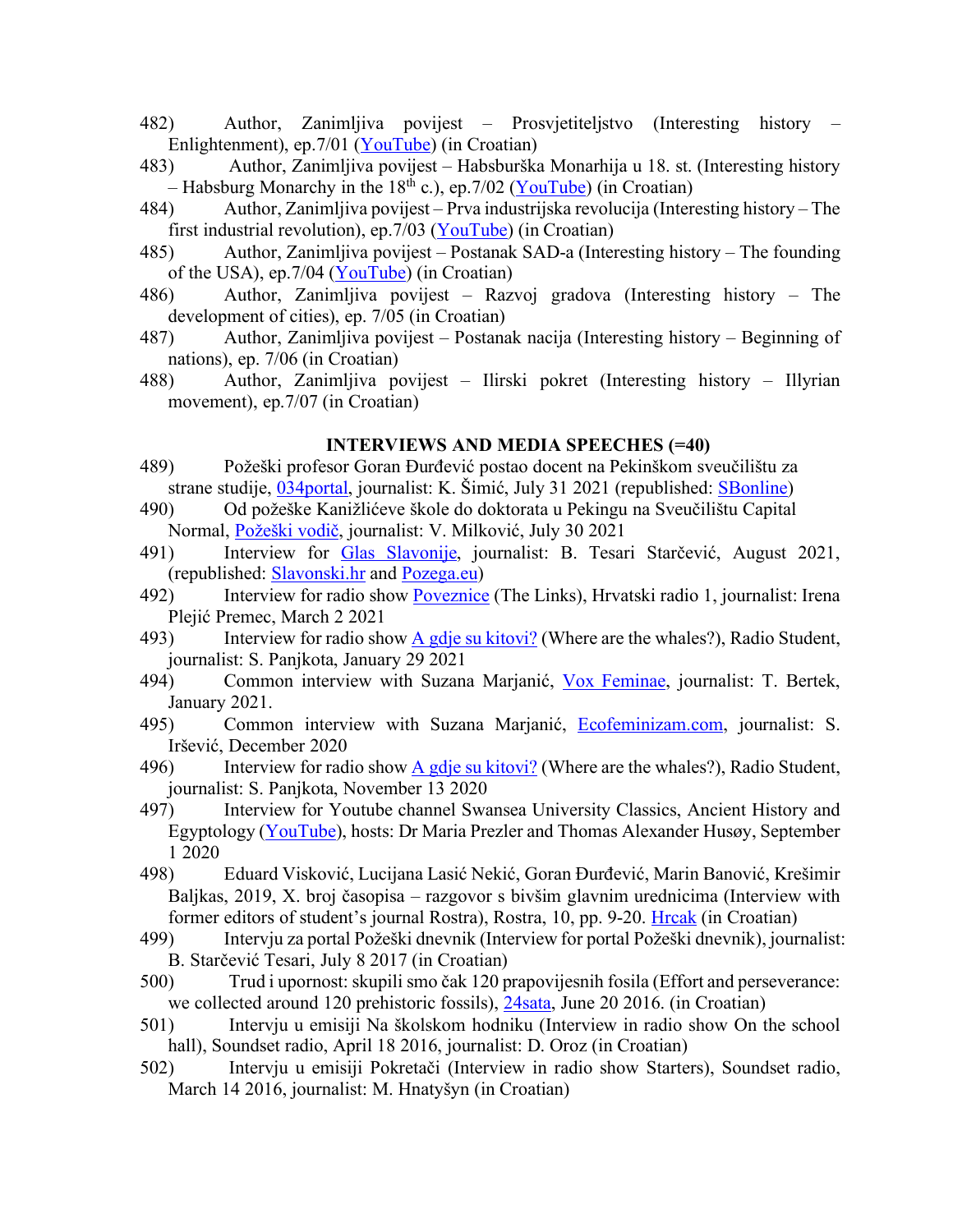- 503) Naučili smo odrediti krvnu grupu i raditi eterično ulje (We learned to determine blood type and make essential oil), journalist: M. Hnatyšyn, 24sata (March 14 2016), 28- 29. (in Croatian)
- 504) Intervju u emisiji Školsko zvono (Interview in radio show School Hall), journalist: M. Saveski, Radio Vallis Aurea, March 11 2016. RVA.hr (in Croatian)
- 505) Posjetili istraživački centar: oprema za rad učenika vrijedna dva i pol milijuna eura (We visited the research center: equipment for student work worth two and a half million euros), journalist: B. Miščević, 034portal (February 23 2016.) (in Croatian)
- 506) Intervju u emisiji Na školskom hodniku (Interview in radio show On the school hall), Soundset radio, February 15 2016, journalist: D. Oroz (in Croatian)
- 507) Učitelj povijesti Goran Đurđević govori kojih 10 stvari svaki učenik treba znati (History teacher Goran Đurđević says what 10 things every student should know), 24sata (November 11 2015) YouTube (in Croatian)
- 508) Novi pristup: Đake zanima što je jeo pračovjek, a ne datumi (New approach: Students are interested in what prehistoric man ate, instead of dates), journalist: M. Hnatyšyn, 24sata (November 11 2015), 30-31. (in Croatian)
- 509) Povijest je često teška, posebno učenicima 5. razreda (History is often difficult, especially for 5th graders), journalist: B. Miščević, 034portal, November 3 2015. (in Croatian)
- 510) Intervju u emisiji Školsko zvono (Interview in radio show School Bell), journalist: M. Saveski, Radio Vallis Aurea, October 30 2015. RVA.hr (in Croatian)
- 511) Intervju u emisiji Na školskom hodniku (Interview in radio show School Hall), journalist: D. Oroz, Soundset Požega, October 22 2015. (in Croatian)
- 512) Mladi i kreativni: Goran Đurđević (Young and creative: Goran Đurđević), interview for portal ePozega, journalist: D. Majer, portal ePozega, October 18 2015. (in Croatian)
- 513) Intervju u emisiji Školsko zvono (Interview in radio show School Bell), journalist: M. Saveski, Radio Vallis Aurea, September 4 2015. (in Croatian)
- 514) Zanimljiva povijest (Interesting history), interview for portal povijest.net, journalist: M. Hajdarović, October 18 2015. (in Croatian)
- 515) Tvornica znanosti: ¨Djecu učimo o učincima okoliša na ljude kroz prošlost¨ (Science Factory: "We teach children about the effects of the environment on people through the past"), 034portal, July 21 2015. (in Croatian)
- 516) Intervju za portal Gimnazije u Požegi (Interview for portal Gimnazija Požega), journalist: M. Lešković, June 14 2015 (in Croatian)
- 517) Intervju za portal Gimnazije u Požegi (Interview for portal Gimnazija Požega), journalist: M. Lešković, April 20 2015 (in Croatian)
- 518) Intervju u emisiji Školsko zvono (Interview in radio show School Bell), journalist: M. Saveski, Radio Vallis Aurea, April 17 2015. RVA.hr (in Croatian)
- 519) Intervju u emisiji Školsko zvono (Interview in radio show School Bell), journalist: M. Saveski, Radio Vallis Aurea, January 30 2015. RVA.hr (in Croatian)
- 520) Intervju u emisiji Školsko zvono (Interview in radio show School Bell), journalist: M. Saveski, Radio Vallis Aurea, January 16 2015. (in Croatian)
- 521) Intervju u emisiji Na školskom hodniku (Interview in radio show School Hall), journalist: D. Oroz, Soundset Požega, August 20 2014. (in Croatian)
- 522) Šetali do Sokolovca (They walked to Sokolovac), journalist: V. Protić, Kronika